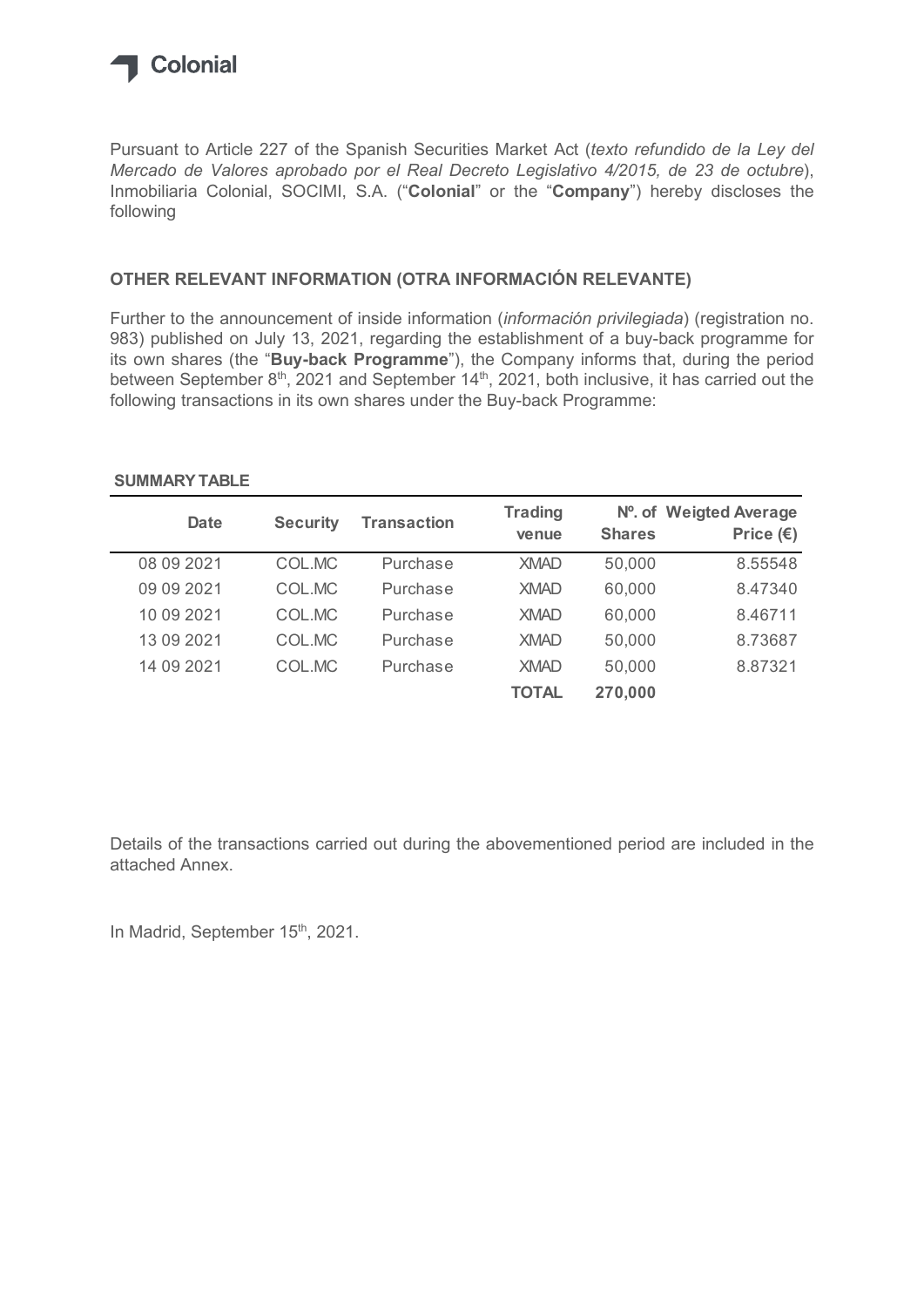

## ANNEX

| Date<br>08/09/2021<br>08/09/2021<br>08/09/2021<br>08/09/2021<br>08/09/2021<br>08/09/2021<br>08/09/2021<br>08/09/2021<br>08/09/2021<br>08/09/2021<br>08/09/2021<br>08/09/2021<br>08/09/2021<br>08/09/2021<br>08/09/2021<br>08/09/2021<br>08/09/2021<br>08/09/2021<br>08/09/2021<br>08/09/2021<br>08/09/2021 | <b>Security</b><br>COL.MC<br>COL.MC<br>COL.MC<br>COL.MC<br>COL.MC<br>COL.MC<br>COL.MC<br>COL.MC<br>COL.MC<br>COL.MC<br>COL.MC<br>COL.MC<br>COL.MC<br>COL.MC<br>COL.MC<br>COL.MC | <b>Transaction</b><br>Purchase<br>Purchase<br>Purchase<br>Purchase<br>Purchase<br>Purchase<br>Purchase<br>Purchase<br>Purchase<br>Purchase<br>Purchase<br>Purchase<br>Purchase<br>Purchase | <b>Trading</b><br>venue<br><b>XMAD</b><br><b>XMAD</b><br><b>XMAD</b><br><b>XMAD</b><br><b>XMAD</b><br><b>XMAD</b><br><b>XMAD</b><br><b>XMAD</b><br><b>XMAD</b><br><b>XMAD</b><br><b>XMAD</b><br><b>XMAD</b> | $No$ . of<br><b>Shares</b><br>696<br>1,168<br>27<br>766<br>81<br>298<br>289<br>288<br>59<br>372 | Price $(\epsilon)$<br>8.6<br>8.6<br>8.61<br>8.61<br>8.61<br>8.595<br>8.585<br>8.585 | Intermediary<br>Banco Sabadell, S.A.<br>Banco Sabadell, S.A.<br>Banco Sabadell, S.A.<br>Banco Sabadell, S.A.<br>Banco Sabadell, S.A.<br>Banco Sabadell, S.A.<br>Banco Sabadell, S.A. |
|------------------------------------------------------------------------------------------------------------------------------------------------------------------------------------------------------------------------------------------------------------------------------------------------------------|---------------------------------------------------------------------------------------------------------------------------------------------------------------------------------|--------------------------------------------------------------------------------------------------------------------------------------------------------------------------------------------|-------------------------------------------------------------------------------------------------------------------------------------------------------------------------------------------------------------|-------------------------------------------------------------------------------------------------|-------------------------------------------------------------------------------------|--------------------------------------------------------------------------------------------------------------------------------------------------------------------------------------|
|                                                                                                                                                                                                                                                                                                            |                                                                                                                                                                                 |                                                                                                                                                                                            |                                                                                                                                                                                                             |                                                                                                 |                                                                                     |                                                                                                                                                                                      |
|                                                                                                                                                                                                                                                                                                            |                                                                                                                                                                                 |                                                                                                                                                                                            |                                                                                                                                                                                                             |                                                                                                 |                                                                                     |                                                                                                                                                                                      |
|                                                                                                                                                                                                                                                                                                            |                                                                                                                                                                                 |                                                                                                                                                                                            |                                                                                                                                                                                                             |                                                                                                 |                                                                                     |                                                                                                                                                                                      |
|                                                                                                                                                                                                                                                                                                            |                                                                                                                                                                                 |                                                                                                                                                                                            |                                                                                                                                                                                                             |                                                                                                 |                                                                                     |                                                                                                                                                                                      |
|                                                                                                                                                                                                                                                                                                            |                                                                                                                                                                                 |                                                                                                                                                                                            |                                                                                                                                                                                                             |                                                                                                 |                                                                                     |                                                                                                                                                                                      |
|                                                                                                                                                                                                                                                                                                            |                                                                                                                                                                                 |                                                                                                                                                                                            |                                                                                                                                                                                                             |                                                                                                 |                                                                                     |                                                                                                                                                                                      |
|                                                                                                                                                                                                                                                                                                            |                                                                                                                                                                                 |                                                                                                                                                                                            |                                                                                                                                                                                                             |                                                                                                 |                                                                                     |                                                                                                                                                                                      |
|                                                                                                                                                                                                                                                                                                            |                                                                                                                                                                                 |                                                                                                                                                                                            |                                                                                                                                                                                                             |                                                                                                 |                                                                                     |                                                                                                                                                                                      |
|                                                                                                                                                                                                                                                                                                            |                                                                                                                                                                                 |                                                                                                                                                                                            |                                                                                                                                                                                                             |                                                                                                 |                                                                                     | Banco Sabadell, S.A.                                                                                                                                                                 |
|                                                                                                                                                                                                                                                                                                            |                                                                                                                                                                                 |                                                                                                                                                                                            |                                                                                                                                                                                                             |                                                                                                 | 8.6                                                                                 | Banco Sabadell, S.A.                                                                                                                                                                 |
|                                                                                                                                                                                                                                                                                                            |                                                                                                                                                                                 |                                                                                                                                                                                            |                                                                                                                                                                                                             |                                                                                                 | 8.6                                                                                 | Banco Sabadell, S.A.                                                                                                                                                                 |
|                                                                                                                                                                                                                                                                                                            |                                                                                                                                                                                 |                                                                                                                                                                                            |                                                                                                                                                                                                             | 64                                                                                              | 8.6                                                                                 | Banco Sabadell, S.A.                                                                                                                                                                 |
|                                                                                                                                                                                                                                                                                                            |                                                                                                                                                                                 |                                                                                                                                                                                            |                                                                                                                                                                                                             | 297                                                                                             | 8.59                                                                                | Banco Sabadell, S.A.                                                                                                                                                                 |
|                                                                                                                                                                                                                                                                                                            |                                                                                                                                                                                 |                                                                                                                                                                                            | <b>XMAD</b>                                                                                                                                                                                                 | 706                                                                                             | 8.62                                                                                | Banco Sabadell, S.A.                                                                                                                                                                 |
|                                                                                                                                                                                                                                                                                                            |                                                                                                                                                                                 |                                                                                                                                                                                            | <b>XMAD</b>                                                                                                                                                                                                 | 158                                                                                             | 8.6                                                                                 | Banco Sabadell, S.A.                                                                                                                                                                 |
|                                                                                                                                                                                                                                                                                                            |                                                                                                                                                                                 | Purchase                                                                                                                                                                                   | <b>XMAD</b>                                                                                                                                                                                                 | 143                                                                                             | 8.6                                                                                 | Banco Sabadell, S.A.                                                                                                                                                                 |
|                                                                                                                                                                                                                                                                                                            |                                                                                                                                                                                 | Purchase                                                                                                                                                                                   | <b>XMAD</b>                                                                                                                                                                                                 | 117                                                                                             | 8.605                                                                               | Banco Sabadell, S.A.                                                                                                                                                                 |
|                                                                                                                                                                                                                                                                                                            | COL.MC                                                                                                                                                                          | Purchase                                                                                                                                                                                   | <b>XMAD</b>                                                                                                                                                                                                 | 31                                                                                              | 8.625                                                                               | Banco Sabadell, S.A.                                                                                                                                                                 |
|                                                                                                                                                                                                                                                                                                            | COL.MC                                                                                                                                                                          | Purchase                                                                                                                                                                                   | <b>XMAD</b>                                                                                                                                                                                                 | 582                                                                                             | 8.625                                                                               | Banco Sabadell, S.A.                                                                                                                                                                 |
|                                                                                                                                                                                                                                                                                                            | COL.MC                                                                                                                                                                          | Purchase                                                                                                                                                                                   | <b>XMAD</b>                                                                                                                                                                                                 | 381                                                                                             | 8.62                                                                                | Banco Sabadell, S.A.                                                                                                                                                                 |
|                                                                                                                                                                                                                                                                                                            | COL.MC                                                                                                                                                                          | Purchase                                                                                                                                                                                   | <b>XMAD</b>                                                                                                                                                                                                 | 315                                                                                             | 8.6                                                                                 | Banco Sabadell, S.A.                                                                                                                                                                 |
|                                                                                                                                                                                                                                                                                                            | COL.MC                                                                                                                                                                          | Purchase                                                                                                                                                                                   | <b>XMAD</b>                                                                                                                                                                                                 | 146                                                                                             | 8.63                                                                                | Banco Sabadell, S.A.                                                                                                                                                                 |
| 08/09/2021                                                                                                                                                                                                                                                                                                 | COL.MC                                                                                                                                                                          | Purchase                                                                                                                                                                                   | <b>XMAD</b>                                                                                                                                                                                                 | 181                                                                                             | 8.62                                                                                | Banco Sabadell, S.A.                                                                                                                                                                 |
| 08/09/2021                                                                                                                                                                                                                                                                                                 | COL.MC                                                                                                                                                                          | Purchase                                                                                                                                                                                   | <b>XMAD</b>                                                                                                                                                                                                 | 300                                                                                             | 8.61                                                                                | Banco Sabadell, S.A.                                                                                                                                                                 |
| 08/09/2021                                                                                                                                                                                                                                                                                                 | COL.MC                                                                                                                                                                          | Purchase                                                                                                                                                                                   | <b>XMAD</b>                                                                                                                                                                                                 | 387                                                                                             | 8.55                                                                                | Banco Sabadell, S.A.                                                                                                                                                                 |
| 08/09/2021                                                                                                                                                                                                                                                                                                 | COL.MC                                                                                                                                                                          | Purchase                                                                                                                                                                                   | <b>XMAD</b>                                                                                                                                                                                                 | 272                                                                                             | 8.545                                                                               | Banco Sabadell, S.A.                                                                                                                                                                 |
| 08/09/2021                                                                                                                                                                                                                                                                                                 | COL.MC                                                                                                                                                                          | Purchase                                                                                                                                                                                   | <b>XMAD</b>                                                                                                                                                                                                 | 340                                                                                             | 8.54                                                                                | Banco Sabadell, S.A.                                                                                                                                                                 |
| 08/09/2021                                                                                                                                                                                                                                                                                                 | COL.MC                                                                                                                                                                          | Purchase                                                                                                                                                                                   | <b>XMAD</b>                                                                                                                                                                                                 | 112                                                                                             | 8.545                                                                               | Banco Sabadell, S.A.                                                                                                                                                                 |
| 08/09/2021                                                                                                                                                                                                                                                                                                 | COL.MC                                                                                                                                                                          | Purchase                                                                                                                                                                                   | <b>XMAD</b>                                                                                                                                                                                                 | 273                                                                                             | 8.545                                                                               | Banco Sabadell, S.A.                                                                                                                                                                 |
| 08/09/2021                                                                                                                                                                                                                                                                                                 | COL.MC                                                                                                                                                                          | Purchase                                                                                                                                                                                   | <b>XMAD</b>                                                                                                                                                                                                 | 438                                                                                             | 8.53                                                                                | Banco Sabadell, S.A.                                                                                                                                                                 |
| 08/09/2021                                                                                                                                                                                                                                                                                                 | COL.MC                                                                                                                                                                          | Purchase                                                                                                                                                                                   | <b>XMAD</b>                                                                                                                                                                                                 | 251                                                                                             | 8.585                                                                               | Banco Sabadell, S.A.                                                                                                                                                                 |
| 08/09/2021                                                                                                                                                                                                                                                                                                 | COL.MC                                                                                                                                                                          | Purchase                                                                                                                                                                                   | <b>XMAD</b>                                                                                                                                                                                                 | 59                                                                                              | 8.585                                                                               | Banco Sabadell, S.A.                                                                                                                                                                 |
| 08/09/2021                                                                                                                                                                                                                                                                                                 | COL.MC                                                                                                                                                                          | Purchase                                                                                                                                                                                   | <b>XMAD</b>                                                                                                                                                                                                 | 89                                                                                              | 8.59                                                                                | Banco Sabadell, S.A.                                                                                                                                                                 |
| 08/09/2021                                                                                                                                                                                                                                                                                                 | COL.MC                                                                                                                                                                          | Purchase                                                                                                                                                                                   | <b>XMAD</b>                                                                                                                                                                                                 | 207                                                                                             | 8.59                                                                                | Banco Sabadell, S.A.                                                                                                                                                                 |
| 08/09/2021                                                                                                                                                                                                                                                                                                 | COL.MC                                                                                                                                                                          | Purchase                                                                                                                                                                                   | <b>XMAD</b>                                                                                                                                                                                                 | 85                                                                                              | 8.605                                                                               | Banco Sabadell, S.A.                                                                                                                                                                 |
| 08/09/2021                                                                                                                                                                                                                                                                                                 | COL.MC                                                                                                                                                                          | Purchase                                                                                                                                                                                   | <b>XMAD</b>                                                                                                                                                                                                 | 298                                                                                             | 8.605                                                                               | Banco Sabadell, S.A.                                                                                                                                                                 |
| 08/09/2021                                                                                                                                                                                                                                                                                                 | COL.MC                                                                                                                                                                          | Purchase                                                                                                                                                                                   | <b>XMAD</b>                                                                                                                                                                                                 | 283                                                                                             | 8.55                                                                                | Banco Sabadell, S.A.                                                                                                                                                                 |
| 08/09/2021                                                                                                                                                                                                                                                                                                 | COL.MC                                                                                                                                                                          | Purchase                                                                                                                                                                                   | <b>XMAD</b>                                                                                                                                                                                                 | 89                                                                                              | 8.575                                                                               | Banco Sabadell, S.A.                                                                                                                                                                 |
| 08/09/2021                                                                                                                                                                                                                                                                                                 | COL.MC                                                                                                                                                                          | Purchase                                                                                                                                                                                   | <b>XMAD</b>                                                                                                                                                                                                 | 288                                                                                             | 8.56                                                                                | Banco Sabadell, S.A.                                                                                                                                                                 |
| 08/09/2021                                                                                                                                                                                                                                                                                                 | COL.MC                                                                                                                                                                          | Purchase                                                                                                                                                                                   | <b>XMAD</b>                                                                                                                                                                                                 | 58                                                                                              | 8.555                                                                               | Banco Sabadell, S.A.                                                                                                                                                                 |
| 08/09/2021                                                                                                                                                                                                                                                                                                 | COL.MC                                                                                                                                                                          | Purchase                                                                                                                                                                                   | <b>XMAD</b>                                                                                                                                                                                                 | 64                                                                                              | 8.505                                                                               | Banco Sabadell, S.A.                                                                                                                                                                 |
| 08/09/2021                                                                                                                                                                                                                                                                                                 | COL.MC                                                                                                                                                                          | Purchase                                                                                                                                                                                   | <b>XMAD</b>                                                                                                                                                                                                 | 283                                                                                             | 8.515                                                                               | Banco Sabadell, S.A.                                                                                                                                                                 |
| 08/09/2021                                                                                                                                                                                                                                                                                                 | COL.MC                                                                                                                                                                          | Purchase                                                                                                                                                                                   | <b>XMAD</b>                                                                                                                                                                                                 | 312                                                                                             | 8.535                                                                               | Banco Sabadell, S.A.                                                                                                                                                                 |
| 08/09/2021                                                                                                                                                                                                                                                                                                 | COL.MC                                                                                                                                                                          | Purchase                                                                                                                                                                                   | <b>XMAD</b>                                                                                                                                                                                                 | 43                                                                                              | 8.525                                                                               | Banco Sabadell, S.A.                                                                                                                                                                 |
| 08/09/2021                                                                                                                                                                                                                                                                                                 | COL.MC                                                                                                                                                                          | Purchase                                                                                                                                                                                   | <b>XMAD</b>                                                                                                                                                                                                 | 688                                                                                             | 8.525                                                                               | Banco Sabadell, S.A.                                                                                                                                                                 |
| 08/09/2021                                                                                                                                                                                                                                                                                                 | COL.MC                                                                                                                                                                          | Purchase                                                                                                                                                                                   | <b>XMAD</b>                                                                                                                                                                                                 | 46                                                                                              | 8.525                                                                               | Banco Sabadell, S.A.                                                                                                                                                                 |
| 08/09/2021                                                                                                                                                                                                                                                                                                 | COL.MC                                                                                                                                                                          | Purchase                                                                                                                                                                                   | <b>XMAD</b>                                                                                                                                                                                                 | $35\,$                                                                                          | 8.535                                                                               | Banco Sabadell, S.A.                                                                                                                                                                 |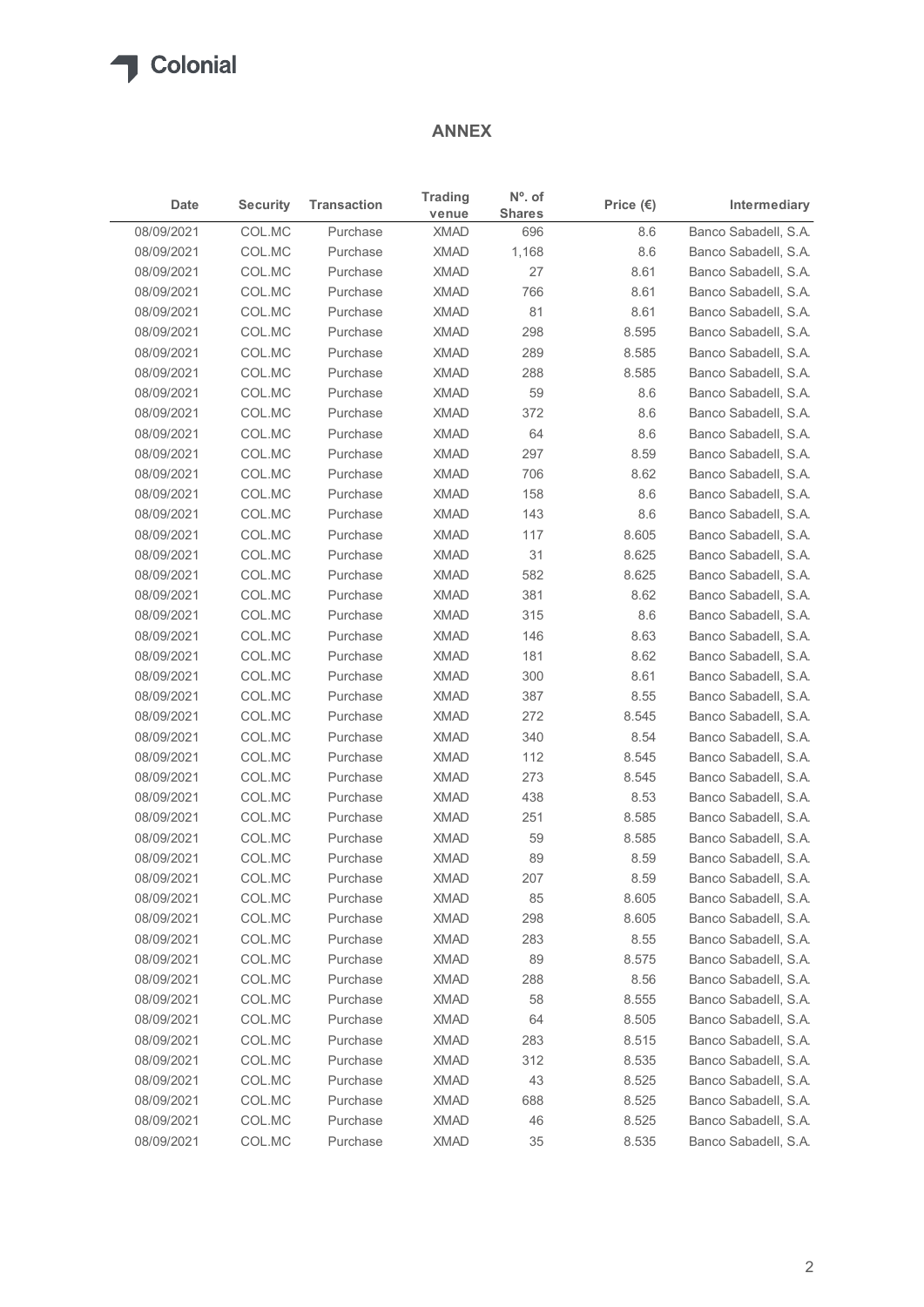

| 08/09/2021<br>08/09/2021<br>08/09/2021<br>08/09/2021<br>08/09/2021<br>08/09/2021<br>08/09/2021<br>08/09/2021<br>08/09/2021 | COL.MC<br>COL.MC<br>COL.MC<br>COL.MC | Purchase             | venue                      | $No$ . of<br><b>Shares</b> | Price $(\epsilon)$ | Intermediary                                 |
|----------------------------------------------------------------------------------------------------------------------------|--------------------------------------|----------------------|----------------------------|----------------------------|--------------------|----------------------------------------------|
|                                                                                                                            |                                      |                      | <b>XMAD</b>                | 569                        | 8.54               | Banco Sabadell, S.A.                         |
|                                                                                                                            |                                      | Purchase             | <b>XMAD</b>                | 143                        | 8.515              | Banco Sabadell, S.A.                         |
|                                                                                                                            |                                      | Purchase             | <b>XMAD</b>                | 123                        | 8.515              | Banco Sabadell, S.A.                         |
|                                                                                                                            |                                      | Purchase             | <b>XMAD</b>                | 206                        | 8.565              | Banco Sabadell, S.A.                         |
|                                                                                                                            | COL.MC                               | Purchase             | <b>XMAD</b>                | 19                         | 8.545              | Banco Sabadell, S.A.                         |
|                                                                                                                            | COL.MC                               | Purchase             | <b>XMAD</b>                | 709                        | 8.55               | Banco Sabadell, S.A.                         |
|                                                                                                                            | COL.MC                               | Purchase             | <b>XMAD</b>                | 26                         | 8.52               | Banco Sabadell, S.A.                         |
|                                                                                                                            | COL.MC                               | Purchase             | <b>XMAD</b>                | 274                        | 8.52               | Banco Sabadell, S.A.                         |
|                                                                                                                            | COL.MC                               | Purchase             | <b>XMAD</b>                | 9                          | 8.52               | Banco Sabadell, S.A.                         |
| 08/09/2021                                                                                                                 | COL.MC                               | Purchase             | <b>XMAD</b>                | 95                         | 8.52               | Banco Sabadell, S.A.                         |
| 08/09/2021                                                                                                                 | COL.MC                               | Purchase             | <b>XMAD</b>                | 262                        | 8.515              | Banco Sabadell, S.A.                         |
| 08/09/2021<br>08/09/2021                                                                                                   | COL.MC<br>COL.MC                     | Purchase<br>Purchase | <b>XMAD</b><br><b>XMAD</b> | 4<br>448                   | 8.515<br>8.525     | Banco Sabadell, S.A.<br>Banco Sabadell, S.A. |
| 08/09/2021                                                                                                                 | COL.MC                               | Purchase             | <b>XMAD</b>                | 69                         | 8.525              | Banco Sabadell, S.A.                         |
| 08/09/2021                                                                                                                 | COL.MC                               | Purchase             | <b>XMAD</b>                | 377                        | 8.52               | Banco Sabadell, S.A.                         |
| 08/09/2021                                                                                                                 | COL.MC                               | Purchase             | <b>XMAD</b>                | 253                        | 8.52               | Banco Sabadell, S.A.                         |
| 08/09/2021                                                                                                                 | COL.MC                               | Purchase             | <b>XMAD</b>                | 156                        | 8.52               | Banco Sabadell, S.A.                         |
| 08/09/2021                                                                                                                 | COL.MC                               | Purchase             | <b>XMAD</b>                | 175                        | 8.52               | Banco Sabadell, S.A.                         |
| 08/09/2021                                                                                                                 | COL.MC                               | Purchase             | <b>XMAD</b>                | 1,539                      | 8.52               | Banco Sabadell, S.A.                         |
| 08/09/2021                                                                                                                 | COL.MC                               | Purchase             | <b>XMAD</b>                | 298                        | 8.52               | Banco Sabadell, S.A.                         |
| 08/09/2021                                                                                                                 | COL.MC                               | Purchase             | <b>XMAD</b>                | 183                        | 8.52               | Banco Sabadell, S.A.                         |
| 08/09/2021                                                                                                                 | COL.MC                               | Purchase             | <b>XMAD</b>                | 1,200                      | 8.52               | Banco Sabadell, S.A.                         |
| 08/09/2021                                                                                                                 | COL.MC                               | Purchase             | <b>XMAD</b>                | 1,117                      | 8.52               | Banco Sabadell, S.A.                         |
| 08/09/2021                                                                                                                 | COL.MC                               | Purchase             | <b>XMAD</b>                | 288                        | 8.53               | Banco Sabadell, S.A.                         |
| 08/09/2021                                                                                                                 | COL.MC                               | Purchase             | <b>XMAD</b>                | 366                        | 8.525              | Banco Sabadell, S.A.                         |
| 08/09/2021                                                                                                                 | COL.MC                               | Purchase             | <b>XMAD</b>                | 96                         | 8.51               | Banco Sabadell, S.A.                         |
| 08/09/2021                                                                                                                 | COL.MC                               | Purchase             | <b>XMAD</b>                | 67                         | 8.51               | Banco Sabadell, S.A.                         |
| 08/09/2021                                                                                                                 | COL.MC                               | Purchase             | <b>XMAD</b>                | 297                        | 8.515              | Banco Sabadell, S.A.                         |
| 08/09/2021                                                                                                                 | COL.MC                               | Purchase             | <b>XMAD</b>                | 460                        | 8.515              | Banco Sabadell, S.A.                         |
| 08/09/2021                                                                                                                 | COL.MC                               | Purchase             | <b>XMAD</b>                | 284                        | 8.515              | Banco Sabadell, S.A.                         |
| 08/09/2021                                                                                                                 | COL.MC                               | Purchase             | <b>XMAD</b>                | 158                        | 8.57               | Banco Sabadell, S.A.                         |
| 08/09/2021                                                                                                                 | COL.MC                               | Purchase             | <b>XMAD</b>                | 87                         | 8.57               | Banco Sabadell, S.A.                         |
| 08/09/2021                                                                                                                 | COL.MC                               | Purchase             | <b>XMAD</b>                | 165                        | 8.565              | Banco Sabadell, S.A.                         |
| 08/09/2021                                                                                                                 | COL.MC                               | Purchase             | <b>XMAD</b>                | 56                         | 8.57               | Banco Sabadell, S.A.                         |
| 08/09/2021                                                                                                                 | COL.MC                               | Purchase             | <b>XMAD</b>                | 165                        | 8.57               | Banco Sabadell, S.A.                         |
| 08/09/2021                                                                                                                 | COL.MC                               | Purchase             | <b>XMAD</b>                | 238                        | 8.56               | Banco Sabadell, S.A.                         |
| 08/09/2021                                                                                                                 | COL.MC                               | Purchase             | <b>XMAD</b>                | 455                        | 8.56               | Banco Sabadell, S.A.                         |
| 08/09/2021                                                                                                                 | COL.MC                               | Purchase             | <b>XMAD</b>                | 300                        | 8.57               | Banco Sabadell, S.A.                         |
| 08/09/2021                                                                                                                 | COL.MC                               | Purchase             | <b>XMAD</b>                | 36                         | 8.57               | Banco Sabadell, S.A.                         |
| 08/09/2021                                                                                                                 | COL.MC                               | Purchase             | <b>XMAD</b>                | 458                        | 8.55               | Banco Sabadell, S.A.                         |
| 08/09/2021                                                                                                                 | COL.MC                               | Purchase             | <b>XMAD</b>                | 64                         | 8.545              | Banco Sabadell, S.A.                         |
| 08/09/2021                                                                                                                 | COL.MC                               | Purchase             | <b>XMAD</b>                | 349                        | 8.545              | Banco Sabadell, S.A.                         |
| 08/09/2021<br>08/09/2021                                                                                                   | COL.MC                               | Purchase             | <b>XMAD</b><br><b>XMAD</b> | 245<br>31                  | 8.55               | Banco Sabadell, S.A.                         |
| 08/09/2021                                                                                                                 | COL.MC<br>COL.MC                     | Purchase<br>Purchase | <b>XMAD</b>                | 31                         | 8.56<br>8.56       | Banco Sabadell, S.A.<br>Banco Sabadell, S.A. |
| 08/09/2021                                                                                                                 | COL.MC                               | Purchase             | <b>XMAD</b>                | 153                        | 8.56               | Banco Sabadell, S.A.                         |
| 08/09/2021                                                                                                                 | COL.MC                               | Purchase             | <b>XMAD</b>                | 49                         | 8.56               | Banco Sabadell, S.A.                         |
| 08/09/2021                                                                                                                 | COL.MC                               | Purchase             | <b>XMAD</b>                | 315                        | 8.565              | Banco Sabadell, S.A.                         |
| 08/09/2021                                                                                                                 | COLMC                                | Purchase             | <b>XMAD</b>                | 352                        | 8.55               | Banco Sabadell, S.A.                         |
| 08/09/2021                                                                                                                 | COLMC                                | Purchase             | <b>XMAD</b>                | 70                         | 8.55               | Banco Sabadell, S.A.                         |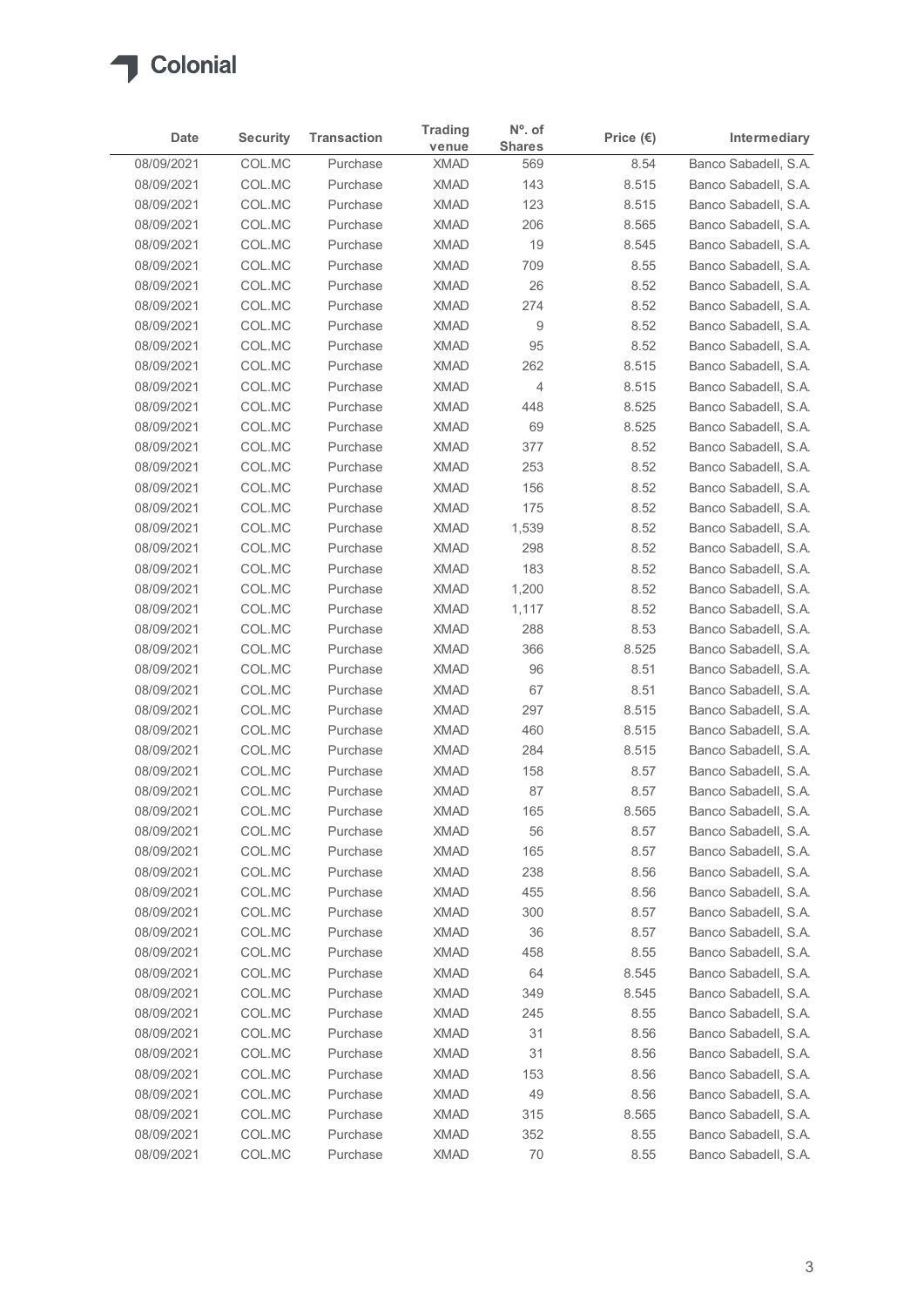

|                          |                           | <b>Transaction</b>   | <b>Trading</b>             | $N^{\circ}$ . of     |                            | Intermediary                                 |
|--------------------------|---------------------------|----------------------|----------------------------|----------------------|----------------------------|----------------------------------------------|
| Date<br>08/09/2021       | <b>Security</b><br>COL.MC | Purchase             | venue<br><b>XMAD</b>       | <b>Shares</b><br>101 | Price $(\epsilon)$<br>8.55 | Banco Sabadell, S.A.                         |
| 08/09/2021               | COL.MC                    | Purchase             | <b>XMAD</b>                | 5                    | 8.545                      | Banco Sabadell, S.A.                         |
| 08/09/2021               | COL.MC                    | Purchase             | <b>XMAD</b>                | 273                  | 8.545                      | Banco Sabadell, S.A.                         |
| 08/09/2021               | COL.MC                    | Purchase             | <b>XMAD</b>                | 652                  | 8.55                       | Banco Sabadell, S.A.                         |
| 08/09/2021               | COL.MC                    | Purchase             | <b>XMAD</b>                | 394                  | 8.54                       | Banco Sabadell, S.A.                         |
| 08/09/2021               | COL.MC                    | Purchase             | <b>XMAD</b>                | 270                  | 8.55                       | Banco Sabadell, S.A.                         |
| 08/09/2021<br>08/09/2021 | COL.MC<br>COL.MC          | Purchase<br>Purchase | <b>XMAD</b><br><b>XMAD</b> | 5<br>222             | 8.55<br>8.55               | Banco Sabadell, S.A.<br>Banco Sabadell, S.A. |
| 08/09/2021               | COL.MC                    | Purchase             | <b>XMAD</b>                | 535                  | 8.55                       | Banco Sabadell, S.A.                         |
| 08/09/2021               | COL.MC                    | Purchase             | <b>XMAD</b>                | 263                  | 8.55                       | Banco Sabadell, S.A.                         |
| 08/09/2021               | COL.MC                    | Purchase             | <b>XMAD</b>                | 107                  | 8.56                       | Banco Sabadell, S.A.                         |
| 08/09/2021               | COL.MC                    | Purchase             | <b>XMAD</b>                | 120                  | 8.555                      | Banco Sabadell, S.A.                         |
| 08/09/2021               | COL.MC                    | Purchase             | <b>XMAD</b>                | 125                  | 8.555                      | Banco Sabadell, S.A.                         |
| 08/09/2021               | COL.MC                    | Purchase             | <b>XMAD</b>                | 103                  | 8.54                       | Banco Sabadell, S.A.                         |
| 08/09/2021               | COL.MC                    | Purchase             | <b>XMAD</b>                | 402                  | 8.555                      | Banco Sabadell, S.A.                         |
| 08/09/2021<br>08/09/2021 | COL.MC<br>COL.MC          | Purchase<br>Purchase | <b>XMAD</b><br><b>XMAD</b> | 324<br>293           | 8.555<br>8.555             | Banco Sabadell, S.A.<br>Banco Sabadell, S.A. |
| 08/09/2021               | COL.MC                    | Purchase             | <b>XMAD</b>                | $\mathbf{1}$         | 8.555                      | Banco Sabadell, S.A.                         |
| 08/09/2021               | COL.MC                    | Purchase             | <b>XMAD</b>                | 399                  | 8.555                      | Banco Sabadell, S.A.                         |
| 08/09/2021               | COL.MC                    | Purchase             | <b>XMAD</b>                | 145                  | 8.57                       | Banco Sabadell, S.A.                         |
| 08/09/2021               | COL.MC                    | Purchase             | <b>XMAD</b>                | 593                  | 8.57                       | Banco Sabadell, S.A.                         |
| 08/09/2021               | COL.MC                    | Purchase             | <b>XMAD</b>                | 422                  | 8.57                       | Banco Sabadell, S.A.                         |
| 08/09/2021               | COL.MC                    | Purchase             | <b>XMAD</b>                | 216                  | 8.575                      | Banco Sabadell, S.A.                         |
| 08/09/2021<br>08/09/2021 | COL.MC<br>COL.MC          | Purchase<br>Purchase | <b>XMAD</b><br><b>XMAD</b> | 181<br>471           | 8.555<br>8.58              | Banco Sabadell, S.A.<br>Banco Sabadell, S.A. |
| 08/09/2021               | COL.MC                    | Purchase             | <b>XMAD</b>                | 939                  | 8.58                       | Banco Sabadell, S.A.                         |
| 08/09/2021               | COL.MC                    | Purchase             | <b>XMAD</b>                | 791                  | 8.585                      | Banco Sabadell, S.A.                         |
| 08/09/2021               | COL.MC                    | Purchase             | <b>XMAD</b>                | 430                  | 8.585                      | Banco Sabadell, S.A.                         |
| 08/09/2021               | COL.MC                    | Purchase             | <b>XMAD</b>                | 127                  | 8.585                      | Banco Sabadell, S.A.                         |
| 08/09/2021               | COL.MC                    | Purchase             | <b>XMAD</b>                | 28                   | 8.575                      | Banco Sabadell, S.A.                         |
| 08/09/2021               | COL.MC                    | Purchase             | <b>XMAD</b>                | 234                  | 8.575                      | Banco Sabadell, S.A.                         |
| 08/09/2021               | COL.MC                    | Purchase             | <b>XMAD</b>                | 200                  | 8.575                      | Banco Sabadell, S.A.                         |
| 08/09/2021               | COL.MC                    | Purchase             | <b>XMAD</b>                | 253                  | 8.57                       | Banco Sabadell, S.A.                         |
| 08/09/2021<br>08/09/2021 | COL.MC<br>COL.MC          | Purchase<br>Purchase | <b>XMAD</b><br><b>XMAD</b> | 305<br>285           | 8.575<br>8.555             | Banco Sabadell, S.A.<br>Banco Sabadell, S.A. |
| 08/09/2021               | COL.MC                    | Purchase             | <b>XMAD</b>                | 646                  | 8.575                      | Banco Sabadell, S.A.                         |
| 08/09/2021               | COL.MC                    | Purchase             | <b>XMAD</b>                | 669                  | 8.575                      | Banco Sabadell, S.A.                         |
| 08/09/2021               | COL.MC                    | Purchase             | <b>XMAD</b>                | 352                  | 8.58                       | Banco Sabadell, S.A.                         |
| 08/09/2021               | COL.MC                    | Purchase             | <b>XMAD</b>                | 235                  | 8.56                       | Banco Sabadell, S.A.                         |
| 08/09/2021               | COL.MC                    | Purchase             | <b>XMAD</b>                | 48                   | 8.56                       | Banco Sabadell, S.A.                         |
| 08/09/2021               | COL.MC                    | Purchase             | <b>XMAD</b>                | 24                   | 8.57                       | Banco Sabadell, S.A.                         |
| 08/09/2021               | COL.MC                    | Purchase             | <b>XMAD</b>                | 3                    | 8.56                       | Banco Sabadell, S.A.                         |
| 08/09/2021               | COL.MC                    | Purchase             | <b>XMAD</b>                | 148                  | 8.555                      | Banco Sabadell, S.A.                         |
| 08/09/2021               | COL.MC                    | Purchase<br>Purchase | <b>XMAD</b>                | 151                  | 8.555<br>8.56              | Banco Sabadell, S.A.                         |
| 08/09/2021<br>08/09/2021 | COL.MC<br>COL.MC          | Purchase             | <b>XMAD</b><br><b>XMAD</b> | 210<br>30            | 8.535                      | Banco Sabadell, S.A.<br>Banco Sabadell, S.A. |
| 08/09/2021               | COL.MC                    | Purchase             | <b>XMAD</b>                | 558                  | 8.55                       | Banco Sabadell, S.A.                         |
| 08/09/2021               | COL.MC                    | Purchase             | <b>XMAD</b>                | 317                  | 8.55                       | Banco Sabadell, S.A.                         |
| 08/09/2021               | COL.MC                    | Purchase             | <b>XMAD</b>                | 257                  | 8.495                      | Banco Sabadell, S.A.                         |
|                          | COL.MC                    | Purchase             | <b>XMAD</b>                | 273                  | 8.49                       | Banco Sabadell, S.A.                         |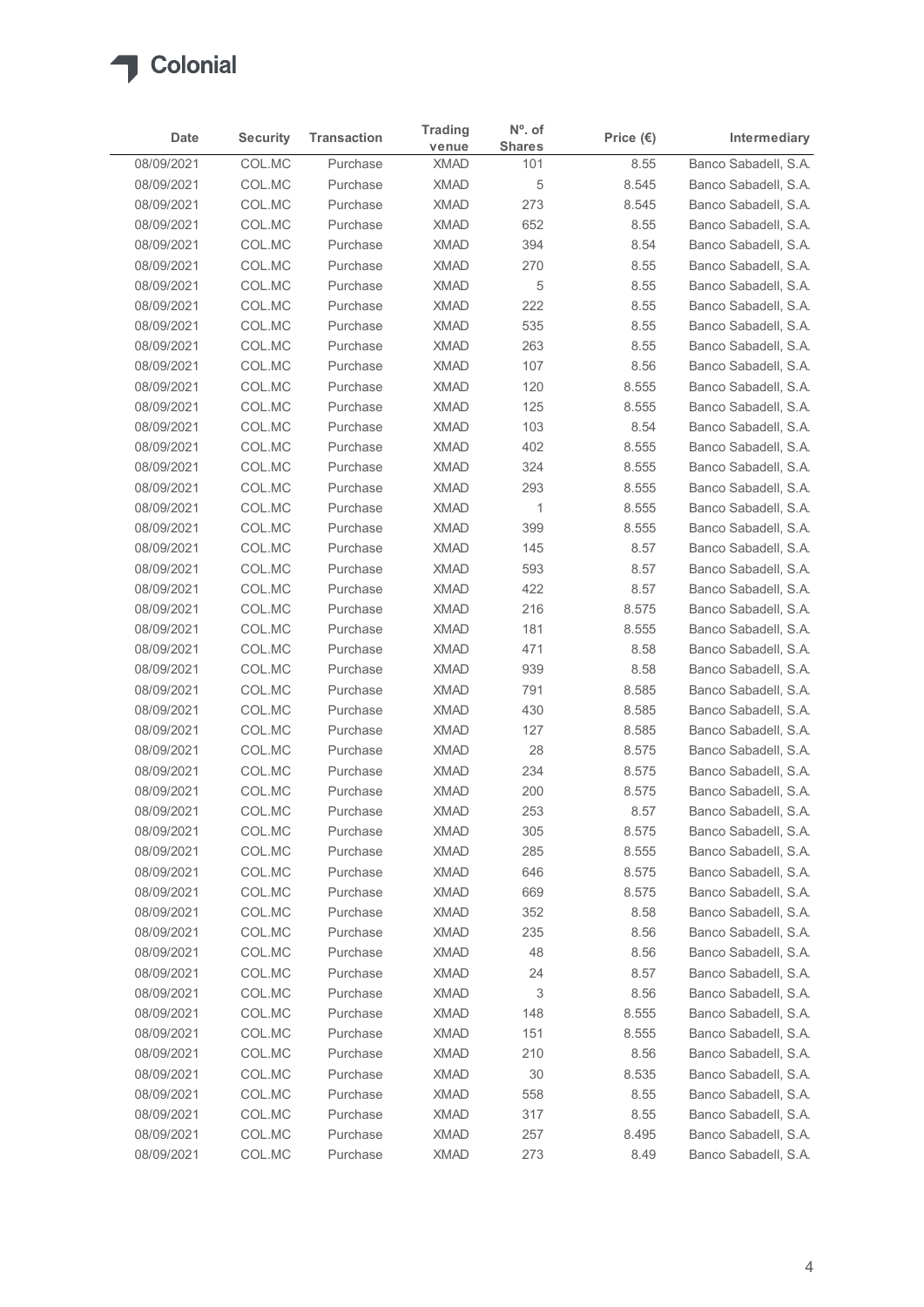

| Date                     | <b>Security</b>  | <b>Transaction</b>   | <b>Trading</b>             | $No$ . of           | Price $(\epsilon)$ | Intermediary                                 |
|--------------------------|------------------|----------------------|----------------------------|---------------------|--------------------|----------------------------------------------|
| 08/09/2021               | COL.MC           | Purchase             | venue<br><b>XMAD</b>       | <b>Shares</b><br>15 | 8.485              | Banco Sabadell, S.A.                         |
| 08/09/2021               | COL.MC           | Purchase             | <b>XMAD</b>                | 134                 | 8.485              | Banco Sabadell, S.A.                         |
| 08/09/2021               | COL.MC           | Purchase             | <b>XMAD</b>                | 251                 | 8.485              | Banco Sabadell, S.A.                         |
| 08/09/2021               | COL.MC           | Purchase             | <b>XMAD</b>                | 112                 | 8.485              | Banco Sabadell, S.A.                         |
| 08/09/2021               | COL.MC           | Purchase             | <b>XMAD</b>                | 208                 | 8.48               | Banco Sabadell, S.A.                         |
| 08/09/2021               | COL.MC           | Purchase             | <b>XMAD</b>                | 82                  | 8.48               | Banco Sabadell, S.A.                         |
| 08/09/2021               | COL.MC           | Purchase             | <b>XMAD</b>                | 61                  | 8.495              | Banco Sabadell, S.A.                         |
| 08/09/2021<br>08/09/2021 | COL.MC           | Purchase             | <b>XMAD</b><br><b>XMAD</b> | 220<br>95           | 8.525              | Banco Sabadell, S.A.                         |
| 08/09/2021               | COL.MC<br>COL.MC | Purchase<br>Purchase | <b>XMAD</b>                | 204                 | 8.535<br>8.51      | Banco Sabadell, S.A.<br>Banco Sabadell, S.A. |
| 08/09/2021               | COL.MC           | Purchase             | <b>XMAD</b>                | 57                  | 8.54               | Banco Sabadell, S.A.                         |
| 08/09/2021               | COL.MC           | Purchase             | <b>XMAD</b>                | 276                 | 8.54               | Banco Sabadell, S.A.                         |
| 08/09/2021               | COL.MC           | Purchase             | <b>XMAD</b>                | 253                 | 8.55               | Banco Sabadell, S.A.                         |
| 08/09/2021               | COL.MC           | Purchase             | <b>XMAD</b>                | 202                 | 8.555              | Banco Sabadell, S.A.                         |
| 08/09/2021               | COL.MC           | Purchase             | <b>XMAD</b>                | 63                  | 8.555              | Banco Sabadell, S.A.                         |
| 08/09/2021               | COL.MC           | Purchase             | <b>XMAD</b>                | 287                 | 8.55               | Banco Sabadell, S.A.                         |
| 08/09/2021               | COL.MC           | Purchase             | <b>XMAD</b>                | 81                  | 8.56               | Banco Sabadell, S.A.                         |
| 08/09/2021               | COL.MC           | Purchase             | <b>XMAD</b>                | 22                  | 8.56               | Banco Sabadell, S.A.                         |
| 08/09/2021<br>08/09/2021 | COL.MC           | Purchase<br>Purchase | <b>XMAD</b><br><b>XMAD</b> | 115                 | 8.56               | Banco Sabadell, S.A.                         |
| 08/09/2021               | COL.MC<br>COL.MC | Purchase             | <b>XMAD</b>                | 255<br>491          | 8.565<br>8.545     | Banco Sabadell, S.A.<br>Banco Sabadell, S.A. |
| 08/09/2021               | COL.MC           | Purchase             | <b>XMAD</b>                | 263                 | 8.555              | Banco Sabadell, S.A.                         |
| 08/09/2021               | COL.MC           | Purchase             | <b>XMAD</b>                | 115                 | 8.56               | Banco Sabadell, S.A.                         |
| 08/09/2021               | COL.MC           | Purchase             | <b>XMAD</b>                | 195                 | 8.56               | Banco Sabadell, S.A.                         |
| 08/09/2021               | COL.MC           | Purchase             | <b>XMAD</b>                | 64                  | 8.56               | Banco Sabadell, S.A.                         |
| 08/09/2021               | COL.MC           | Purchase             | <b>XMAD</b>                | 31                  | 8.565              | Banco Sabadell, S.A.                         |
| 08/09/2021               | COL.MC           | Purchase             | <b>XMAD</b>                | 87                  | 8.565              | Banco Sabadell, S.A.                         |
| 08/09/2021               | COL.MC           | Purchase             | <b>XMAD</b>                | 87                  | 8.565              | Banco Sabadell, S.A.                         |
| 08/09/2021               | COL.MC           | Purchase             | <b>XMAD</b>                | 48                  | 8.565              | Banco Sabadell, S.A.                         |
| 08/09/2021               | COL.MC           | Purchase             | <b>XMAD</b>                | 254                 | 8.57               | Banco Sabadell, S.A.                         |
| 08/09/2021<br>08/09/2021 | COL.MC<br>COL.MC | Purchase<br>Purchase | <b>XMAD</b><br><b>XMAD</b> | 26<br>245           | 8.565<br>8.565     | Banco Sabadell, S.A.<br>Banco Sabadell, S.A. |
| 08/09/2021               | COL.MC           | Purchase             | <b>XMAD</b>                | 287                 | 8.59               | Banco Sabadell, S.A.                         |
| 08/09/2021               | COL.MC           | Purchase             | <b>XMAD</b>                | 346                 | 8.57               | Banco Sabadell, S.A.                         |
| 08/09/2021               | COL.MC           | Purchase             | <b>XMAD</b>                | 93                  | 8.57               | Banco Sabadell, S.A.                         |
| 08/09/2021               | COL.MC           | Purchase             | <b>XMAD</b>                | 502                 | 8.575              | Banco Sabadell, S.A.                         |
| 08/09/2021               | COL.MC           | Purchase             | <b>XMAD</b>                | 58                  | 8.57               | Banco Sabadell, S.A.                         |
| 08/09/2021               | COL.MC           | Purchase             | <b>XMAD</b>                | 213                 | 8.57               | Banco Sabadell, S.A.                         |
| 08/09/2021               | COL.MC           | Purchase             | <b>XMAD</b>                | 373                 | 8.575              | Banco Sabadell, S.A.                         |
| 08/09/2021               | COL.MC           | Purchase             | <b>XMAD</b>                | 303                 | 8.58               | Banco Sabadell, S.A.                         |
| 08/09/2021               | COL.MC           | Purchase             | <b>XMAD</b>                | 404                 | 8.585              | Banco Sabadell, S.A.                         |
| 08/09/2021               | COL.MC           | Purchase             | <b>XMAD</b>                | 590                 | 8.595              | Banco Sabadell, S.A.                         |
| 08/09/2021               | COL.MC           | Purchase             | <b>XMAD</b>                | 232                 | 8.465              | Banco Sabadell, S.A.                         |
| 08/09/2021<br>08/09/2021 | COL.MC<br>COL.MC | Purchase<br>Purchase | <b>XMAD</b><br><b>XMAD</b> | 38<br>181           | 8.455<br>8.455     | Banco Sabadell, S.A.<br>Banco Sabadell, S.A. |
| 08/09/2021               | COL.MC           | Purchase             | <b>XMAD</b>                | 363                 | 8.46               | Banco Sabadell, S.A.                         |
| 08/09/2021               | COL.MC           | Purchase             | <b>XMAD</b>                | 164                 | 8.48               | Banco Sabadell, S.A.                         |
| 08/09/2021               | COL.MC           | Purchase             | <b>XMAD</b>                | 234                 | 8.475              | Banco Sabadell, S.A.                         |
| 08/09/2021               | COLMC            | Purchase             | <b>XMAD</b>                | 162                 | 8.475              | Banco Sabadell, S.A.                         |
|                          | COLMC            | Purchase             | <b>XMAD</b>                | 69                  | 8.475              | Banco Sabadell, S.A.                         |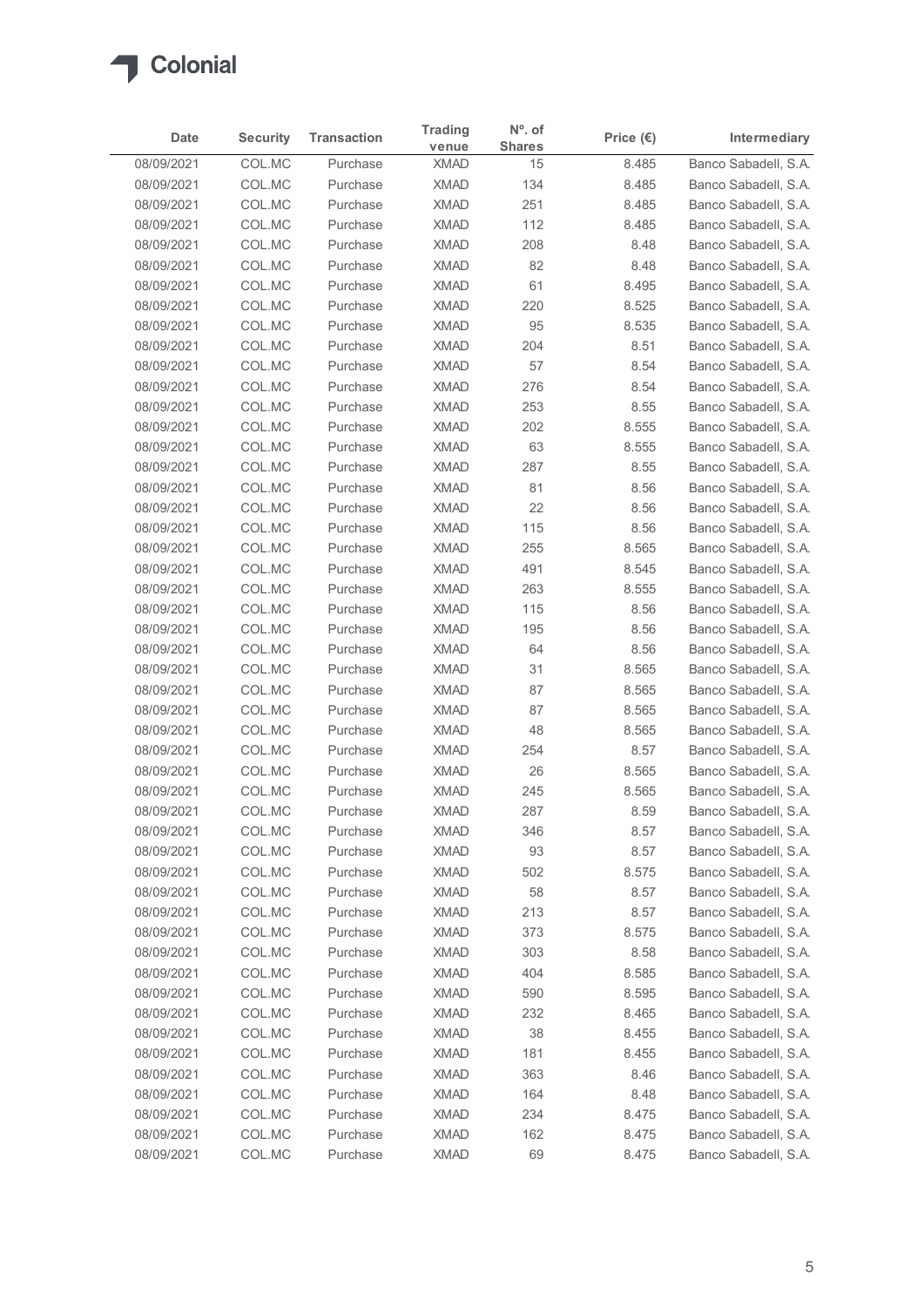

| Date                     | <b>Security</b>  | <b>Transaction</b>   | <b>Trading</b>             | $N^{\circ}$ . of       | Price $(\epsilon)$ | Intermediary                                 |
|--------------------------|------------------|----------------------|----------------------------|------------------------|--------------------|----------------------------------------------|
| 09/09/2021               | COL.MC           | Purchase             | venue<br><b>XMAD</b>       | <b>Shares</b><br>1,799 | 8.47               | Banco Sabadell, S.A.                         |
| 09/09/2021               | COL.MC           | Purchase             | <b>XMAD</b>                | 356                    | 8.435              | Banco Sabadell, S.A.                         |
| 09/09/2021               | COL.MC           | Purchase             | <b>XMAD</b>                | 255                    | 8.455              | Banco Sabadell, S.A.                         |
| 09/09/2021               | COL.MC           | Purchase             | <b>XMAD</b>                | 504                    | 8.48               | Banco Sabadell, S.A.                         |
| 09/09/2021               | COL.MC           | Purchase             | <b>XMAD</b>                | 59                     | 8.47               | Banco Sabadell, S.A.                         |
| 09/09/2021<br>09/09/2021 | COL.MC<br>COL.MC | Purchase<br>Purchase | <b>XMAD</b><br><b>XMAD</b> | 1,012<br>566           | 8.47<br>8.49       | Banco Sabadell, S.A.<br>Banco Sabadell, S.A. |
| 09/09/2021               | COL.MC           | Purchase             | <b>XMAD</b>                | 393                    | 8.495              | Banco Sabadell, S.A.                         |
| 09/09/2021               | COL.MC           | Purchase             | <b>XMAD</b>                | 137                    | 8.495              | Banco Sabadell, S.A.                         |
| 09/09/2021               | COL.MC           | Purchase             | <b>XMAD</b>                | 605                    | 8.505              | Banco Sabadell, S.A.                         |
| 09/09/2021               | COL.MC           | Purchase             | <b>XMAD</b>                | 48                     | 8.495              | Banco Sabadell, S.A.                         |
| 09/09/2021               | COL.MC           | Purchase             | <b>XMAD</b>                | 603                    | 8.505              | Banco Sabadell, S.A.                         |
| 09/09/2021               | COL.MC           | Purchase             | <b>XMAD</b>                | 230                    | 8.495              | Banco Sabadell, S.A.                         |
| 09/09/2021<br>09/09/2021 | COL.MC<br>COL.MC | Purchase<br>Purchase | <b>XMAD</b><br><b>XMAD</b> | 229<br>348             | 8.5<br>8.495       | Banco Sabadell, S.A.<br>Banco Sabadell, S.A. |
| 09/09/2021               | COL.MC           | Purchase             | <b>XMAD</b>                | 208                    | 8.49               | Banco Sabadell, S.A.                         |
| 09/09/2021               | COL.MC           | Purchase             | <b>XMAD</b>                | 1,154                  | 8.52               | Banco Sabadell, S.A.                         |
| 09/09/2021               | COL.MC           | Purchase             | <b>XMAD</b>                | 305                    | 8.465              | Banco Sabadell, S.A.                         |
| 09/09/2021               | COL.MC           | Purchase             | <b>XMAD</b>                | 457                    | 8.485              | Banco Sabadell, S.A.                         |
| 09/09/2021               | COL.MC           | Purchase             | <b>XMAD</b>                | 631                    | 8.485              | Banco Sabadell, S.A.                         |
| 09/09/2021               | COL.MC           | Purchase             | <b>XMAD</b>                | 188                    | 8.48               | Banco Sabadell, S.A.                         |
| 09/09/2021               | COL.MC           | Purchase             | <b>XMAD</b>                | 140                    | 8.48               | Banco Sabadell, S.A.                         |
| 09/09/2021<br>09/09/2021 | COL.MC<br>COL.MC | Purchase<br>Purchase | <b>XMAD</b><br><b>XMAD</b> | 276<br>353             | 8.495<br>8.49      | Banco Sabadell, S.A.<br>Banco Sabadell, S.A. |
| 09/09/2021               | COL.MC           | Purchase             | <b>XMAD</b>                | 164                    | 8.49               | Banco Sabadell, S.A.                         |
| 09/09/2021               | COL.MC           | Purchase             | <b>XMAD</b>                | 275                    | 8.485              | Banco Sabadell, S.A.                         |
| 09/09/2021               | COL.MC           | Purchase             | <b>XMAD</b>                | 304                    | 8.47               | Banco Sabadell, S.A.                         |
| 09/09/2021               | COL.MC           | Purchase             | <b>XMAD</b>                | 246                    | 8.49               | Banco Sabadell, S.A.                         |
| 09/09/2021               | COL.MC           | Purchase             | <b>XMAD</b>                | 148                    | 8.475              | Banco Sabadell, S.A.                         |
| 09/09/2021               | COL.MC           | Purchase             | <b>XMAD</b>                | 120                    | 8.475              | Banco Sabadell, S.A.                         |
| 09/09/2021               | COL.MC           | Purchase             | <b>XMAD</b>                | 349                    | 8.48               | Banco Sabadell, S.A.                         |
| 09/09/2021<br>09/09/2021 | COL.MC<br>COL.MC | Purchase<br>Purchase | <b>XMAD</b><br><b>XMAD</b> | 323<br>347             | 8.445<br>8.47      | Banco Sabadell, S.A.<br>Banco Sabadell, S.A. |
| 09/09/2021               | COL.MC           | Purchase             | <b>XMAD</b>                | 312                    | 8.445              | Banco Sabadell, S.A.                         |
| 09/09/2021               | COL.MC           | Purchase             | <b>XMAD</b>                | 193                    | 8.44               | Banco Sabadell, S.A.                         |
| 09/09/2021               | COL.MC           | Purchase             | <b>XMAD</b>                | 155                    | 8.45               | Banco Sabadell, S.A.                         |
| 09/09/2021               | COL.MC           | Purchase             | <b>XMAD</b>                | 269                    | 8.445              | Banco Sabadell, S.A.                         |
| 09/09/2021               | COL.MC           | Purchase             | <b>XMAD</b>                | 14                     | 8.445              | Banco Sabadell, S.A.                         |
| 09/09/2021               | COL.MC           | Purchase             | <b>XMAD</b>                | 149                    | 8.445              | Banco Sabadell, S.A.                         |
| 09/09/2021               | COL.MC           | Purchase             | <b>XMAD</b>                | 251                    | 8.455              | Banco Sabadell, S.A.                         |
| 09/09/2021<br>09/09/2021 | COL.MC<br>COL.MC | Purchase<br>Purchase | <b>XMAD</b><br><b>XMAD</b> | 123<br>217             | 8.445<br>8.445     | Banco Sabadell, S.A.<br>Banco Sabadell, S.A. |
| 09/09/2021               | COL.MC           | Purchase             | <b>XMAD</b>                | 6                      | 8.445              | Banco Sabadell, S.A.                         |
| 09/09/2021               | COL.MC           | Purchase             | <b>XMAD</b>                | 4                      | 8.465              | Banco Sabadell, S.A.                         |
| 09/09/2021               | COL.MC           | Purchase             | <b>XMAD</b>                | 184                    | 8.465              | Banco Sabadell, S.A.                         |
| 09/09/2021               | COL.MC           | Purchase             | <b>XMAD</b>                | 279                    | 8.465              | Banco Sabadell, S.A.                         |
| 09/09/2021               | COL.MC           | Purchase             | <b>XMAD</b>                | 1,268                  | 8.475              | Banco Sabadell, S.A.                         |
| 09/09/2021               | COL.MC           | Purchase             | <b>XMAD</b>                | 289                    | 8.44               | Banco Sabadell, S.A.                         |
| 09/09/2021               | COL.MC           | Purchase             | <b>XMAD</b>                | 245                    | 8.435              | Banco Sabadell, S.A.                         |
| 09/09/2021               | COL.MC           | Purchase             | <b>XMAD</b>                | 238                    | 8.44               | Banco Sabadell, S.A.                         |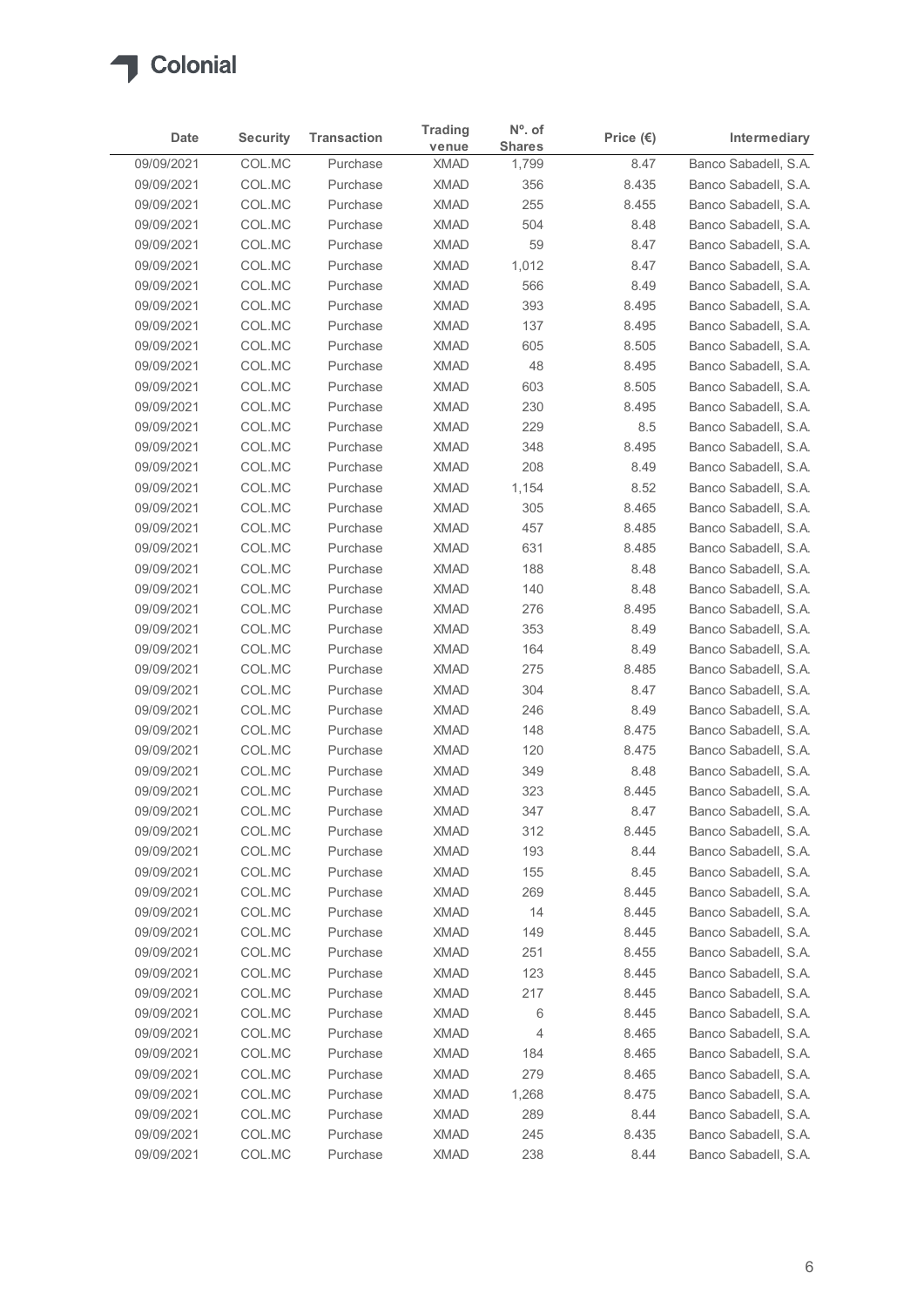

| Date                     | <b>Security</b>  | <b>Transaction</b>   | <b>Trading</b>             | $N^{\circ}$ . of    | Price $(\epsilon)$ | Intermediary                                 |
|--------------------------|------------------|----------------------|----------------------------|---------------------|--------------------|----------------------------------------------|
| 09/09/2021               | COL.MC           | Purchase             | venue<br><b>XMAD</b>       | <b>Shares</b><br>69 | 8.435              | Banco Sabadell, S.A.                         |
| 09/09/2021               | COL.MC           | Purchase             | <b>XMAD</b>                | 248                 | 8.485              | Banco Sabadell, S.A.                         |
| 09/09/2021               | COL.MC           | Purchase             | <b>XMAD</b>                | 287                 | 8.48               | Banco Sabadell, S.A.                         |
| 09/09/2021               | COL.MC           | Purchase             | <b>XMAD</b>                | 801                 | 8.485              | Banco Sabadell, S.A.                         |
| 09/09/2021<br>09/09/2021 | COL.MC<br>COL.MC | Purchase<br>Purchase | <b>XMAD</b><br><b>XMAD</b> | 35<br>942           | 8.48<br>8.515      | Banco Sabadell, S.A.<br>Banco Sabadell, S.A. |
| 09/09/2021               | COL.MC           | Purchase             | <b>XMAD</b>                | 282                 | 8.515              | Banco Sabadell, S.A.                         |
| 09/09/2021               | COL.MC           | Purchase             | <b>XMAD</b>                | 256                 | 8.5                | Banco Sabadell, S.A.                         |
| 09/09/2021               | COL.MC           | Purchase             | <b>XMAD</b>                | 145                 | $8.5\,$            | Banco Sabadell, S.A.                         |
| 09/09/2021               | COL.MC           | Purchase             | <b>XMAD</b>                | 118                 | 8.5                | Banco Sabadell, S.A.                         |
| 09/09/2021               | COL.MC           | Purchase             | <b>XMAD</b>                | 221                 | 8.495              | Banco Sabadell, S.A.                         |
| 09/09/2021<br>09/09/2021 | COL.MC<br>COL.MC | Purchase<br>Purchase | <b>XMAD</b><br><b>XMAD</b> | 401<br>86           | 8.47<br>8.46       | Banco Sabadell, S.A.<br>Banco Sabadell, S.A. |
| 09/09/2021               | COL.MC           | Purchase             | <b>XMAD</b>                | 422                 | 8.475              | Banco Sabadell, S.A.                         |
| 09/09/2021               | COL.MC           | Purchase             | <b>XMAD</b>                | 87                  | 8.48               | Banco Sabadell, S.A.                         |
| 09/09/2021               | COL.MC           | Purchase             | <b>XMAD</b>                | 917                 | 8.48               | Banco Sabadell, S.A.                         |
| 09/09/2021               | COL.MC           | Purchase             | <b>XMAD</b>                | 53                  | 8.48               | Banco Sabadell, S.A.                         |
| 09/09/2021               | COL.MC           | Purchase             | <b>XMAD</b>                | 291                 | 8.47               | Banco Sabadell, S.A.                         |
| 09/09/2021<br>09/09/2021 | COL.MC<br>COL.MC | Purchase<br>Purchase | <b>XMAD</b><br><b>XMAD</b> | 93<br>372           | 8.47<br>8.48       | Banco Sabadell, S.A.<br>Banco Sabadell, S.A. |
| 09/09/2021               | COL.MC           | Purchase             | <b>XMAD</b>                | 276                 | 8.47               | Banco Sabadell, S.A.                         |
| 09/09/2021               | COL.MC           | Purchase             | <b>XMAD</b>                | 100                 | 8.47               | Banco Sabadell, S.A.                         |
| 09/09/2021               | COL.MC           | Purchase             | <b>XMAD</b>                | 524                 | 8.465              | Banco Sabadell, S.A.                         |
| 09/09/2021               | COL.MC           | Purchase             | <b>XMAD</b>                | 384                 | 8.465              | Banco Sabadell, S.A.                         |
| 09/09/2021               | COL.MC           | Purchase             | <b>XMAD</b>                | 22<br>220           | 8.465              | Banco Sabadell, S.A.<br>Banco Sabadell, S.A. |
| 09/09/2021<br>09/09/2021 | COL.MC<br>COL.MC | Purchase<br>Purchase | <b>XMAD</b><br><b>XMAD</b> | 524                 | 8.465<br>8.45      | Banco Sabadell, S.A.                         |
| 09/09/2021               | COL.MC           | Purchase             | <b>XMAD</b>                | 455                 | 8.46               | Banco Sabadell, S.A.                         |
| 09/09/2021               | COL.MC           | Purchase             | <b>XMAD</b>                | 263                 | 8.44               | Banco Sabadell, S.A.                         |
| 09/09/2021               | COL.MC           | Purchase             | <b>XMAD</b>                | 545                 | 8.44               | Banco Sabadell, S.A.                         |
| 09/09/2021               | COL.MC           | Purchase             | <b>XMAD</b>                | 274                 | 8.435              | Banco Sabadell, S.A.                         |
| 09/09/2021               | COL.MC           | Purchase             | <b>XMAD</b>                | 478                 | 8.45               | Banco Sabadell, S.A.                         |
| 09/09/2021<br>09/09/2021 | COL.MC<br>COL.MC | Purchase<br>Purchase | <b>XMAD</b><br><b>XMAD</b> | 281<br>286          | 8.45<br>8.46       | Banco Sabadell, S.A.<br>Banco Sabadell, S.A. |
| 09/09/2021               | COL.MC           | Purchase             | <b>XMAD</b>                | 259                 | 8.46               | Banco Sabadell, S.A.                         |
| 09/09/2021               | COL.MC           | Purchase             | <b>XMAD</b>                | 68                  | 8.465              | Banco Sabadell, S.A.                         |
| 09/09/2021               | COL.MC           | Purchase             | <b>XMAD</b>                | 77                  | 8.465              | Banco Sabadell, S.A.                         |
| 09/09/2021               | COL.MC           | Purchase             | <b>XMAD</b>                | 84                  | 8.465              | Banco Sabadell, S.A.                         |
| 09/09/2021               | COL.MC           | Purchase             | <b>XMAD</b>                | 209                 | 8.48               | Banco Sabadell, S.A.                         |
| 09/09/2021               | COL.MC           | Purchase             | <b>XMAD</b>                | 595                 | 8.48               | Banco Sabadell, S.A.                         |
| 09/09/2021<br>09/09/2021 | COL.MC           | Purchase<br>Purchase | <b>XMAD</b><br><b>XMAD</b> | 209<br>57           | 8.475<br>8.475     | Banco Sabadell, S.A.<br>Banco Sabadell, S.A. |
| 09/09/2021               | COL.MC<br>COL.MC | Purchase             | <b>XMAD</b>                | 86                  | 8.475              | Banco Sabadell, S.A.                         |
| 09/09/2021               | COL.MC           | Purchase             | <b>XMAD</b>                | 658                 | 8.495              | Banco Sabadell, S.A.                         |
| 09/09/2021               | COL.MC           | Purchase             | <b>XMAD</b>                | 614                 | 8.495              | Banco Sabadell, S.A.                         |
| 09/09/2021               | COL.MC           | Purchase             | <b>XMAD</b>                | 234                 | 8.505              | Banco Sabadell, S.A.                         |
| 09/09/2021               | COL.MC           | Purchase             | <b>XMAD</b>                | 400                 | 8.505              | Banco Sabadell, S.A.                         |
| 09/09/2021               | COL.MC           | Purchase             | <b>XMAD</b>                | 219                 | 8.44               | Banco Sabadell, S.A.                         |
| 09/09/2021               | COL.MC           | Purchase             | <b>XMAD</b>                | 177                 | 8.415              | Banco Sabadell, S.A.                         |
| 09/09/2021               | COLMC            | Purchase             | <b>XMAD</b>                | 1,026               | 8.415              | Banco Sabadell, S.A.                         |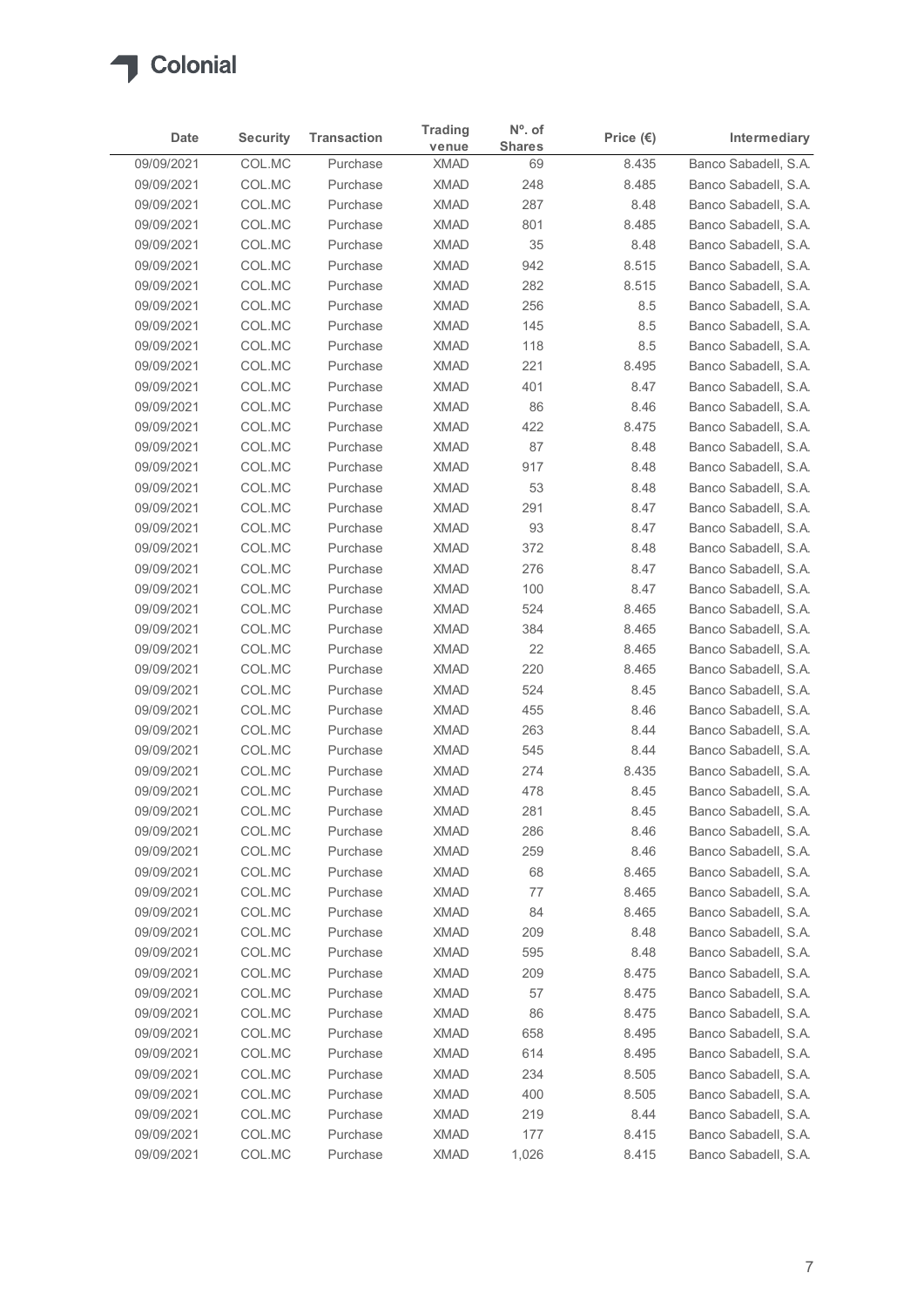

| Date                     | <b>Security</b>  | <b>Transaction</b>   | <b>Trading</b>             | $N^{\circ}$ . of     | Price $(\epsilon)$ | Intermediary                                 |
|--------------------------|------------------|----------------------|----------------------------|----------------------|--------------------|----------------------------------------------|
| 09/09/2021               | COL.MC           | Purchase             | venue<br><b>XMAD</b>       | <b>Shares</b><br>137 | 8.435              | Banco Sabadell, S.A.                         |
| 09/09/2021               | COL.MC           | Purchase             | <b>XMAD</b>                | 8                    | 8.435              | Banco Sabadell, S.A.                         |
| 09/09/2021               | COL.MC           | Purchase             | <b>XMAD</b>                | 258                  | 8.42               | Banco Sabadell, S.A.                         |
| 09/09/2021               | COL.MC           | Purchase             | <b>XMAD</b>                | 427                  | 8.405              | Banco Sabadell, S.A.                         |
| 09/09/2021               | COL.MC           | Purchase             | <b>XMAD</b>                | 285                  | 8.41               | Banco Sabadell, S.A.                         |
| 09/09/2021               | COL.MC           | Purchase             | <b>XMAD</b>                | 467                  | 8.42               | Banco Sabadell, S.A.                         |
| 09/09/2021               | COL.MC           | Purchase             | <b>XMAD</b>                | 22                   | 8.42               | Banco Sabadell, S.A.                         |
| 09/09/2021<br>09/09/2021 | COL.MC<br>COL.MC | Purchase<br>Purchase | <b>XMAD</b><br><b>XMAD</b> | 201<br>280           | 8.44<br>8.445      | Banco Sabadell, S.A.<br>Banco Sabadell, S.A. |
| 09/09/2021               | COL.MC           | Purchase             | <b>XMAD</b>                | 362                  | 8.435              | Banco Sabadell, S.A.                         |
| 09/09/2021               | COL.MC           | Purchase             | <b>XMAD</b>                | 300                  | 8.43               | Banco Sabadell, S.A.                         |
| 09/09/2021               | COL.MC           | Purchase             | <b>XMAD</b>                | 154                  | 8.43               | Banco Sabadell, S.A.                         |
| 09/09/2021               | COL.MC           | Purchase             | <b>XMAD</b>                | 424                  | 8.43               | Banco Sabadell, S.A.                         |
| 09/09/2021               | COL.MC           | Purchase             | <b>XMAD</b>                | 143                  | 8.435              | Banco Sabadell, S.A.                         |
| 09/09/2021               | COL.MC           | Purchase             | <b>XMAD</b>                | 121                  | 8.425              | Banco Sabadell, S.A.                         |
| 09/09/2021               | COL.MC           | Purchase             | <b>XMAD</b>                | 323                  | 8.425              | Banco Sabadell, S.A.                         |
| 09/09/2021<br>09/09/2021 | COL.MC<br>COL.MC | Purchase             | <b>XMAD</b><br><b>XMAD</b> | 236<br>122           | 8.425              | Banco Sabadell, S.A.                         |
| 09/09/2021               | COL.MC           | Purchase<br>Purchase | <b>XMAD</b>                | 822                  | 8.42<br>8.415      | Banco Sabadell, S.A.<br>Banco Sabadell, S.A. |
| 09/09/2021               | COL.MC           | Purchase             | <b>XMAD</b>                | 680                  | 8.435              | Banco Sabadell, S.A.                         |
| 09/09/2021               | COL.MC           | Purchase             | <b>XMAD</b>                | 357                  | 8.44               | Banco Sabadell, S.A.                         |
| 09/09/2021               | COL.MC           | Purchase             | <b>XMAD</b>                | 1,003                | 8.445              | Banco Sabadell, S.A.                         |
| 09/09/2021               | COL.MC           | Purchase             | <b>XMAD</b>                | 210                  | 8.44               | Banco Sabadell, S.A.                         |
| 09/09/2021               | COL.MC           | Purchase             | <b>XMAD</b>                | 28                   | 8.44               | Banco Sabadell, S.A.                         |
| 09/09/2021               | COL.MC           | Purchase             | <b>XMAD</b>                | 234                  | 8.46               | Banco Sabadell, S.A.                         |
| 09/09/2021               | COL.MC           | Purchase             | <b>XMAD</b>                | 248                  | 8.44               | Banco Sabadell, S.A.                         |
| 09/09/2021               | COL.MC           | Purchase             | <b>XMAD</b>                | 26                   | 8.455              | Banco Sabadell, S.A.                         |
| 09/09/2021<br>09/09/2021 | COL.MC<br>COL.MC | Purchase<br>Purchase | <b>XMAD</b><br><b>XMAD</b> | 138<br>75            | 8.435<br>8.435     | Banco Sabadell, S.A.<br>Banco Sabadell, S.A. |
| 09/09/2021               | COL.MC           | Purchase             | <b>XMAD</b>                | 382                  | 8.445              | Banco Sabadell, S.A.                         |
| 09/09/2021               | COL.MC           | Purchase             | <b>XMAD</b>                | 138                  | 8.435              | Banco Sabadell, S.A.                         |
| 09/09/2021               | COL.MC           | Purchase             | <b>XMAD</b>                | 173                  | 8.435              | Banco Sabadell, S.A.                         |
| 09/09/2021               | COL.MC           | Purchase             | <b>XMAD</b>                | 200                  | 8.455              | Banco Sabadell, S.A.                         |
| 09/09/2021               | COL.MC           | Purchase             | <b>XMAD</b>                | 392                  | 8.44               | Banco Sabadell, S.A.                         |
| 09/09/2021               | COL.MC           | Purchase             | <b>XMAD</b>                | 296                  | 8.44               | Banco Sabadell, S.A.                         |
| 09/09/2021               | COL.MC           | Purchase             | <b>XMAD</b>                | 3                    | 8.425              | Banco Sabadell, S.A.                         |
| 09/09/2021               | COL.MC           | Purchase             | <b>XMAD</b>                | 244                  | 8.44               | Banco Sabadell, S.A.                         |
| 09/09/2021               | COL.MC           | Purchase<br>Purchase | <b>XMAD</b>                | 830                  | 8.435<br>8.435     | Banco Sabadell, S.A.                         |
| 09/09/2021<br>09/09/2021 | COL.MC<br>COL.MC | Purchase             | <b>XMAD</b><br><b>XMAD</b> | 191<br>177           | 8.44               | Banco Sabadell, S.A.<br>Banco Sabadell, S.A. |
| 09/09/2021               | COL.MC           | Purchase             | <b>XMAD</b>                | 187                  | 8.43               | Banco Sabadell, S.A.                         |
| 09/09/2021               | COL.MC           | Purchase             | <b>XMAD</b>                | 310                  | 8.425              | Banco Sabadell, S.A.                         |
| 09/09/2021               | COL.MC           | Purchase             | <b>XMAD</b>                | 568                  | 8.435              | Banco Sabadell, S.A.                         |
| 09/09/2021               | COL.MC           | Purchase             | <b>XMAD</b>                | 243                  | 8.42               | Banco Sabadell, S.A.                         |
| 09/09/2021               | COL.MC           | Purchase             | <b>XMAD</b>                | 190                  | 8.43               | Banco Sabadell, S.A.                         |
| 09/09/2021               | COL.MC           | Purchase             | <b>XMAD</b>                | 186                  | 8.425              | Banco Sabadell, S.A.                         |
| 09/09/2021               | COL.MC           | Purchase             | <b>XMAD</b>                | 112                  | 8.425              | Banco Sabadell, S.A.                         |
| 09/09/2021               | COL.MC           | Purchase             | <b>XMAD</b>                | 76                   | 8.43               | Banco Sabadell, S.A.                         |
| 09/09/2021<br>09/09/2021 | COL.MC           | Purchase             | <b>XMAD</b>                | 403                  | 8.43               | Banco Sabadell, S.A.                         |
|                          | COL.MC           | Purchase             | <b>XMAD</b>                | 134                  | 8.43               | Banco Sabadell, S.A.                         |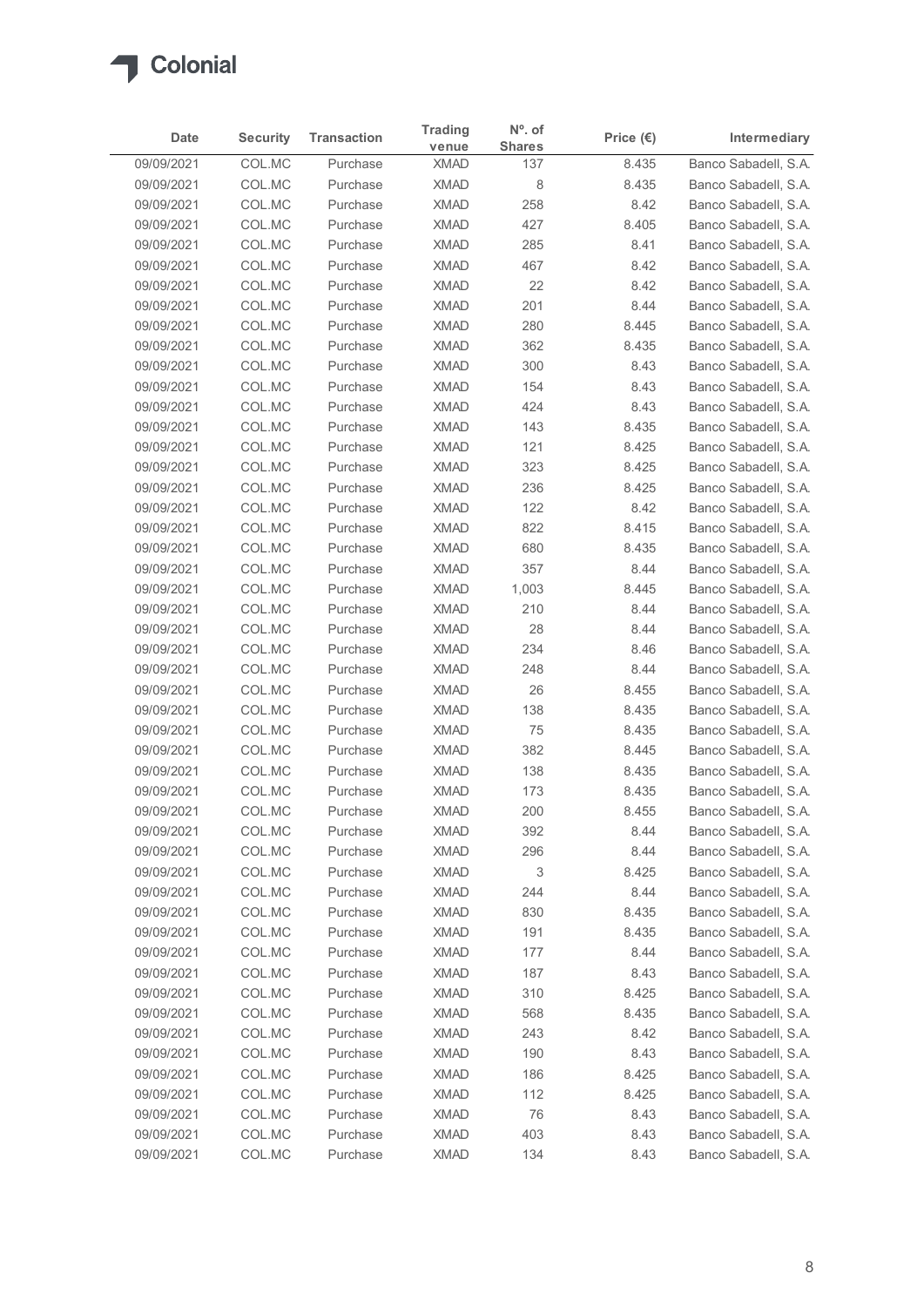

| Date                     | <b>Security</b>  | <b>Transaction</b>   | <b>Trading</b><br>venue    | $No$ . of<br><b>Shares</b> | Price $(\epsilon)$ | Intermediary                                 |
|--------------------------|------------------|----------------------|----------------------------|----------------------------|--------------------|----------------------------------------------|
| 09/09/2021               | COL.MC           | Purchase             | <b>XMAD</b>                | 109                        | 8.44               | Banco Sabadell, S.A.                         |
| 09/09/2021               | COL.MC           | Purchase             | <b>XMAD</b>                | 474                        | 8.44               | Banco Sabadell, S.A.                         |
| 09/09/2021               | COL.MC           | Purchase             | <b>XMAD</b>                | 243                        | 8.44               | Banco Sabadell, S.A.                         |
| 09/09/2021               | COL.MC           | Purchase             | <b>XMAD</b>                | 674                        | 8.45               | Banco Sabadell, S.A.                         |
| 09/09/2021<br>09/09/2021 | COL.MC<br>COL.MC | Purchase<br>Purchase | <b>XMAD</b><br><b>XMAD</b> | 228                        | 8.52<br>8.505      | Banco Sabadell, S.A.<br>Banco Sabadell, S.A. |
| 09/09/2021               | COL.MC           | Purchase             | <b>XMAD</b>                | 298<br>207                 | 8.505              | Banco Sabadell, S.A.                         |
| 09/09/2021               | COL.MC           | Purchase             | <b>XMAD</b>                | 64                         | 8.505              | Banco Sabadell, S.A.                         |
| 09/09/2021               | COL.MC           | Purchase             | <b>XMAD</b>                | 234                        | 8.505              | Banco Sabadell, S.A.                         |
| 09/09/2021               | COL.MC           | Purchase             | <b>XMAD</b>                | 172                        | 8.5                | Banco Sabadell, S.A.                         |
| 09/09/2021               | COL.MC           | Purchase             | <b>XMAD</b>                | 160                        | 8.5                | Banco Sabadell, S.A.                         |
| 09/09/2021               | COL.MC           | Purchase             | <b>XMAD</b>                | 19                         | 8.5                | Banco Sabadell, S.A.                         |
| 09/09/2021               | COL.MC           | Purchase             | <b>XMAD</b>                | 276                        | 8.5                | Banco Sabadell, S.A.                         |
| 09/09/2021               | COL.MC           | Purchase             | XMAD                       | 214                        | 8.5                | Banco Sabadell, S.A.                         |
| 09/09/2021               | COL.MC           | Purchase             | <b>XMAD</b>                | 260                        | 8.5                | Banco Sabadell, S.A.                         |
| 09/09/2021               | COL.MC           | Purchase<br>Purchase | <b>XMAD</b>                | 10                         | $8.5\,$            | Banco Sabadell, S.A.                         |
| 09/09/2021<br>09/09/2021 | COL.MC<br>COL.MC | Purchase             | <b>XMAD</b><br><b>XMAD</b> | 582<br>562                 | 8.505<br>8.505     | Banco Sabadell, S.A.<br>Banco Sabadell, S.A. |
| 09/09/2021               | COL.MC           | Purchase             | <b>XMAD</b>                | 429                        | 8.495              | Banco Sabadell, S.A.                         |
| 09/09/2021               | COL.MC           | Purchase             | <b>XMAD</b>                | 93                         | 8.495              | Banco Sabadell, S.A.                         |
| 09/09/2021               | COL.MC           | Purchase             | <b>XMAD</b>                | 260                        | 8.505              | Banco Sabadell, S.A.                         |
| 09/09/2021               | COL.MC           | Purchase             | <b>XMAD</b>                | 192                        | 8.495              | Banco Sabadell, S.A.                         |
| 09/09/2021               | COL.MC           | Purchase             | <b>XMAD</b>                | 732                        | 8.505              | Banco Sabadell, S.A.                         |
| 09/09/2021               | COL.MC           | Purchase             | <b>XMAD</b>                | 432                        | 8.51               | Banco Sabadell, S.A.                         |
| 09/09/2021               | COL.MC           | Purchase             | <b>XMAD</b>                | 152                        | 8.51               | Banco Sabadell, S.A.                         |
| 09/09/2021               | COL.MC           | Purchase             | <b>XMAD</b>                | 310                        | 8.515              | Banco Sabadell, S.A.                         |
| 09/09/2021               | COL.MC           | Purchase             | <b>XMAD</b>                | 764                        | $8.5\,$            | Banco Sabadell, S.A.                         |
| 09/09/2021               | COL.MC           | Purchase<br>Purchase | <b>XMAD</b><br><b>XMAD</b> | 271                        | 8.51<br>8.505      | Banco Sabadell, S.A.<br>Banco Sabadell, S.A. |
| 09/09/2021<br>09/09/2021 | COL.MC<br>COL.MC | Purchase             | <b>XMAD</b>                | 622<br>244                 | 8.51               | Banco Sabadell, S.A.                         |
| 09/09/2021               | COL.MC           | Purchase             | <b>XMAD</b>                | 126                        | 8.51               | Banco Sabadell, S.A.                         |
| 09/09/2021               | COL.MC           | Purchase             | <b>XMAD</b>                | 293                        | 8.51               | Banco Sabadell, S.A.                         |
| 09/09/2021               | COL.MC           | Purchase             | <b>XMAD</b>                | 266                        | 8.505              | Banco Sabadell, S.A.                         |
| 09/09/2021               | COL.MC           | Purchase             | <b>XMAD</b>                | 171                        | 8.505              | Banco Sabadell, S.A.                         |
| 09/09/2021               | COL.MC           | Purchase             | <b>XMAD</b>                | 325                        | 8.56               | Banco Sabadell, S.A.                         |
| 09/09/2021               | COL.MC           | Purchase             | <b>XMAD</b>                | 211                        | 8.565              | Banco Sabadell, S.A.                         |
| 09/09/2021               | COL.MC           | Purchase             | <b>XMAD</b>                | 311                        | 8.565              | Banco Sabadell, S.A.                         |
| 09/09/2021               | COL.MC           | Purchase             | <b>XMAD</b>                | 212                        | 8.565              | Banco Sabadell, S.A.                         |
| 09/09/2021               | COL.MC           | Purchase             | <b>XMAD</b>                | 435                        | 8.565              | Banco Sabadell, S.A.                         |
| 09/09/2021               | COL.MC           | Purchase             | <b>XMAD</b>                | 311                        | 8.565              | Banco Sabadell, S.A.                         |
| 09/09/2021               | COL.MC           | Purchase             | <b>XMAD</b>                | 238                        | 8.565              | Banco Sabadell, S.A.                         |
| 09/09/2021<br>10/09/2021 | COL.MC<br>COL.MC | Purchase<br>Purchase | <b>XMAD</b><br><b>XMAD</b> | 1,230<br>1,037             | 8.565<br>8.515     | Banco Sabadell, S.A.<br>Banco Sabadell, S.A. |
| 10/09/2021               | COL.MC           | Purchase             | <b>XMAD</b>                | 100                        | 8.515              | Banco Sabadell, S.A.                         |
| 10/09/2021               | COL.MC           | Purchase             | <b>XMAD</b>                | 460                        | 8.49               | Banco Sabadell, S.A.                         |
| 10/09/2021               | COL.MC           | Purchase             | <b>XMAD</b>                | 357                        | 8.475              | Banco Sabadell, S.A.                         |
| 10/09/2021               | COL.MC           | Purchase             | <b>XMAD</b>                | 59                         | 8.485              | Banco Sabadell, S.A.                         |
| 10/09/2021               | COL.MC           | Purchase             | XMAD                       | 265                        | 8.485              | Banco Sabadell, S.A.                         |
|                          | COL.MC           | Purchase             | <b>XMAD</b>                | 174                        | 8.48               | Banco Sabadell, S.A.                         |
| 10/09/2021               |                  | Purchase             | <b>XMAD</b>                | 152                        | 8.47               | Banco Sabadell, S.A.                         |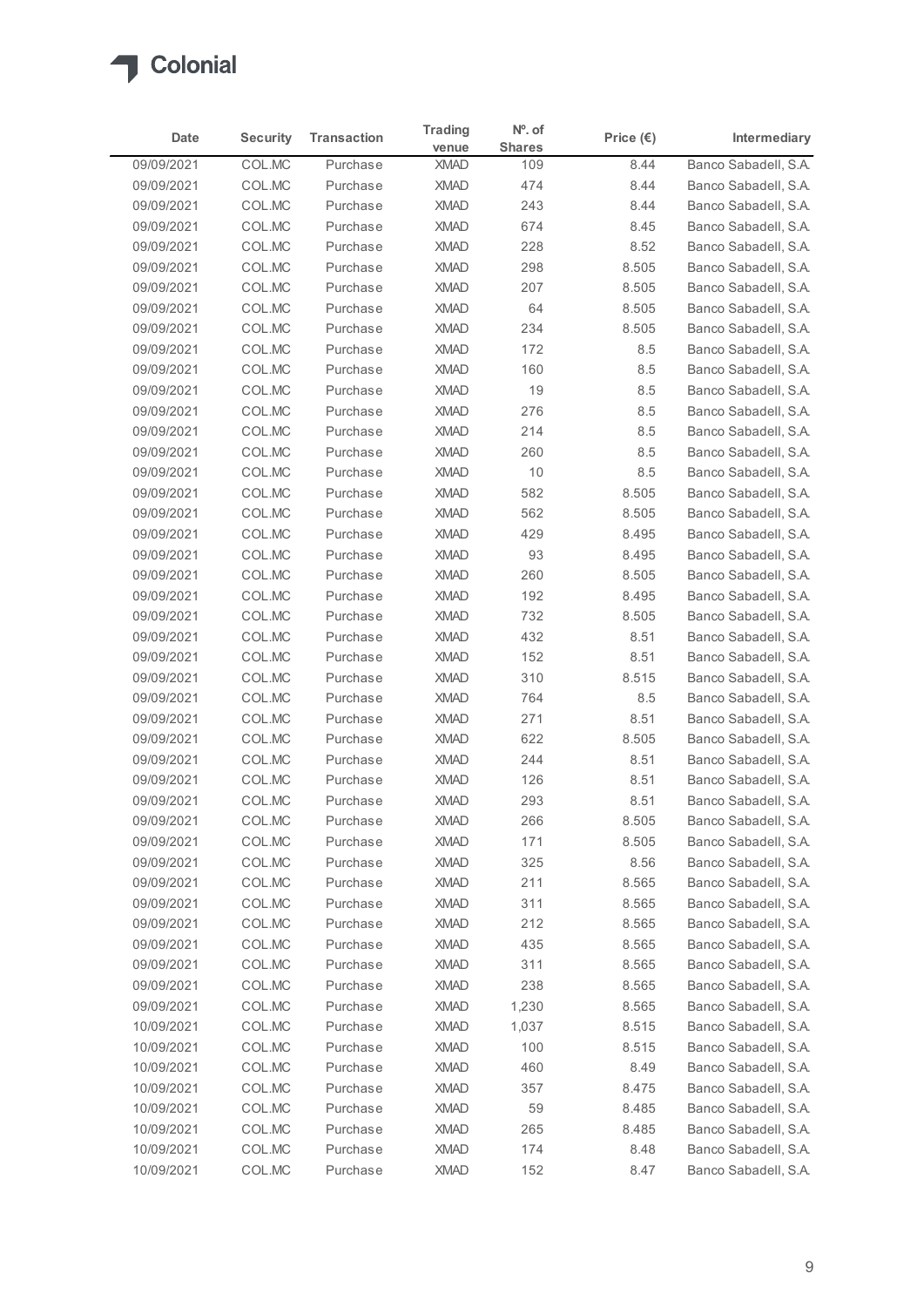

| Date<br>10/09/2021<br>10/09/2021<br>10/09/2021<br>10/09/2021<br>10/09/2021<br>10/09/2021<br>10/09/2021 | <b>Security</b><br>COL.MC<br>COL.MC<br>COL.MC | <b>Transaction</b><br>Purchase | <b>Trading</b>             | $No$ . of     |                    |                                              |
|--------------------------------------------------------------------------------------------------------|-----------------------------------------------|--------------------------------|----------------------------|---------------|--------------------|----------------------------------------------|
|                                                                                                        |                                               |                                | venue                      | <b>Shares</b> | Price $(\epsilon)$ | Intermediary                                 |
|                                                                                                        |                                               |                                | <b>XMAD</b>                | 149           | 8.47               | Banco Sabadell, S.A.                         |
|                                                                                                        |                                               | Purchase                       | <b>XMAD</b>                | 330           | 8.485              | Banco Sabadell, S.A.                         |
|                                                                                                        |                                               | Purchase                       | <b>XMAD</b>                | 62            | 8.49               | Banco Sabadell, S.A.                         |
|                                                                                                        | COL.MC                                        | Purchase                       | <b>XMAD</b>                | 63            | 8.49               | Banco Sabadell, S.A.                         |
|                                                                                                        | COL.MC<br>COL.MC                              | Purchase<br>Purchase           | <b>XMAD</b><br><b>XMAD</b> | 395<br>1,408  | 8.49<br>8.525      | Banco Sabadell, S.A.<br>Banco Sabadell, S.A. |
|                                                                                                        | COL.MC                                        | Purchase                       | <b>XMAD</b>                | 2,500         | 8.48               | Banco Sabadell, S.A.                         |
| 10/09/2021                                                                                             | COL.MC                                        | Purchase                       | <b>XMAD</b>                | 59            | 8.48               | Banco Sabadell, S.A.                         |
| 10/09/2021                                                                                             | COL.MC                                        | Purchase                       | <b>XMAD</b>                | 231           | 8.48               | Banco Sabadell, S.A.                         |
| 10/09/2021                                                                                             | COL.MC                                        | Purchase                       | <b>XMAD</b>                | 481           | 8.485              | Banco Sabadell, S.A.                         |
| 10/09/2021                                                                                             | COL.MC                                        | Purchase                       | <b>XMAD</b>                | 42            | 8.485              | Banco Sabadell, S.A.                         |
| 10/09/2021                                                                                             | COL.MC                                        | Purchase                       | <b>XMAD</b>                | 287           | 8.485              | Banco Sabadell, S.A.                         |
| 10/09/2021                                                                                             | COL.MC                                        | Purchase                       | <b>XMAD</b>                | 512           | 8.47               | Banco Sabadell, S.A.                         |
| 10/09/2021                                                                                             | COL.MC                                        | Purchase                       | XMAD                       | 215           | 8.465              | Banco Sabadell, S.A.                         |
| 10/09/2021                                                                                             | COL.MC                                        | Purchase                       | <b>XMAD</b>                | 200           | 8.455              | Banco Sabadell, S.A.                         |
| 10/09/2021<br>10/09/2021                                                                               | COL.MC<br>COL.MC                              | Purchase<br>Purchase           | <b>XMAD</b><br><b>XMAD</b> | 273<br>60     | 8.45<br>8.445      | Banco Sabadell, S.A.<br>Banco Sabadell, S.A. |
| 10/09/2021                                                                                             | COL.MC                                        | Purchase                       | <b>XMAD</b>                | 26            | 8.445              | Banco Sabadell, S.A.                         |
| 10/09/2021                                                                                             | COL.MC                                        | Purchase                       | <b>XMAD</b>                | 326           | 8.435              | Banco Sabadell, S.A.                         |
| 10/09/2021                                                                                             | COL.MC                                        | Purchase                       | <b>XMAD</b>                | 35            | 8.435              | Banco Sabadell, S.A.                         |
| 10/09/2021                                                                                             | COL.MC                                        | Purchase                       | <b>XMAD</b>                | 101           | 8.435              | Banco Sabadell, S.A.                         |
| 10/09/2021                                                                                             | COL.MC                                        | Purchase                       | <b>XMAD</b>                | 1,010         | 8.455              | Banco Sabadell, S.A.                         |
| 10/09/2021                                                                                             | COL.MC                                        | Purchase                       | <b>XMAD</b>                | 100           | 8.45               | Banco Sabadell, S.A.                         |
| 10/09/2021                                                                                             | COL.MC                                        | Purchase                       | <b>XMAD</b>                | 384           | 8.45               | Banco Sabadell, S.A.                         |
| 10/09/2021                                                                                             | COL.MC                                        | Purchase                       | <b>XMAD</b>                | 556           | 8.45               | Banco Sabadell, S.A.                         |
| 10/09/2021                                                                                             | COL.MC                                        | Purchase                       | <b>XMAD</b>                | 558           | 8.45               | Banco Sabadell, S.A.                         |
| 10/09/2021                                                                                             | COL.MC                                        | Purchase                       | <b>XMAD</b>                | 1,386         | 8.45               | Banco Sabadell, S.A.                         |
| 10/09/2021                                                                                             | COL.MC                                        | Purchase                       | <b>XMAD</b>                | 90            | 8.475              | Banco Sabadell, S.A.                         |
| 10/09/2021<br>10/09/2021                                                                               | COL.MC<br>COL.MC                              | Purchase<br>Purchase           | <b>XMAD</b><br><b>XMAD</b> | 698<br>416    | 8.49<br>8.485      | Banco Sabadell, S.A.<br>Banco Sabadell, S.A. |
| 10/09/2021                                                                                             | COL.MC                                        | Purchase                       | <b>XMAD</b>                | 307           | 8.48               | Banco Sabadell, S.A.                         |
| 10/09/2021                                                                                             | COL.MC                                        | Purchase                       | <b>XMAD</b>                | 677           | 8.465              | Banco Sabadell, S.A.                         |
| 10/09/2021                                                                                             | COL.MC                                        | Purchase                       | <b>XMAD</b>                | 263           | 8.46               | Banco Sabadell, S.A.                         |
| 10/09/2021                                                                                             | COL.MC                                        | Purchase                       | <b>XMAD</b>                | 147           | 8.45               | Banco Sabadell, S.A.                         |
| 10/09/2021                                                                                             | COL.MC                                        | Purchase                       | <b>XMAD</b>                | 416           | 8.46               | Banco Sabadell, S.A.                         |
| 10/09/2021                                                                                             | COL.MC                                        | Purchase                       | <b>XMAD</b>                | 683           | 8.45               | Banco Sabadell, S.A.                         |
| 10/09/2021                                                                                             | COL.MC                                        | Purchase                       | <b>XMAD</b>                | 400           | 8.45               | Banco Sabadell, S.A.                         |
| 10/09/2021                                                                                             | COL.MC                                        | Purchase                       | <b>XMAD</b>                | 352           | 8.45               | Banco Sabadell, S.A.                         |
| 10/09/2021                                                                                             | COL.MC                                        | Purchase                       | <b>XMAD</b>                | 302           | 8.48               | Banco Sabadell, S.A.                         |
| 10/09/2021                                                                                             | COL.MC                                        | Purchase                       | <b>XMAD</b>                | 709           | 8.475              | Banco Sabadell, S.A.                         |
| 10/09/2021                                                                                             | COL.MC                                        | Purchase                       | <b>XMAD</b>                | 176           | 8.475              | Banco Sabadell, S.A.                         |
| 10/09/2021                                                                                             | COL.MC                                        | Purchase                       | <b>XMAD</b>                | 177           | 8.46               | Banco Sabadell, S.A.                         |
| 10/09/2021                                                                                             | COL.MC                                        | Purchase                       | <b>XMAD</b>                | 810           | 8.445              | Banco Sabadell, S.A.                         |
| 10/09/2021                                                                                             | COL.MC                                        | Purchase                       | <b>XMAD</b>                | 13            | 8.44               | Banco Sabadell, S.A.                         |
| 10/09/2021                                                                                             | COL.MC                                        | Purchase                       | <b>XMAD</b>                | 91            | 8.455              | Banco Sabadell, S.A.                         |
| 10/09/2021                                                                                             | COL.MC                                        | Purchase                       | <b>XMAD</b>                | 166           | 8.455              | Banco Sabadell, S.A.                         |
| 10/09/2021<br>10/09/2021                                                                               | COL.MC<br>COL.MC                              | Purchase<br>Purchase           | <b>XMAD</b><br>XMAD        | 103<br>246    | 8.455<br>8.425     | Banco Sabadell, S.A.<br>Banco Sabadell, S.A. |
| 10/09/2021                                                                                             | COL.MC                                        | Purchase                       | <b>XMAD</b>                | 12            | 8.47               | Banco Sabadell, S.A.                         |
| 10/09/2021                                                                                             | COLMC                                         | Purchase                       | <b>XMAD</b>                | 261           | 8.465              | Banco Sabadell, S.A.                         |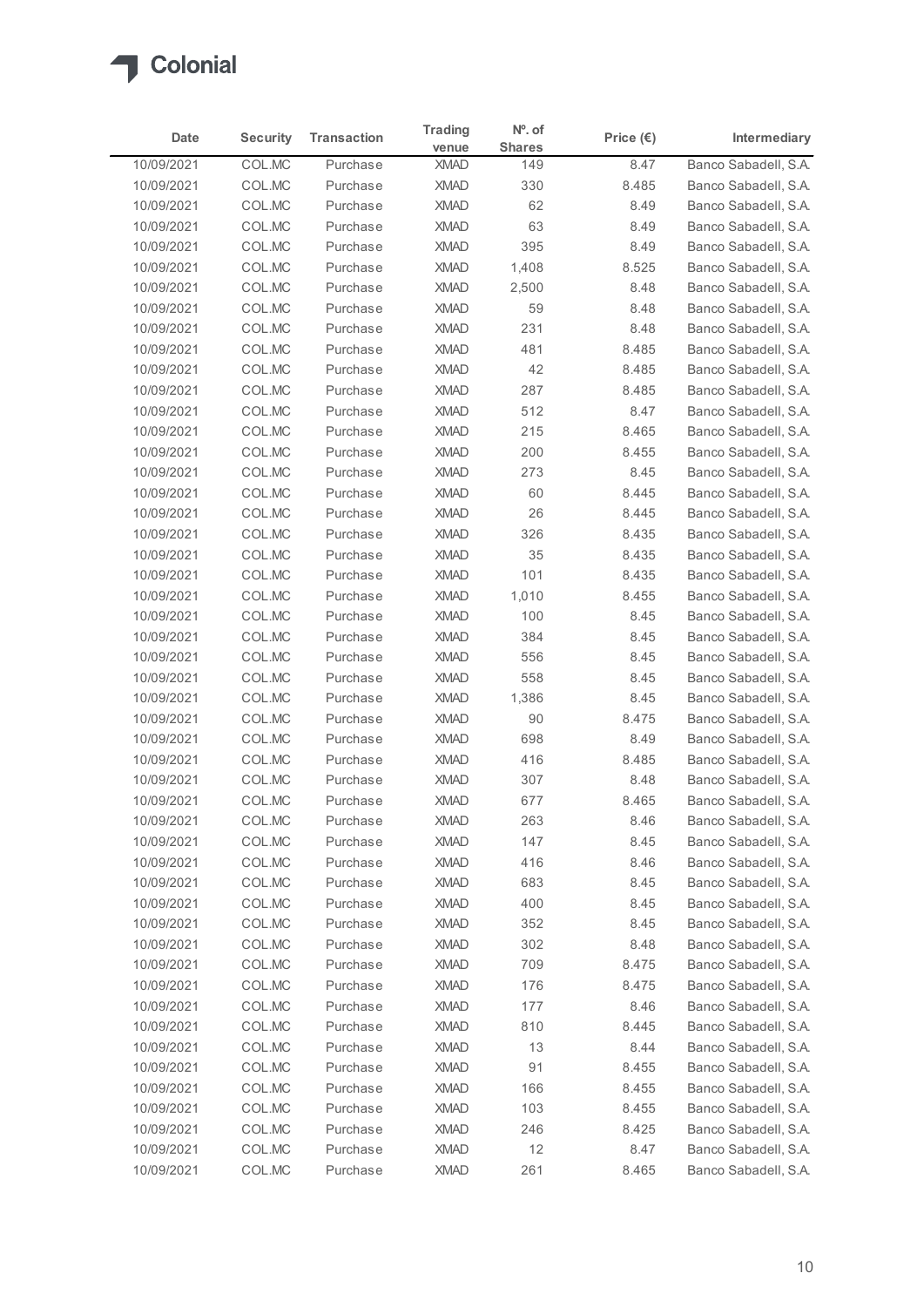

| Date                     | <b>Security</b>  | <b>Transaction</b>   | <b>Trading</b><br>venue    | $No$ . of<br><b>Shares</b> | Price $(\epsilon)$ | Intermediary                                 |
|--------------------------|------------------|----------------------|----------------------------|----------------------------|--------------------|----------------------------------------------|
| 10/09/2021               | COL.MC           | Purchase             | <b>XMAD</b>                | 483                        | 8.47               | Banco Sabadell, S.A.                         |
| 10/09/2021               | COL.MC           | Purchase             | <b>XMAD</b>                | 342                        | 8.455              | Banco Sabadell, S.A.                         |
| 10/09/2021               | COL.MC           | Purchase             | <b>XMAD</b>                | 296                        | 8.46               | Banco Sabadell, S.A.                         |
| 10/09/2021               | COL.MC           | Purchase             | <b>XMAD</b>                | 75                         | 8.46               | Banco Sabadell, S.A.                         |
| 10/09/2021               | COL.MC           | Purchase             | <b>XMAD</b>                | 62                         | 8.49               | Banco Sabadell, S.A.                         |
| 10/09/2021               | COL.MC           | Purchase             | <b>XMAD</b>                | 249                        | 8.465              | Banco Sabadell, S.A.                         |
| 10/09/2021               | COL.MC           | Purchase             | <b>XMAD</b>                | 241                        | 8.475              | Banco Sabadell, S.A.                         |
| 10/09/2021               | COL.MC           | Purchase             | <b>XMAD</b>                | 74                         | 8.475              | Banco Sabadell, S.A.                         |
| 10/09/2021               | COL.MC           | Purchase             | <b>XMAD</b>                | 301                        | 8.47               | Banco Sabadell, S.A.                         |
| 10/09/2021<br>10/09/2021 | COL.MC<br>COL.MC | Purchase<br>Purchase | <b>XMAD</b><br><b>XMAD</b> | 877<br>735                 | 8.48               | Banco Sabadell, S.A.                         |
| 10/09/2021               | COL.MC           | Purchase             | <b>XMAD</b>                | 367                        | 8.475<br>8.485     | Banco Sabadell, S.A.<br>Banco Sabadell, S.A. |
| 10/09/2021               | COL.MC           | Purchase             | <b>XMAD</b>                | 49                         | 8.485              | Banco Sabadell, S.A.                         |
| 10/09/2021               | COL.MC           | Purchase             | XMAD                       | 62                         | 8.485              | Banco Sabadell, S.A.                         |
| 10/09/2021               | COL.MC           | Purchase             | <b>XMAD</b>                | 374                        | 8.485              | Banco Sabadell, S.A.                         |
| 10/09/2021               | COL.MC           | Purchase             | <b>XMAD</b>                | 378                        | 8.485              | Banco Sabadell, S.A.                         |
| 10/09/2021               | COL.MC           | Purchase             | <b>XMAD</b>                | 18                         | 8.465              | Banco Sabadell, S.A.                         |
| 10/09/2021               | COL.MC           | Purchase             | <b>XMAD</b>                | 697                        | 8.46               | Banco Sabadell, S.A.                         |
| 10/09/2021               | COL.MC           | Purchase             | <b>XMAD</b>                | 488                        | 8.455              | Banco Sabadell, S.A.                         |
| 10/09/2021               | COL.MC           | Purchase             | <b>XMAD</b>                | 83                         | 8.45               | Banco Sabadell, S.A.                         |
| 10/09/2021               | COL.MC           | Purchase             | <b>XMAD</b>                | 315                        | 8.465              | Banco Sabadell, S.A.                         |
| 10/09/2021               | COL.MC           | Purchase             | <b>XMAD</b>                | 242                        | 8.455              | Banco Sabadell, S.A.                         |
| 10/09/2021               | COL.MC           | Purchase             | <b>XMAD</b>                | 85                         | 8.465              | Banco Sabadell, S.A.                         |
| 10/09/2021               | COL.MC           | Purchase             | <b>XMAD</b>                | 340                        | 8.47               | Banco Sabadell, S.A.                         |
| 10/09/2021               | COL.MC           | Purchase             | <b>XMAD</b>                | 311                        | 8.45               | Banco Sabadell, S.A.                         |
| 10/09/2021               | COL.MC           | Purchase             | <b>XMAD</b>                | 372                        | 8.455              | Banco Sabadell, S.A.                         |
| 10/09/2021               | COL.MC           | Purchase             | <b>XMAD</b>                | 224                        | 8.455              | Banco Sabadell, S.A.                         |
| 10/09/2021               | COL.MC           | Purchase             | <b>XMAD</b>                | 272                        | 8.445              | Banco Sabadell, S.A.                         |
| 10/09/2021               | COL.MC           | Purchase             | <b>XMAD</b>                | 113                        | 8.425              | Banco Sabadell, S.A.                         |
| 10/09/2021               | COL.MC           | Purchase             | <b>XMAD</b>                | 170                        | 8.425              | Banco Sabadell, S.A.                         |
| 10/09/2021               | COL.MC           | Purchase             | <b>XMAD</b>                | 355                        | 8.42               | Banco Sabadell, S.A.                         |
| 10/09/2021               | COL.MC           | Purchase             | <b>XMAD</b>                | 270                        | 8.41               | Banco Sabadell, S.A.                         |
| 10/09/2021               | COL.MC           | Purchase<br>Purchase | <b>XMAD</b><br><b>XMAD</b> | 177                        | 8.405<br>8.405     | Banco Sabadell, S.A.<br>Banco Sabadell, S.A. |
| 10/09/2021<br>10/09/2021 | COL.MC<br>COL.MC | Purchase             | <b>XMAD</b>                | 223<br>47                  | 8.4                | Banco Sabadell, S.A.                         |
| 10/09/2021               | COL.MC           | Purchase             | <b>XMAD</b>                | 202                        | 8.4                | Banco Sabadell, S.A.                         |
| 10/09/2021               | COL.MC           | Purchase             | <b>XMAD</b>                | 299                        | 8.405              | Banco Sabadell, S.A.                         |
| 10/09/2021               | COL.MC           | Purchase             | <b>XMAD</b>                | 68                         | 8.405              | Banco Sabadell, S.A.                         |
| 10/09/2021               | COL.MC           | Purchase             | <b>XMAD</b>                | 17                         | 8.405              | Banco Sabadell, S.A.                         |
| 10/09/2021               | COL.MC           | Purchase             | XMAD                       | 215                        | 8.4                | Banco Sabadell, S.A.                         |
| 10/09/2021               | COL.MC           | Purchase             | <b>XMAD</b>                | 239                        | 8.4                | Banco Sabadell, S.A.                         |
| 10/09/2021               | COL.MC           | Purchase             | <b>XMAD</b>                | 76                         | 8.4                | Banco Sabadell, S.A.                         |
| 10/09/2021               | COL.MC           | Purchase             | <b>XMAD</b>                | 149                        | 8.4                | Banco Sabadell, S.A.                         |
| 10/09/2021               | COL.MC           | Purchase             | <b>XMAD</b>                | 779                        | 8.445              | Banco Sabadell, S.A.                         |
| 10/09/2021               | COL.MC           | Purchase             | <b>XMAD</b>                | 202                        | 8.435              | Banco Sabadell, S.A.                         |
| 10/09/2021               | COL.MC           | Purchase             | <b>XMAD</b>                | 82                         | 8.435              | Banco Sabadell, S.A.                         |
| 10/09/2021               | COL.MC           | Purchase             | <b>XMAD</b>                | 10                         | 8.435              | Banco Sabadell, S.A.                         |
| 10/09/2021               | COL.MC           | Purchase             | XMAD                       | 562                        | 8.435              | Banco Sabadell, S.A.                         |
|                          | COL.MC           | Purchase             | <b>XMAD</b>                | 68                         | 8.43               | Banco Sabadell, S.A.                         |
| 10/09/2021               | COL.MC           | Purchase             | <b>XMAD</b>                | 194                        | 8.43               | Banco Sabadell, S.A.                         |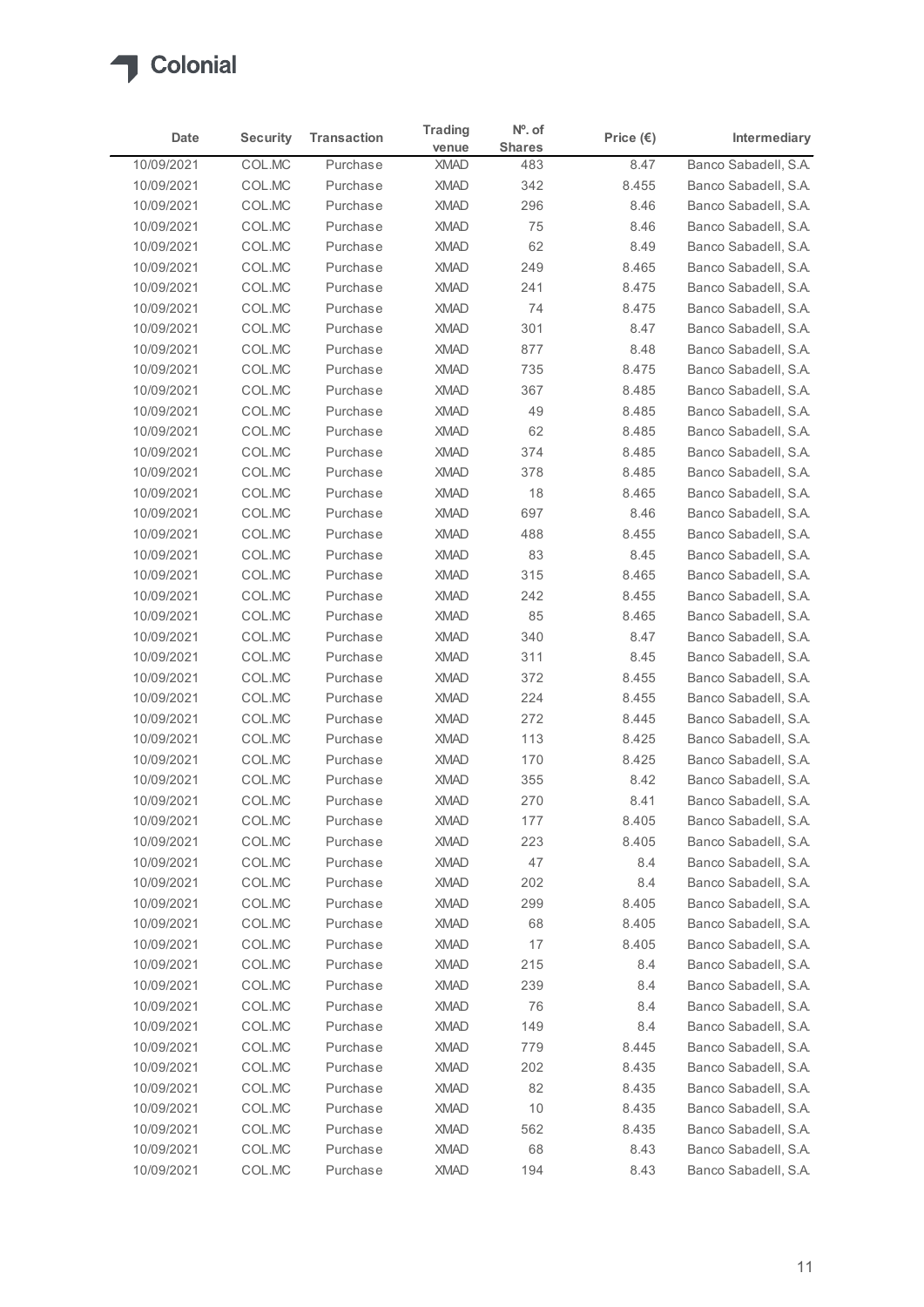

| Date                     | <b>Security</b>  | <b>Transaction</b>   | <b>Trading</b><br>venue | $No$ . of<br><b>Shares</b> | Price $(\epsilon)$ | Intermediary                                 |
|--------------------------|------------------|----------------------|-------------------------|----------------------------|--------------------|----------------------------------------------|
| 10/09/2021               | COL.MC           | Purchase             | <b>XMAD</b>             | 184                        | 8.435              | Banco Sabadell, S.A.                         |
| 10/09/2021               | COL.MC           | Purchase             | <b>XMAD</b>             | 273                        | 8.435              | Banco Sabadell, S.A.                         |
| 10/09/2021               | COL.MC           | Purchase             | <b>XMAD</b>             | 41                         | 8.435              | Banco Sabadell, S.A.                         |
| 10/09/2021               | COL.MC           | Purchase             | <b>XMAD</b>             | 123                        | 8.435              | Banco Sabadell, S.A.                         |
| 10/09/2021               | COL.MC           | Purchase             | <b>XMAD</b>             | 288                        | 8.435              | Banco Sabadell, S.A.                         |
| 10/09/2021               | COL.MC           | Purchase             | <b>XMAD</b>             | 563                        | 8.44               | Banco Sabadell, S.A.                         |
| 10/09/2021               | COL.MC           | Purchase             | <b>XMAD</b>             | 498                        | 8.4                | Banco Sabadell, S.A.                         |
| 10/09/2021               | COL.MC           | Purchase             | <b>XMAD</b>             | 176                        | 8.42               | Banco Sabadell, S.A.                         |
| 10/09/2021               | COL.MC           | Purchase             | <b>XMAD</b>             | 31                         | 8.41               | Banco Sabadell, S.A.                         |
| 10/09/2021               | COL.MC           | Purchase             | <b>XMAD</b>             | 89                         | 8.405              | Banco Sabadell, S.A.                         |
| 10/09/2021               | COL.MC           | Purchase             | <b>XMAD</b>             | 179                        | 8.41               | Banco Sabadell, S.A.                         |
| 10/09/2021               | COL.MC           | Purchase             | <b>XMAD</b>             | 294                        | 8.405              | Banco Sabadell, S.A.                         |
| 10/09/2021               | COL.MC           | Purchase             | <b>XMAD</b>             | 310                        | 8.4                | Banco Sabadell, S.A.<br>Banco Sabadell, S.A. |
| 10/09/2021<br>10/09/2021 | COL.MC<br>COL.MC | Purchase<br>Purchase | XMAD<br><b>XMAD</b>     | 51<br>465                  | 8.5<br>8.5         | Banco Sabadell, S.A.                         |
| 10/09/2021               | COL.MC           | Purchase             | <b>XMAD</b>             | 271                        | $8.5\,$            | Banco Sabadell, S.A.                         |
| 10/09/2021               | COL.MC           | Purchase             | <b>XMAD</b>             | 258                        | 8.5                | Banco Sabadell, S.A.                         |
| 10/09/2021               | COL.MC           | Purchase             | <b>XMAD</b>             | 280                        | 8.5                | Banco Sabadell, S.A.                         |
| 10/09/2021               | COL.MC           | Purchase             | <b>XMAD</b>             | 282                        | 8.505              | Banco Sabadell, S.A.                         |
| 10/09/2021               | COL.MC           | Purchase             | <b>XMAD</b>             | 347                        | 8.51               | Banco Sabadell, S.A.                         |
| 10/09/2021               | COL.MC           | Purchase             | <b>XMAD</b>             | 567                        | $8.5\,$            | Banco Sabadell, S.A.                         |
| 10/09/2021               | COL.MC           | Purchase             | <b>XMAD</b>             | 422                        | 8.495              | Banco Sabadell, S.A.                         |
| 10/09/2021               | COL.MC           | Purchase             | <b>XMAD</b>             | 176                        | 8.49               | Banco Sabadell, S.A.                         |
| 10/09/2021               | COL.MC           | Purchase             | <b>XMAD</b>             | 316                        | 8.495              | Banco Sabadell, S.A.                         |
| 10/09/2021               | COL.MC           | Purchase             | <b>XMAD</b>             | 949                        | 8.505              | Banco Sabadell, S.A.                         |
| 10/09/2021               | COL.MC           | Purchase             | <b>XMAD</b>             | 266                        | 8.49               | Banco Sabadell, S.A.                         |
| 10/09/2021               | COL.MC           | Purchase             | <b>XMAD</b>             | 299                        | 8.485              | Banco Sabadell, S.A.                         |
| 10/09/2021               | COL.MC           | Purchase             | <b>XMAD</b>             | 709                        | 8.485              | Banco Sabadell, S.A.                         |
| 10/09/2021               | COL.MC           | Purchase             | <b>XMAD</b>             | 17                         | 8.495              | Banco Sabadell, S.A.                         |
| 10/09/2021               | COL.MC           | Purchase             | <b>XMAD</b>             | 823                        | 8.495              | Banco Sabadell, S.A.                         |
| 10/09/2021               | COL.MC           | Purchase             | <b>XMAD</b>             | 260                        | 8.5                | Banco Sabadell, S.A.                         |
| 10/09/2021               | COL.MC           | Purchase             | <b>XMAD</b>             | 10                         | 8.495              | Banco Sabadell, S.A.                         |
| 10/09/2021               | COL.MC           | Purchase             | <b>XMAD</b>             | 306                        | 8.5                | Banco Sabadell, S.A.                         |
| 10/09/2021               | COL.MC           | Purchase             | <b>XMAD</b>             | 408                        | 8.505              | Banco Sabadell, S.A.                         |
| 10/09/2021               | COL.MC           | Purchase             | <b>XMAD</b>             | 9                          | 8.495              | Banco Sabadell, S.A.                         |
| 10/09/2021               | COL.MC           | Purchase             | <b>XMAD</b>             | 53                         | $8.5\,$            | Banco Sabadell, S.A.                         |
| 10/09/2021               | COL.MC           | Purchase             | <b>XMAD</b>             | 443                        | $8.5\,$            | Banco Sabadell, S.A.                         |
| 10/09/2021               | COL.MC           | Purchase             | <b>XMAD</b>             | 9                          | $8.5\,$            | Banco Sabadell, S.A.                         |
| 10/09/2021               | COL.MC           | Purchase             | <b>XMAD</b>             | 317                        | 8.505              | Banco Sabadell, S.A.                         |
| 10/09/2021               | COL.MC           | Purchase             | <b>XMAD</b>             | 265                        | 8.505              | Banco Sabadell, S.A.                         |
| 10/09/2021               | COL.MC           | Purchase             | <b>XMAD</b>             | 10                         | 8.505              | Banco Sabadell, S.A.                         |
| 10/09/2021               | COL.MC           | Purchase             | <b>XMAD</b>             | 8                          | 8.505              | Banco Sabadell, S.A.                         |
| 10/09/2021               | COL.MC           | Purchase             | <b>XMAD</b>             | 275                        | $8.5\,$            | Banco Sabadell, S.A.                         |
| 10/09/2021               | COL.MC           | Purchase             | <b>XMAD</b>             | 1,168                      | 8.52               | Banco Sabadell, S.A.                         |
| 10/09/2021               | COL.MC           | Purchase             | <b>XMAD</b>             | 527                        | 8.495              | Banco Sabadell, S.A.                         |
| 10/09/2021               | COL.MC           | Purchase             | <b>XMAD</b>             | 48                         | 8.5                | Banco Sabadell, S.A.                         |
| 10/09/2021               | COL.MC           | Purchase             | <b>XMAD</b>             | 1,545                      | 8.48               | Banco Sabadell, S.A.                         |
| 10/09/2021               | COL.MC           | Purchase             | XMAD                    | 955                        | 8.48               | Banco Sabadell, S.A.                         |
| 10/09/2021               | COL.MC           | Purchase             | <b>XMAD</b>             | 340                        | 8.48               | Banco Sabadell, S.A.                         |
| 10/09/2021               | COL.MC           | Purchase             | <b>XMAD</b>             | 590                        | 8.505              | Banco Sabadell, S.A.                         |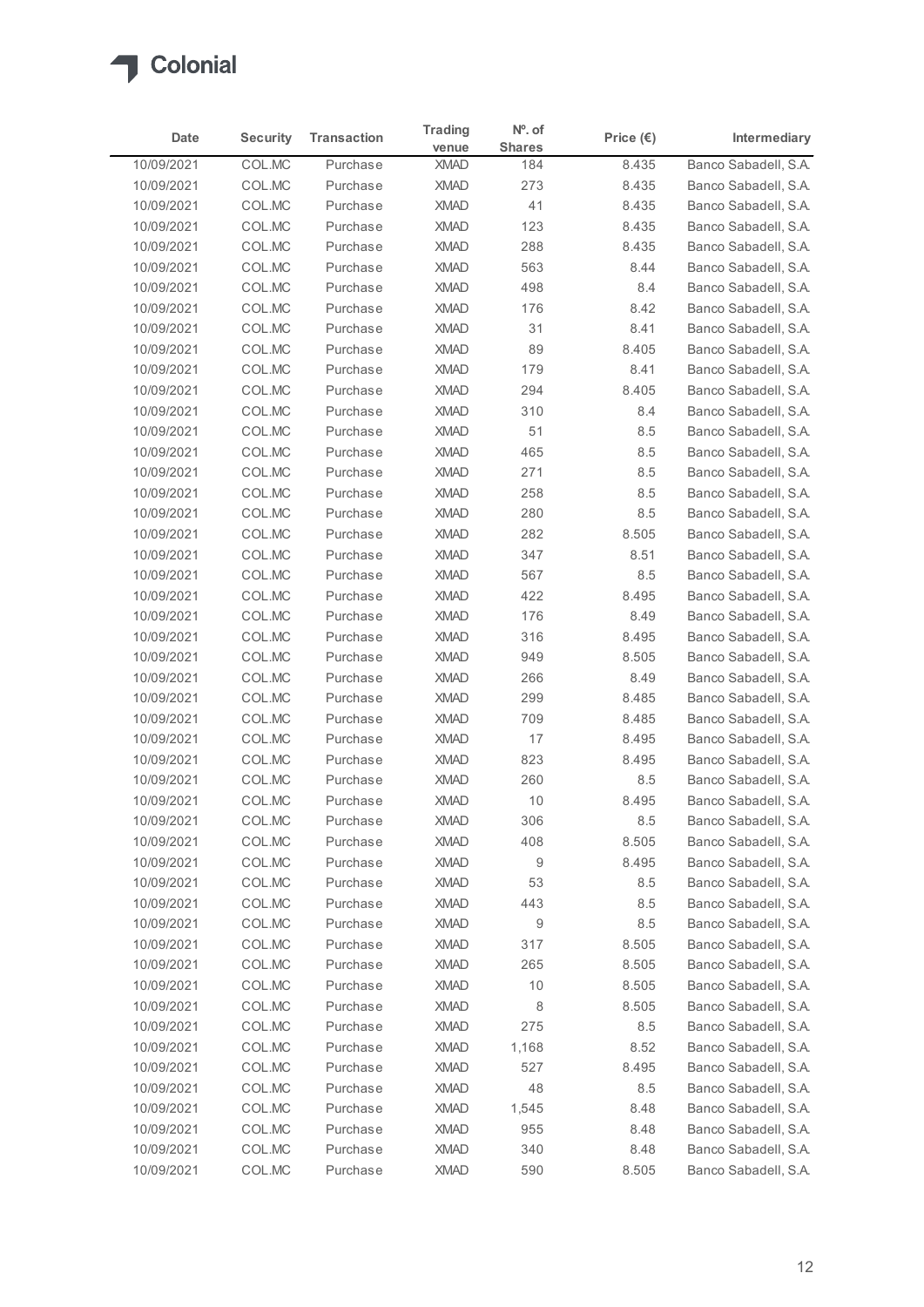

| Date                     | <b>Security</b>  | <b>Transaction</b>   | <b>Trading</b><br>venue    | $No$ . of<br><b>Shares</b> | Price $(\epsilon)$ | Intermediary                                 |
|--------------------------|------------------|----------------------|----------------------------|----------------------------|--------------------|----------------------------------------------|
| 10/09/2021               | COL.MC           | Purchase             | <b>XMAD</b>                | 232                        | 8.505              | Banco Sabadell, S.A.                         |
| 10/09/2021               | COL.MC           | Purchase             | <b>XMAD</b>                | 332                        | 8.48               | Banco Sabadell, S.A.                         |
| 10/09/2021               | COL.MC           | Purchase             | <b>XMAD</b>                | 222                        | 8.485              | Banco Sabadell, S.A.                         |
| 10/09/2021               | COL.MC           | Purchase             | <b>XMAD</b>                | 407                        | 8.485              | Banco Sabadell, S.A.                         |
| 10/09/2021               | COL.MC           | Purchase             | <b>XMAD</b>                | 439                        | 8.475              | Banco Sabadell, S.A.                         |
| 10/09/2021<br>10/09/2021 | COL.MC<br>COL.MC | Purchase<br>Purchase | <b>XMAD</b><br><b>XMAD</b> | 294<br>646                 | 8.49<br>8.45       | Banco Sabadell, S.A.<br>Banco Sabadell, S.A. |
| 10/09/2021               | COL.MC           | Purchase             | <b>XMAD</b>                | 646                        | 8.45               | Banco Sabadell, S.A.                         |
| 10/09/2021               | COL.MC           | Purchase             | <b>XMAD</b>                | 1,208                      | 8.45               | Banco Sabadell, S.A.                         |
| 10/09/2021               | COL.MC           | Purchase             | <b>XMAD</b>                | 464                        | 8.45               | Banco Sabadell, S.A.                         |
| 10/09/2021               | COL.MC           | Purchase             | <b>XMAD</b>                | 242                        | 8.415              | Banco Sabadell, S.A.                         |
| 10/09/2021               | COL.MC           | Purchase             | <b>XMAD</b>                | 143                        | 8.425              | Banco Sabadell, S.A.                         |
| 10/09/2021               | COL.MC           | Purchase             | <b>XMAD</b>                | 652                        | 8.485              | Banco Sabadell, S.A.                         |
| 10/09/2021               | COL.MC           | Purchase             | XMAD                       | 242                        | 8.395              | Banco Sabadell, S.A.                         |
| 10/09/2021               | COL.MC           | Purchase             | <b>XMAD</b>                | 169                        | 8.395              | Banco Sabadell, S.A.                         |
| 10/09/2021               | COL.MC           | Purchase             | <b>XMAD</b>                | 259                        | 8.395              | Banco Sabadell, S.A.                         |
| 10/09/2021<br>10/09/2021 | COL.MC<br>COL.MC | Purchase<br>Purchase | <b>XMAD</b><br><b>XMAD</b> | 140<br>55                  | 8.4<br>8.4         | Banco Sabadell, S.A.<br>Banco Sabadell, S.A. |
| 10/09/2021               | COL.MC           | Purchase             | <b>XMAD</b>                | 38                         | 8.4                | Banco Sabadell, S.A.                         |
| 10/09/2021               | COL.MC           | Purchase             | <b>XMAD</b>                | 26                         | 8.395              | Banco Sabadell, S.A.                         |
| 10/09/2021               | COL.MC           | Purchase             | <b>XMAD</b>                | 169                        | 8.395              | Banco Sabadell, S.A.                         |
| 10/09/2021               | COL.MC           | Purchase             | <b>XMAD</b>                | 63                         | 8.395              | Banco Sabadell, S.A.                         |
| 10/09/2021               | COL.MC           | Purchase             | <b>XMAD</b>                | 187                        | 8.395              | Banco Sabadell, S.A.                         |
| 10/09/2021               | COL.MC           | Purchase             | <b>XMAD</b>                | 108                        | 8.395              | Banco Sabadell, S.A.                         |
| 10/09/2021               | COL.MC           | Purchase             | <b>XMAD</b>                | 18                         | 8.395              | Banco Sabadell, S.A.                         |
| 10/09/2021               | COL.MC           | Purchase             | <b>XMAD</b>                | 90                         | 8.395              | Banco Sabadell, S.A.                         |
| 10/09/2021               | COL.MC           | Purchase             | <b>XMAD</b>                | 208                        | 8.395              | Banco Sabadell, S.A.                         |
| 10/09/2021<br>10/09/2021 | COL.MC<br>COL.MC | Purchase<br>Purchase | <b>XMAD</b><br><b>XMAD</b> | 222<br>140                 | 8.395<br>8.395     | Banco Sabadell, S.A.<br>Banco Sabadell, S.A. |
| 10/09/2021               | COL.MC           | Purchase             | <b>XMAD</b>                | 49                         | 8.395              | Banco Sabadell, S.A.                         |
| 13/09/2021               | COL.MC           | Purchase             | <b>XMAD</b>                | 811                        | 8.67               | Banco Sabadell, S.A.                         |
| 13/09/2021               | COL.MC           | Purchase             | <b>XMAD</b>                | 180                        | 8.635              | Banco Sabadell, S.A.                         |
| 13/09/2021               | COL.MC           | Purchase             | <b>XMAD</b>                | 640                        | 8.635              | Banco Sabadell, S.A.                         |
| 13/09/2021               | COL.MC           | Purchase             | <b>XMAD</b>                | 773                        | 8.635              | Banco Sabadell, S.A.                         |
| 13/09/2021               | COL.MC           | Purchase             | <b>XMAD</b>                | 2,948                      | 8.665              | Banco Sabadell, S.A.                         |
| 13/09/2021               | COL.MC           | Purchase             | <b>XMAD</b>                | 927                        | 8.59               | Banco Sabadell, S.A.                         |
| 13/09/2021               | COL.MC           | Purchase             | <b>XMAD</b>                | 847                        | 8.605              | Banco Sabadell, S.A.                         |
| 13/09/2021               | COL.MC           | Purchase             | <b>XMAD</b>                | 259                        | 8.61               | Banco Sabadell, S.A.                         |
| 13/09/2021               | COL.MC           | Purchase             | <b>XMAD</b>                | 598                        | 8.615              | Banco Sabadell, S.A.                         |
| 13/09/2021               | COL.MC           | Purchase             | <b>XMAD</b>                | 374                        | 8.645<br>8.66      | Banco Sabadell, S.A.                         |
| 13/09/2021<br>13/09/2021 | COL.MC<br>COL.MC | Purchase<br>Purchase | <b>XMAD</b><br><b>XMAD</b> | 200<br>366                 | 8.68               | Banco Sabadell, S.A.<br>Banco Sabadell, S.A. |
| 13/09/2021               | COL.MC           | Purchase             | <b>XMAD</b>                | 348                        | 8.655              | Banco Sabadell, S.A.                         |
| 13/09/2021               | COL.MC           | Purchase             | <b>XMAD</b>                | 87                         | 8.655              | Banco Sabadell, S.A.                         |
| 13/09/2021               | COL.MC           | Purchase             | <b>XMAD</b>                | 34                         | 8.655              | Banco Sabadell, S.A.                         |
| 13/09/2021               | COL.MC           | Purchase             | <b>XMAD</b>                | 440                        | 8.655              | Banco Sabadell, S.A.                         |
| 13/09/2021               | COL.MC           | Purchase             | <b>XMAD</b>                | 251                        | 8.66               | Banco Sabadell, S.A.                         |
| 13/09/2021               | COL.MC           | Purchase             | XMAD                       | 81                         | 8.625              | Banco Sabadell, S.A.                         |
|                          | COL.MC           | Purchase             | <b>XMAD</b>                | 552                        | 8.59               | Banco Sabadell, S.A.                         |
| 13/09/2021               | COLMC            | Purchase             | <b>XMAD</b>                | 180                        | 8.625              | Banco Sabadell, S.A.                         |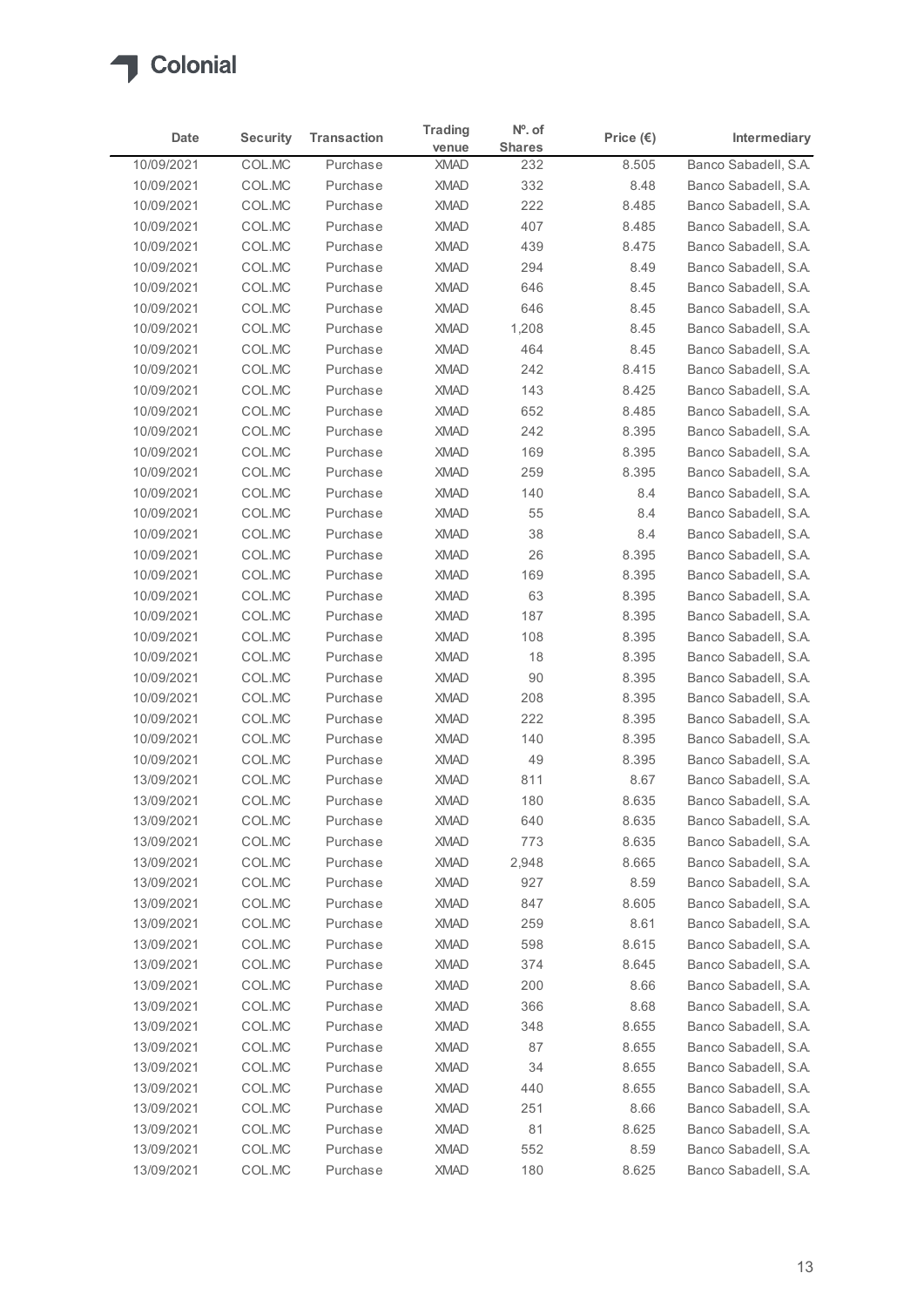

| Date                     | <b>Security</b>  | <b>Transaction</b>   | <b>Trading</b><br>venue | $No$ . of<br><b>Shares</b> | Price $(\epsilon)$ | Intermediary                                 |
|--------------------------|------------------|----------------------|-------------------------|----------------------------|--------------------|----------------------------------------------|
| 13/09/2021               | COL.MC           | Purchase             | <b>XMAD</b>             | 104                        | 8.625              | Banco Sabadell, S.A.                         |
| 13/09/2021               | COL.MC           | Purchase             | <b>XMAD</b>             | 448                        | $8.6\,$            | Banco Sabadell, S.A.                         |
| 13/09/2021               | COL.MC           | Purchase             | <b>XMAD</b>             | 327                        | 8.625              | Banco Sabadell, S.A.                         |
| 13/09/2021               | COL.MC           | Purchase             | <b>XMAD</b>             | 41                         | 8.58               | Banco Sabadell, S.A.                         |
| 13/09/2021               | COL.MC           | Purchase             | <b>XMAD</b>             | 3                          | 8.58               | Banco Sabadell, S.A.                         |
| 13/09/2021               | COL.MC           | Purchase             | <b>XMAD</b>             | 305                        | 8.595              | Banco Sabadell, S.A.                         |
| 13/09/2021               | COL.MC           | Purchase             | <b>XMAD</b>             | 252                        | 8.76               | Banco Sabadell, S.A.                         |
| 13/09/2021               | COL.MC           | Purchase             | <b>XMAD</b>             | 208                        | 8.76               | Banco Sabadell, S.A.                         |
| 13/09/2021               | COL.MC           | Purchase             | <b>XMAD</b>             | 109                        | 8.75               | Banco Sabadell, S.A.                         |
| 13/09/2021               | COL.MC           | Purchase             | <b>XMAD</b>             | 658                        | 8.76               | Banco Sabadell, S.A.                         |
| 13/09/2021               | COL.MC           | Purchase             | <b>XMAD</b>             | 264                        | 8.76               | Banco Sabadell, S.A.                         |
| 13/09/2021               | COL.MC           | Purchase             | <b>XMAD</b>             | 272                        | 8.725              | Banco Sabadell, S.A.                         |
| 13/09/2021               | COL.MC           | Purchase             | <b>XMAD</b>             | 166                        | 8.73               | Banco Sabadell, S.A.<br>Banco Sabadell, S.A. |
| 13/09/2021<br>13/09/2021 | COL.MC<br>COL.MC | Purchase<br>Purchase | XMAD<br><b>XMAD</b>     | 168<br>248                 | 8.73<br>8.73       | Banco Sabadell, S.A.                         |
| 13/09/2021               | COL.MC           | Purchase             | <b>XMAD</b>             | 221                        | 8.73               | Banco Sabadell, S.A.                         |
| 13/09/2021               | COL.MC           | Purchase             | <b>XMAD</b>             | 21                         | 8.73               | Banco Sabadell, S.A.                         |
| 13/09/2021               | COL.MC           | Purchase             | <b>XMAD</b>             | 125                        | 8.675              | Banco Sabadell, S.A.                         |
| 13/09/2021               | COL.MC           | Purchase             | <b>XMAD</b>             | 358                        | 8.675              | Banco Sabadell, S.A.                         |
| 13/09/2021               | COL.MC           | Purchase             | <b>XMAD</b>             | 284                        | 8.69               | Banco Sabadell, S.A.                         |
| 13/09/2021               | COL.MC           | Purchase             | <b>XMAD</b>             | 99                         | 8.68               | Banco Sabadell, S.A.                         |
| 13/09/2021               | COL.MC           | Purchase             | <b>XMAD</b>             | 35                         | 8.68               | Banco Sabadell, S.A.                         |
| 13/09/2021               | COL.MC           | Purchase             | <b>XMAD</b>             | 80                         | 8.695              | Banco Sabadell, S.A.                         |
| 13/09/2021               | COL.MC           | Purchase             | <b>XMAD</b>             | 770                        | 8.695              | Banco Sabadell, S.A.                         |
| 13/09/2021               | COL.MC           | Purchase             | <b>XMAD</b>             | 63                         | 8.68               | Banco Sabadell, S.A.                         |
| 13/09/2021               | COL.MC           | Purchase             | <b>XMAD</b>             | 176                        | 8.71               | Banco Sabadell, S.A.                         |
| 13/09/2021               | COL.MC           | Purchase             | <b>XMAD</b>             | 293                        | $8.7\,$            | Banco Sabadell, S.A.                         |
| 13/09/2021               | COL.MC           | Purchase             | <b>XMAD</b>             | 467                        | 8.755              | Banco Sabadell, S.A.                         |
| 13/09/2021               | COL.MC           | Purchase             | <b>XMAD</b>             | 382                        | 8.76               | Banco Sabadell, S.A.                         |
| 13/09/2021               | COL.MC           | Purchase             | <b>XMAD</b>             | 29                         | 8.76               | Banco Sabadell, S.A.                         |
| 13/09/2021               | COL.MC           | Purchase             | <b>XMAD</b>             | 298                        | 8.76               | Banco Sabadell, S.A.                         |
| 13/09/2021               | COL.MC           | Purchase             | <b>XMAD</b>             | 88                         | 8.78               | Banco Sabadell, S.A.                         |
| 13/09/2021               | COL.MC           | Purchase             | <b>XMAD</b>             | 215                        | 8.845              | Banco Sabadell, S.A.                         |
| 13/09/2021               | COL.MC           | Purchase             | <b>XMAD</b>             | 447                        | 8.84               | Banco Sabadell, S.A.                         |
| 13/09/2021               | COL.MC           | Purchase             | <b>XMAD</b>             | 299                        | 8.87               | Banco Sabadell, S.A.                         |
| 13/09/2021               | COL.MC           | Purchase             | <b>XMAD</b>             | 20                         | 8.86               | Banco Sabadell, S.A.                         |
| 13/09/2021               | COL.MC           | Purchase             | <b>XMAD</b>             | 106                        | 8.86               | Banco Sabadell, S.A.                         |
| 13/09/2021               | COL.MC           | Purchase             | <b>XMAD</b>             | 675                        | 8.88               | Banco Sabadell, S.A.                         |
| 13/09/2021               | COL.MC           | Purchase             | <b>XMAD</b>             | 321                        | 8.865              | Banco Sabadell, S.A.                         |
| 13/09/2021               | COL.MC           | Purchase             | <b>XMAD</b>             | 330                        | 8.895              | Banco Sabadell, S.A.                         |
| 13/09/2021               | COL.MC           | Purchase             | <b>XMAD</b>             | 501                        | 8.89               | Banco Sabadell, S.A.                         |
| 13/09/2021               | COL.MC           | Purchase             | <b>XMAD</b>             | 200                        | 8.88               | Banco Sabadell, S.A.                         |
| 13/09/2021               | COL.MC           | Purchase             | <b>XMAD</b>             | 128                        | 8.88               | Banco Sabadell, S.A.                         |
| 13/09/2021               | COL.MC           | Purchase             | <b>XMAD</b>             | 203                        | 8.885              | Banco Sabadell, S.A.                         |
| 13/09/2021               | COL.MC           | Purchase             | <b>XMAD</b>             | 230                        | 8.88               | Banco Sabadell, S.A.                         |
| 13/09/2021               | COL.MC           | Purchase             | <b>XMAD</b>             | 297                        | 8.885              | Banco Sabadell, S.A.                         |
| 13/09/2021               | COL.MC           | Purchase             | <b>XMAD</b>             | 65                         | 8.885              | Banco Sabadell, S.A.                         |
| 13/09/2021               | COL.MC           | Purchase             | XMAD                    | 239                        | 8.885              | Banco Sabadell, S.A.                         |
| 13/09/2021               | COL.MC           | Purchase             | <b>XMAD</b>             | 17                         | 8.88               | Banco Sabadell, S.A.                         |
| 13/09/2021               | COL.MC           | Purchase             | <b>XMAD</b>             | 749                        | 8.815              | Banco Sabadell, S.A.                         |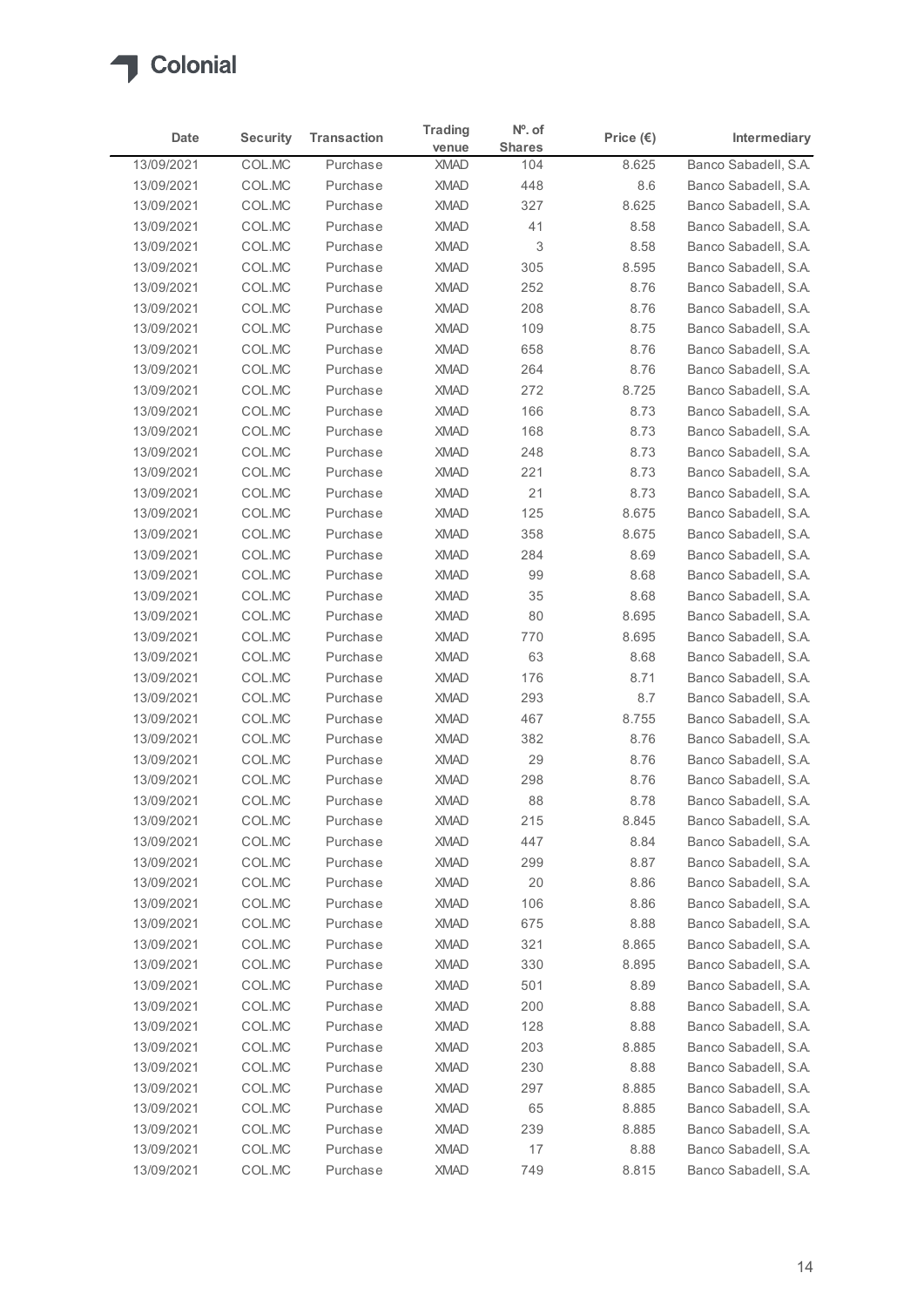

|                          | <b>Security</b><br>Date | <b>Transaction</b>   | <b>Trading</b><br>venue | $No$ . of<br><b>Shares</b> | Price $(\epsilon)$ | Intermediary                                 |
|--------------------------|-------------------------|----------------------|-------------------------|----------------------------|--------------------|----------------------------------------------|
| 13/09/2021               | COL.MC                  | Purchase             | <b>XMAD</b>             | 247                        | 8.815              | Banco Sabadell, S.A.                         |
| 13/09/2021               | COL.MC                  | Purchase             | <b>XMAD</b>             | 93                         | 8.79               | Banco Sabadell, S.A.                         |
| 13/09/2021               | COL.MC                  | Purchase             | <b>XMAD</b>             | 290                        | 8.79               | Banco Sabadell, S.A.                         |
| 13/09/2021               | COL.MC                  | Purchase             | <b>XMAD</b>             | 484                        | 8.78               | Banco Sabadell, S.A.                         |
| 13/09/2021               | COL.MC                  | Purchase             | <b>XMAD</b>             | 38                         | 8.815              | Banco Sabadell, S.A.                         |
| 13/09/2021               | COL.MC                  | Purchase             | <b>XMAD</b>             | 307                        | 8.84               | Banco Sabadell, S.A.                         |
| 13/09/2021               | COL.MC                  | Purchase             | <b>XMAD</b>             | 589                        | 8.83               | Banco Sabadell, S.A.                         |
| 13/09/2021               | COL.MC                  | Purchase             | <b>XMAD</b>             | 80                         | 8.83               | Banco Sabadell, S.A.                         |
| 13/09/2021               | COL.MC                  | Purchase             | <b>XMAD</b>             | 440                        | 8.82               | Banco Sabadell, S.A.                         |
| 13/09/2021               | COL.MC                  | Purchase             | <b>XMAD</b>             | 370                        | 8.84               | Banco Sabadell, S.A.                         |
| 13/09/2021               | COL.MC                  | Purchase             | <b>XMAD</b>             | 264                        | 8.78               | Banco Sabadell, S.A.                         |
| 13/09/2021               | COL.MC                  | Purchase             | <b>XMAD</b>             | 33                         | 8.775              | Banco Sabadell, S.A.                         |
| 13/09/2021               | COL.MC                  | Purchase             | <b>XMAD</b>             | 127                        | 8.775              | Banco Sabadell, S.A.                         |
| 13/09/2021<br>13/09/2021 | COL.MC<br>COL.MC        | Purchase<br>Purchase | XMAD<br>XMAD            | 18<br>547                  | 8.795<br>8.795     | Banco Sabadell, S.A.<br>Banco Sabadell, S.A. |
| 13/09/2021               | COL.MC                  | Purchase             | <b>XMAD</b>             | 123                        | 8.78               | Banco Sabadell, S.A.                         |
| 13/09/2021               | COL.MC                  | Purchase             | <b>XMAD</b>             | 752                        | 8.78               | Banco Sabadell, S.A.                         |
| 13/09/2021               | COL.MC                  | Purchase             | <b>XMAD</b>             | 412                        | 8.805              | Banco Sabadell, S.A.                         |
| 13/09/2021               | COL.MC                  | Purchase             | <b>XMAD</b>             | 206                        | 8.77               | Banco Sabadell, S.A.                         |
| 13/09/2021               | COL.MC                  | Purchase             | <b>XMAD</b>             | 190                        | 8.785              | Banco Sabadell, S.A.                         |
| 13/09/2021               | COL.MC                  | Purchase             | <b>XMAD</b>             | 220                        | 8.78               | Banco Sabadell, S.A.                         |
| 13/09/2021               | COL.MC                  | Purchase             | <b>XMAD</b>             | 332                        | 8.795              | Banco Sabadell, S.A.                         |
| 13/09/2021               | COL.MC                  | Purchase             | <b>XMAD</b>             | 37                         | 8.815              | Banco Sabadell, S.A.                         |
| 13/09/2021               | COL.MC                  | Purchase             | <b>XMAD</b>             | 272                        | 8.82               | Banco Sabadell, S.A.                         |
| 13/09/2021               | COL.MC                  | Purchase             | <b>XMAD</b>             | 497                        | 8.82               | Banco Sabadell, S.A.                         |
| 13/09/2021               | COL.MC                  | Purchase             | <b>XMAD</b>             | 288                        | 8.81               | Banco Sabadell, S.A.                         |
| 13/09/2021               | COL.MC                  | Purchase             | <b>XMAD</b>             | 551                        | 8.825              | Banco Sabadell, S.A.                         |
| 13/09/2021               | COL.MC                  | Purchase             | <b>XMAD</b>             | 53                         | 8.86               | Banco Sabadell, S.A.                         |
| 13/09/2021               | COL.MC                  | Purchase             | <b>XMAD</b>             | 189                        | 8.845              | Banco Sabadell, S.A.                         |
| 13/09/2021               | COL.MC                  | Purchase             | XMAD                    | 17                         | 8.845              | Banco Sabadell, S.A.                         |
| 13/09/2021               | COL.MC                  | Purchase             | <b>XMAD</b>             | 374                        | 8.87               | Banco Sabadell, S.A.                         |
| 13/09/2021               | COL.MC                  | Purchase             | <b>XMAD</b>             | 258                        | 8.715              | Banco Sabadell, S.A.                         |
| 13/09/2021               | COL.MC                  | Purchase             | <b>XMAD</b>             | 263                        | 8.71               | Banco Sabadell, S.A.                         |
| 13/09/2021               | COL.MC                  | Purchase             | <b>XMAD</b>             | 219                        | 8.715              | Banco Sabadell, S.A.                         |
| 13/09/2021               | COL.MC                  | Purchase             | <b>XMAD</b>             | 91                         | 8.705              | Banco Sabadell, S.A.                         |
| 13/09/2021               | COL.MC                  | Purchase             | <b>XMAD</b>             | 38                         | 8.725              | Banco Sabadell, S.A.                         |
| 13/09/2021               | COL.MC                  | Purchase             | <b>XMAD</b>             | 278                        | 8.725              | Banco Sabadell, S.A.                         |
| 13/09/2021               | COL.MC                  | Purchase             | <b>XMAD</b>             | 60                         | 8.725              | Banco Sabadell, S.A.                         |
| 13/09/2021               | COL.MC                  | Purchase             | <b>XMAD</b>             | 19                         | 8.725              | Banco Sabadell, S.A.                         |
| 13/09/2021               | COL.MC                  | Purchase             | XMAD                    | 88                         | 8.705              | Banco Sabadell, S.A.                         |
| 13/09/2021               | COL.MC                  | Purchase             | <b>XMAD</b>             | 262                        | 8.71               | Banco Sabadell, S.A.                         |
| 13/09/2021               | COL.MC                  | Purchase             | <b>XMAD</b>             | 305                        | 8.73               | Banco Sabadell, S.A.                         |
| 13/09/2021               | COL.MC                  | Purchase             | <b>XMAD</b>             | 403                        | 8.725              | Banco Sabadell, S.A.                         |
| 13/09/2021               | COL.MC                  | Purchase             | <b>XMAD</b>             | 167                        | 8.73               | Banco Sabadell, S.A.                         |
| 13/09/2021               | COL.MC                  | Purchase             | <b>XMAD</b>             | 11                         | 8.74               | Banco Sabadell, S.A.                         |
| 13/09/2021               | COL.MC                  | Purchase             | <b>XMAD</b>             | 289                        | 8.74               | Banco Sabadell, S.A.                         |
| 13/09/2021               | COL.MC                  | Purchase             | <b>XMAD</b>             | 230                        | 8.765              | Banco Sabadell, S.A.                         |
| 13/09/2021               | COL.MC                  | Purchase             | XMAD                    | 610                        | 8.78               | Banco Sabadell, S.A.                         |
| 13/09/2021               | COL.MC                  | Purchase             | <b>XMAD</b>             | 211                        | 8.78               | Banco Sabadell, S.A.                         |
| 13/09/2021               | COL.MC                  | Purchase             | <b>XMAD</b>             | 43                         | 8.775              | Banco Sabadell, S.A.                         |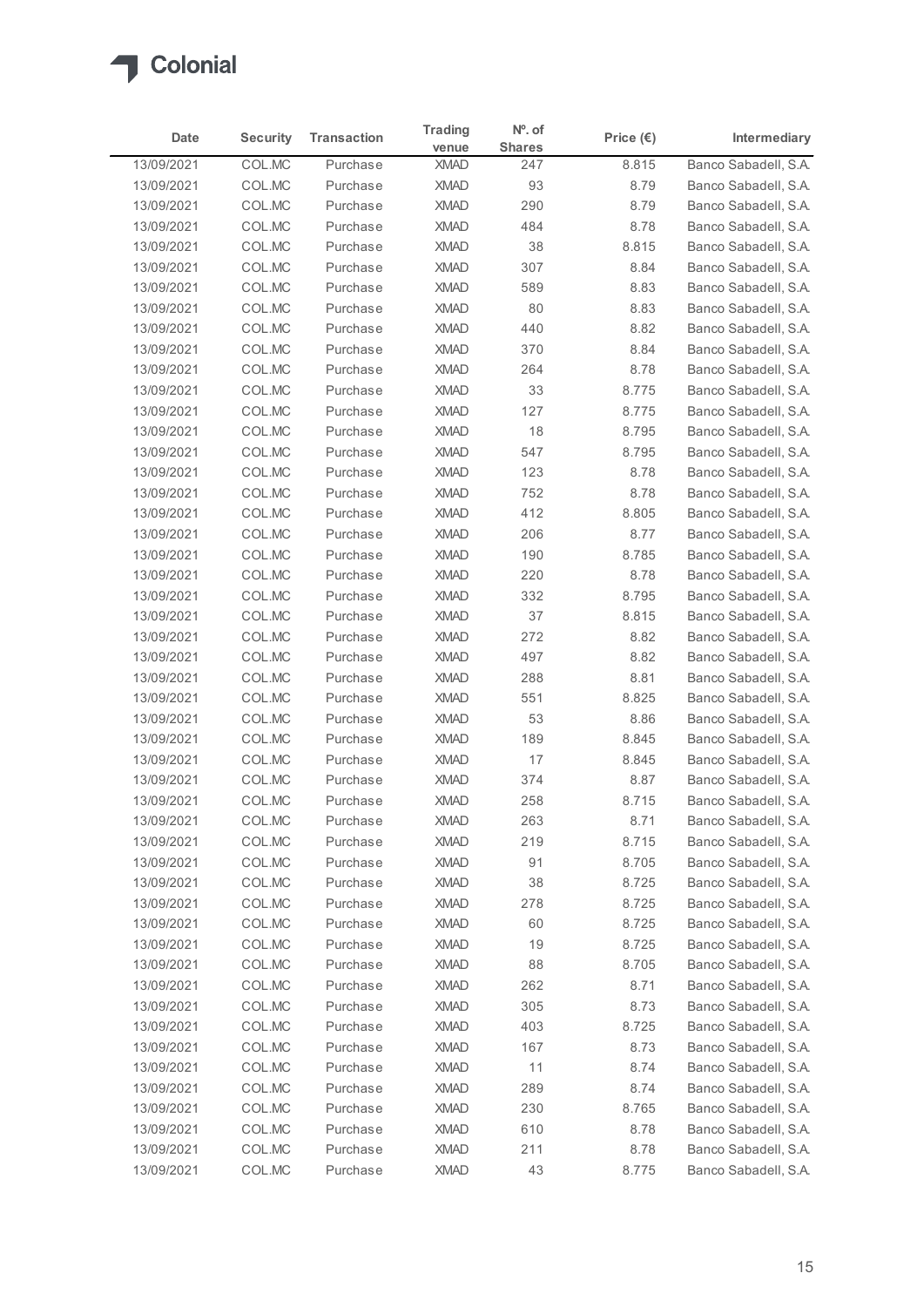

| Date                     | <b>Security</b>  | <b>Transaction</b>   | <b>Trading</b><br>venue | $No$ . of<br><b>Shares</b> | Price $(\epsilon)$ | Intermediary                                 |
|--------------------------|------------------|----------------------|-------------------------|----------------------------|--------------------|----------------------------------------------|
| 13/09/2021               | COL.MC           | Purchase             | <b>XMAD</b>             | 276                        | 8.77               | Banco Sabadell, S.A.                         |
| 13/09/2021               | COL.MC           | Purchase             | <b>XMAD</b>             | 183                        | 8.775              | Banco Sabadell, S.A.                         |
| 13/09/2021               | COL.MC           | Purchase             | <b>XMAD</b>             | 237                        | 8.685              | Banco Sabadell, S.A.                         |
| 13/09/2021               | COL.MC           | Purchase             | <b>XMAD</b>             | 91                         | 8.675              | Banco Sabadell, S.A.                         |
| 13/09/2021               | COL.MC           | Purchase             | <b>XMAD</b>             | 160                        | 8.7                | Banco Sabadell, S.A.                         |
| 13/09/2021               | COL.MC           | Purchase             | <b>XMAD</b>             | 236                        | 8.695              | Banco Sabadell, S.A.                         |
| 13/09/2021               | COL.MC           | Purchase             | <b>XMAD</b>             | 237                        | 8.69               | Banco Sabadell, S.A.                         |
| 13/09/2021               | COL.MC           | Purchase             | <b>XMAD</b>             | 269                        | 8.69               | Banco Sabadell, S.A.                         |
| 13/09/2021               | COL.MC           | Purchase             | <b>XMAD</b>             | 36                         | 8.69               | Banco Sabadell, S.A.                         |
| 13/09/2021               | COL.MC           | Purchase             | <b>XMAD</b>             | 242                        | 8.69               | Banco Sabadell, S.A.                         |
| 13/09/2021               | COL.MC           | Purchase             | <b>XMAD</b>             | 285                        | 8.7                | Banco Sabadell, S.A.                         |
| 13/09/2021               | COL.MC           | Purchase             | <b>XMAD</b>             | 610                        | 8.695              | Banco Sabadell, S.A.                         |
| 13/09/2021               | COL.MC           | Purchase             | <b>XMAD</b>             | 835                        | 8.7                | Banco Sabadell, S.A.<br>Banco Sabadell, S.A. |
| 13/09/2021<br>13/09/2021 | COL.MC<br>COL.MC | Purchase<br>Purchase | XMAD<br><b>XMAD</b>     | 258<br>453                 | 8.685<br>8.7       | Banco Sabadell, S.A.                         |
| 13/09/2021               | COL.MC           | Purchase             | <b>XMAD</b>             | 229                        | 8.72               | Banco Sabadell, S.A.                         |
| 13/09/2021               | COL.MC           | Purchase             | <b>XMAD</b>             | 481                        | 8.71               | Banco Sabadell, S.A.                         |
| 13/09/2021               | COL.MC           | Purchase             | <b>XMAD</b>             | 240                        | 8.71               | Banco Sabadell, S.A.                         |
| 13/09/2021               | COL.MC           | Purchase             | <b>XMAD</b>             | 270                        | 8.72               | Banco Sabadell, S.A.                         |
| 13/09/2021               | COL.MC           | Purchase             | <b>XMAD</b>             | 270                        | 8.695              | Banco Sabadell, S.A.                         |
| 13/09/2021               | COL.MC           | Purchase             | <b>XMAD</b>             | 15                         | 8.695              | Banco Sabadell, S.A.                         |
| 13/09/2021               | COL.MC           | Purchase             | <b>XMAD</b>             | 305                        | 8.74               | Banco Sabadell, S.A.                         |
| 13/09/2021               | COL.MC           | Purchase             | <b>XMAD</b>             | 453                        | 8.75               | Banco Sabadell, S.A.                         |
| 13/09/2021               | COL.MC           | Purchase             | <b>XMAD</b>             | 310                        | 8.74               | Banco Sabadell, S.A.                         |
| 13/09/2021               | COL.MC           | Purchase             | <b>XMAD</b>             | 651                        | 8.72               | Banco Sabadell, S.A.                         |
| 13/09/2021               | COL.MC           | Purchase             | <b>XMAD</b>             | 241                        | 8.74               | Banco Sabadell, S.A.                         |
| 13/09/2021               | COL.MC           | Purchase             | <b>XMAD</b>             | 294                        | 8.73               | Banco Sabadell, S.A.                         |
| 13/09/2021               | COL.MC           | Purchase             | <b>XMAD</b>             | 571                        | 8.75               | Banco Sabadell, S.A.                         |
| 13/09/2021               | COL.MC           | Purchase             | <b>XMAD</b>             | 503                        | 8.75               | Banco Sabadell, S.A.                         |
| 13/09/2021               | COL.MC           | Purchase             | XMAD                    | 30                         | 8.75               | Banco Sabadell, S.A.                         |
| 13/09/2021               | COL.MC           | Purchase             | <b>XMAD</b>             | 496                        | 8.75               | Banco Sabadell, S.A.                         |
| 13/09/2021               | COL.MC           | Purchase             | <b>XMAD</b>             | 571                        | 8.775              | Banco Sabadell, S.A.                         |
| 13/09/2021               | COL.MC           | Purchase             | <b>XMAD</b>             | 333                        | 8.775              | Banco Sabadell, S.A.                         |
| 13/09/2021               | COL.MC           | Purchase             | <b>XMAD</b>             | 210                        | 8.775              | Banco Sabadell, S.A.                         |
| 13/09/2021               | COL.MC           | Purchase             | <b>XMAD</b>             | 468                        | 8.775              | Banco Sabadell, S.A.                         |
| 13/09/2021               | COL.MC           | Purchase             | <b>XMAD</b>             | 249                        | 8.775              | Banco Sabadell, S.A.                         |
| 13/09/2021               | COL.MC           | Purchase             | <b>XMAD</b>             | 59                         | 8.775              | Banco Sabadell, S.A.                         |
| 13/09/2021               | COL.MC           | Purchase             | <b>XMAD</b>             | 255                        | 8.775              | Banco Sabadell, S.A.                         |
| 13/09/2021               | COL.MC           | Purchase             | <b>XMAD</b>             | 12                         | 8.775              | Banco Sabadell, S.A.                         |
| 13/09/2021               | COL.MC           | Purchase             | XMAD                    | 19                         | 8.775              | Banco Sabadell, S.A.                         |
| 13/09/2021               | COL.MC           | Purchase             | <b>XMAD</b>             | 513                        | 8.78               | Banco Sabadell, S.A.                         |
| 13/09/2021               | COL.MC           | Purchase             | <b>XMAD</b>             | 1,379                      | 8.78               | Banco Sabadell, S.A.                         |
| 13/09/2021               | COL.MC           | Purchase             | <b>XMAD</b>             | 14                         | 8.76               | Banco Sabadell, S.A.                         |
| 13/09/2021               | COL.MC           | Purchase             | <b>XMAD</b>             | 197                        | 8.76               | Banco Sabadell, S.A.                         |
| 13/09/2021               | COL.MC           | Purchase             | <b>XMAD</b>             | 240                        | 8.77               | Banco Sabadell, S.A.                         |
| 13/09/2021               | COL.MC           | Purchase             | <b>XMAD</b>             | 129                        | 8.77               | Banco Sabadell, S.A.                         |
| 14/09/2021               | COL.MC           | Purchase             | <b>XMAD</b>             | 858                        | 8.72               | Banco Sabadell, S.A.                         |
| 14/09/2021               | COL.MC           | Purchase             | XMAD                    | 404                        | 8.73               | Banco Sabadell, S.A.                         |
| 14/09/2021               | COL.MC           | Purchase             | <b>XMAD</b>             | 398                        | 8.755              | Banco Sabadell, S.A.                         |
| 14/09/2021               | COL.MC           | Purchase             | <b>XMAD</b>             | 69                         | 8.755              | Banco Sabadell, S.A.                         |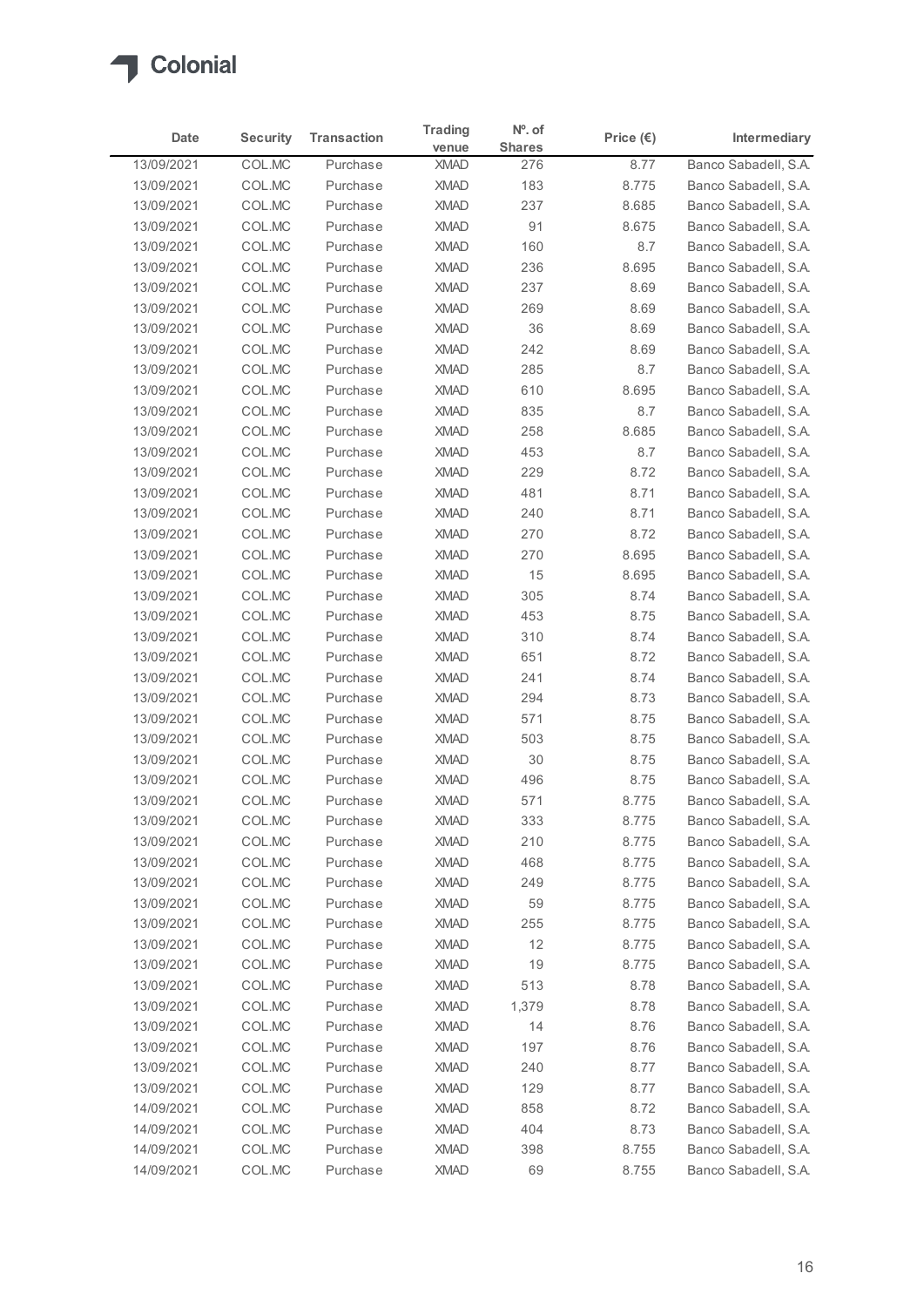

| Date                     | <b>Security</b>  | <b>Transaction</b>   | <b>Trading</b><br>venue | $No$ . of<br><b>Shares</b> | Price $(\epsilon)$ | Intermediary                                 |
|--------------------------|------------------|----------------------|-------------------------|----------------------------|--------------------|----------------------------------------------|
| 14/09/2021               | COL.MC           | Purchase             | <b>XMAD</b>             | 298                        | 8.74               | Banco Sabadell, S.A.                         |
| 14/09/2021               | COL.MC           | Purchase             | <b>XMAD</b>             | 220                        | 8.74               | Banco Sabadell, S.A.                         |
| 14/09/2021               | COL.MC           | Purchase             | <b>XMAD</b>             | 461                        | 8.765              | Banco Sabadell, S.A.                         |
| 14/09/2021               | COL.MC           | Purchase             | <b>XMAD</b>             | 225                        | 8.765              | Banco Sabadell, S.A.                         |
| 14/09/2021               | COL.MC           | Purchase             | <b>XMAD</b>             | 241                        | 8.765              | Banco Sabadell, S.A.                         |
| 14/09/2021               | COL.MC           | Purchase             | <b>XMAD</b>             | 282                        | 8.765              | Banco Sabadell, S.A.                         |
| 14/09/2021               | COL.MC           | Purchase             | <b>XMAD</b>             | 925                        | 8.81               | Banco Sabadell, S.A.                         |
| 14/09/2021               | COL.MC           | Purchase             | <b>XMAD</b>             | 341                        | 8.76               | Banco Sabadell, S.A.                         |
| 14/09/2021               | COL.MC           | Purchase             | <b>XMAD</b>             | 77                         | 8.765              | Banco Sabadell, S.A.                         |
| 14/09/2021               | COL.MC           | Purchase             | <b>XMAD</b>             | 327                        | 8.785              | Banco Sabadell, S.A.                         |
| 14/09/2021               | COL.MC           | Purchase             | <b>XMAD</b>             | 190                        | 8.785              | Banco Sabadell, S.A.                         |
| 14/09/2021               | COL.MC           | Purchase             | <b>XMAD</b>             | 51                         | 8.79               | Banco Sabadell, S.A.                         |
| 14/09/2021               | COL.MC           | Purchase             | <b>XMAD</b>             | 83                         | 8.79               | Banco Sabadell, S.A.                         |
| 14/09/2021<br>14/09/2021 | COL.MC<br>COL.MC | Purchase<br>Purchase | XMAD<br><b>XMAD</b>     | 329<br>310                 | 8.775<br>8.79      | Banco Sabadell, S.A.<br>Banco Sabadell, S.A. |
| 14/09/2021               | COL.MC           | Purchase             | <b>XMAD</b>             | 325                        | 8.79               | Banco Sabadell, S.A.                         |
| 14/09/2021               | COL.MC           | Purchase             | <b>XMAD</b>             | 182                        | 8.775              | Banco Sabadell, S.A.                         |
| 14/09/2021               | COL.MC           | Purchase             | <b>XMAD</b>             | 123                        | 8.775              | Banco Sabadell, S.A.                         |
| 14/09/2021               | COL.MC           | Purchase             | <b>XMAD</b>             | 157                        | 8.775              | Banco Sabadell, S.A.                         |
| 14/09/2021               | COL.MC           | Purchase             | <b>XMAD</b>             | 110                        | 8.765              | Banco Sabadell, S.A.                         |
| 14/09/2021               | COL.MC           | Purchase             | <b>XMAD</b>             | 375                        | 8.765              | Banco Sabadell, S.A.                         |
| 14/09/2021               | COL.MC           | Purchase             | <b>XMAD</b>             | 35                         | 8.765              | Banco Sabadell, S.A.                         |
| 14/09/2021               | COL.MC           | Purchase             | <b>XMAD</b>             | 235                        | 8.795              | Banco Sabadell, S.A.                         |
| 14/09/2021               | COL.MC           | Purchase             | <b>XMAD</b>             | 276                        | 8.81               | Banco Sabadell, S.A.                         |
| 14/09/2021               | COL.MC           | Purchase             | <b>XMAD</b>             | 216                        | 8.79               | Banco Sabadell, S.A.                         |
| 14/09/2021               | COL.MC           | Purchase             | <b>XMAD</b>             | 295                        | 8.765              | Banco Sabadell, S.A.                         |
| 14/09/2021               | COL.MC           | Purchase             | <b>XMAD</b>             | 140                        | 8.81               | Banco Sabadell, S.A.                         |
| 14/09/2021               | COL.MC           | Purchase             | <b>XMAD</b>             | 151                        | 8.81               | Banco Sabadell, S.A.                         |
| 14/09/2021               | COL.MC           | Purchase             | <b>XMAD</b>             | 414                        | 8.8                | Banco Sabadell, S.A.                         |
| 14/09/2021               | COL.MC           | Purchase             | <b>XMAD</b>             | 203                        | 8.79               | Banco Sabadell, S.A.                         |
| 14/09/2021               | COL.MC           | Purchase             | <b>XMAD</b>             | 316                        | 8.785              | Banco Sabadell, S.A.                         |
| 14/09/2021               | COL.MC           | Purchase             | <b>XMAD</b>             | 440                        | 8.825              | Banco Sabadell, S.A.                         |
| 14/09/2021               | COL.MC           | Purchase             | <b>XMAD</b>             | $\overline{c}$             | 8.835              | Banco Sabadell, S.A.                         |
| 14/09/2021               | COL.MC           | Purchase             | <b>XMAD</b>             | 376                        | 8.83               | Banco Sabadell, S.A.                         |
| 14/09/2021               | COL.MC           | Purchase             | <b>XMAD</b>             | 269                        | 8.835              | Banco Sabadell, S.A.                         |
| 14/09/2021               | COL.MC           | Purchase             | <b>XMAD</b>             | 280                        | 8.84               | Banco Sabadell, S.A.                         |
| 14/09/2021               | COL.MC           | Purchase             | <b>XMAD</b>             | 85                         | 8.835              | Banco Sabadell, S.A.                         |
| 14/09/2021               | COL.MC           | Purchase             | <b>XMAD</b>             | 593                        | 8.85               | Banco Sabadell, S.A.                         |
| 14/09/2021               | COL.MC           | Purchase             | <b>XMAD</b>             | 268                        | 8.89               | Banco Sabadell, S.A.                         |
| 14/09/2021               | COL.MC           | Purchase             | <b>XMAD</b>             | 305                        | 8.895              | Banco Sabadell, S.A.                         |
| 14/09/2021               | COL.MC           | Purchase             | <b>XMAD</b>             | 342                        | 8.875              | Banco Sabadell, S.A.                         |
| 14/09/2021               | COL.MC           | Purchase             | <b>XMAD</b>             | 246                        | 8.88               | Banco Sabadell, S.A.                         |
| 14/09/2021               | COL.MC           | Purchase             | <b>XMAD</b>             | 299                        | 8.855              | Banco Sabadell, S.A.                         |
| 14/09/2021               | COL.MC           | Purchase             | <b>XMAD</b>             | 155                        | 8.87               | Banco Sabadell, S.A.                         |
| 14/09/2021               | COL.MC           | Purchase             | <b>XMAD</b>             | 197                        | 8.875              | Banco Sabadell, S.A.                         |
| 14/09/2021               | COL.MC           | Purchase             | <b>XMAD</b>             | 676                        | 8.88               | Banco Sabadell, S.A.                         |
| 14/09/2021               | COL.MC           | Purchase             | <b>XMAD</b>             | 23                         | 8.885              | Banco Sabadell, S.A.                         |
| 14/09/2021               | COL.MC           | Purchase             | XMAD                    | 95                         | 8.92               | Banco Sabadell, S.A.                         |
| 14/09/2021               | COL.MC           | Purchase             | <b>XMAD</b>             | 635                        | 8.92               | Banco Sabadell, S.A.                         |
| 14/09/2021               | COL.MC           | Purchase             | <b>XMAD</b>             | 343                        | 8.93               | Banco Sabadell, S.A.                         |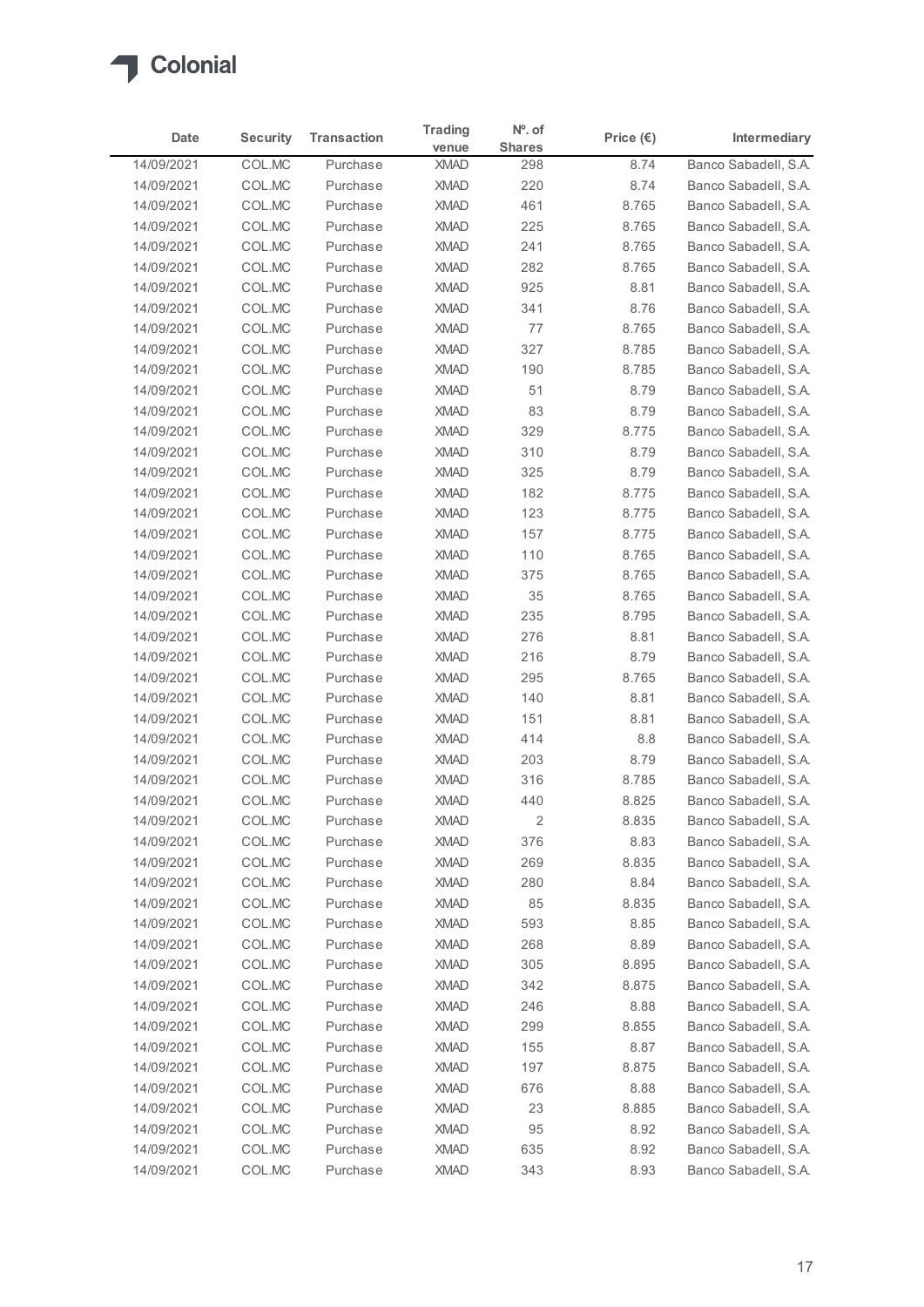

| Date                     | <b>Security</b>  | <b>Transaction</b>   | <b>Trading</b><br>venue    | $No$ . of<br><b>Shares</b> | Price $(\epsilon)$ | Intermediary                                 |
|--------------------------|------------------|----------------------|----------------------------|----------------------------|--------------------|----------------------------------------------|
| 14/09/2021               | COL.MC           | Purchase             | <b>XMAD</b>                | 334                        | 8.935              | Banco Sabadell, S.A.                         |
| 14/09/2021               | COL.MC           | Purchase             | <b>XMAD</b>                | 79                         | 8.885              | Banco Sabadell, S.A.                         |
| 14/09/2021               | COL.MC           | Purchase             | <b>XMAD</b>                | 414                        | 8.885              | Banco Sabadell, S.A.                         |
| 14/09/2021               | COL.MC           | Purchase             | <b>XMAD</b>                | 292                        | 8.895              | Banco Sabadell, S.A.                         |
| 14/09/2021               | COL.MC           | Purchase             | <b>XMAD</b>                | 402                        | 8.9                | Banco Sabadell, S.A.                         |
| 14/09/2021               | COL.MC           | Purchase             | <b>XMAD</b>                | 427                        | 8.91               | Banco Sabadell, S.A.                         |
| 14/09/2021               | COL.MC           | Purchase             | <b>XMAD</b>                | 473                        | 8.915              | Banco Sabadell, S.A.                         |
| 14/09/2021               | COL.MC           | Purchase             | <b>XMAD</b>                | 320                        | 8.885              | Banco Sabadell, S.A.                         |
| 14/09/2021               | COL.MC           | Purchase             | <b>XMAD</b>                | 118                        | 8.885              | Banco Sabadell, S.A.                         |
| 14/09/2021<br>14/09/2021 | COL.MC<br>COL.MC | Purchase<br>Purchase | <b>XMAD</b><br><b>XMAD</b> | 432<br>19                  | 8.86<br>8.855      | Banco Sabadell, S.A.<br>Banco Sabadell, S.A. |
| 14/09/2021               | COL.MC           | Purchase             | <b>XMAD</b>                | 75                         | 8.855              | Banco Sabadell, S.A.                         |
| 14/09/2021               | COL.MC           | Purchase             | <b>XMAD</b>                | 19                         | 8.865              | Banco Sabadell, S.A.                         |
| 14/09/2021               | COL.MC           | Purchase             | XMAD                       | 374                        | 8.865              | Banco Sabadell, S.A.                         |
| 14/09/2021               | COL.MC           | Purchase             | <b>XMAD</b>                | 337                        | 8.865              | Banco Sabadell, S.A.                         |
| 14/09/2021               | COL.MC           | Purchase             | <b>XMAD</b>                | 300                        | 8.955              | Banco Sabadell, S.A.                         |
| 14/09/2021               | COL.MC           | Purchase             | <b>XMAD</b>                | 302                        | 8.95               | Banco Sabadell, S.A.                         |
| 14/09/2021               | COL.MC           | Purchase             | <b>XMAD</b>                | 314                        | 8.95               | Banco Sabadell, S.A.                         |
| 14/09/2021               | COL.MC           | Purchase             | <b>XMAD</b>                | 521                        | 8.94               | Banco Sabadell, S.A.                         |
| 14/09/2021               | COL.MC           | Purchase             | <b>XMAD</b>                | 35                         | 8.95               | Banco Sabadell, S.A.                         |
| 14/09/2021               | COL.MC           | Purchase             | <b>XMAD</b>                | 343                        | 8.93               | Banco Sabadell, S.A.                         |
| 14/09/2021               | COL.MC           | Purchase             | <b>XMAD</b>                | 305                        | 8.885              | Banco Sabadell, S.A.                         |
| 14/09/2021               | COL.MC           | Purchase             | <b>XMAD</b>                | 291                        | 8.88               | Banco Sabadell, S.A.                         |
| 14/09/2021               | COL.MC           | Purchase             | <b>XMAD</b>                | 6                          | 8.88               | Banco Sabadell, S.A.                         |
| 14/09/2021               | COL.MC           | Purchase             | <b>XMAD</b>                | 62                         | 8.88               | Banco Sabadell, S.A.                         |
| 14/09/2021               | COL.MC           | Purchase             | <b>XMAD</b>                | 563                        | 8.885              | Banco Sabadell, S.A.                         |
| 14/09/2021               | COL.MC           | Purchase             | <b>XMAD</b>                | 595                        | 8.88               | Banco Sabadell, S.A.                         |
| 14/09/2021               | COL.MC           | Purchase             | <b>XMAD</b>                | 139                        | 8.885              | Banco Sabadell, S.A.                         |
| 14/09/2021               | COL.MC           | Purchase             | <b>XMAD</b>                | 683                        | 8.88               | Banco Sabadell, S.A.                         |
| 14/09/2021               | COL.MC           | Purchase             | <b>XMAD</b>                | 301                        | 8.875              | Banco Sabadell, S.A.                         |
| 14/09/2021               | COL.MC           | Purchase             | <b>XMAD</b>                | 316                        | 8.875              | Banco Sabadell, S.A.                         |
| 14/09/2021               | COL.MC           | Purchase             | <b>XMAD</b>                | 244                        | 8.885              | Banco Sabadell, S.A.                         |
| 14/09/2021<br>14/09/2021 | COL.MC<br>COL.MC | Purchase<br>Purchase | <b>XMAD</b><br><b>XMAD</b> | 452<br>82                  | 8.89<br>8.89       | Banco Sabadell, S.A.<br>Banco Sabadell, S.A. |
| 14/09/2021               | COL.MC           | Purchase             | <b>XMAD</b>                | 238                        | 8.9                | Banco Sabadell, S.A.                         |
| 14/09/2021               | COL.MC           | Purchase             | <b>XMAD</b>                | 296                        | 8.91               | Banco Sabadell, S.A.                         |
| 14/09/2021               | COL.MC           | Purchase             | <b>XMAD</b>                | 156                        | 8.905              | Banco Sabadell, S.A.                         |
| 14/09/2021               | COL.MC           | Purchase             | <b>XMAD</b>                | 186                        | 8.91               | Banco Sabadell, S.A.                         |
| 14/09/2021               | COL.MC           | Purchase             | <b>XMAD</b>                | 302                        | 8.905              | Banco Sabadell, S.A.                         |
| 14/09/2021               | COL.MC           | Purchase             | <b>XMAD</b>                | 312                        | 8.91               | Banco Sabadell, S.A.                         |
| 14/09/2021               | COL.MC           | Purchase             | <b>XMAD</b>                | 348                        | 8.905              | Banco Sabadell, S.A.                         |
| 14/09/2021               | COL.MC           | Purchase             | <b>XMAD</b>                | 295                        | 8.93               | Banco Sabadell, S.A.                         |
| 14/09/2021               | COL.MC           | Purchase             | <b>XMAD</b>                | 287                        | 8.935              | Banco Sabadell, S.A.                         |
| 14/09/2021               | COL.MC           | Purchase             | <b>XMAD</b>                | 189                        | 8.93               | Banco Sabadell, S.A.                         |
| 14/09/2021               | COL.MC           | Purchase             | <b>XMAD</b>                | 58                         | 8.93               | Banco Sabadell, S.A.                         |
| 14/09/2021               | COL.MC           | Purchase             | <b>XMAD</b>                | 307                        | 8.945              | Banco Sabadell, S.A.                         |
| 14/09/2021               | COL.MC           | Purchase             | <b>XMAD</b>                | 47                         | 8.96               | Banco Sabadell, S.A.                         |
| 14/09/2021               | COL.MC           | Purchase             | XMAD                       | 281                        | 8.96               | Banco Sabadell, S.A.                         |
| 14/09/2021               | COL.MC           | Purchase             | <b>XMAD</b>                | 23                         | 8.945              | Banco Sabadell, S.A.                         |
| 14/09/2021               | COL.MC           | Purchase             | <b>XMAD</b>                | 216                        | 8.945              | Banco Sabadell, S.A.                         |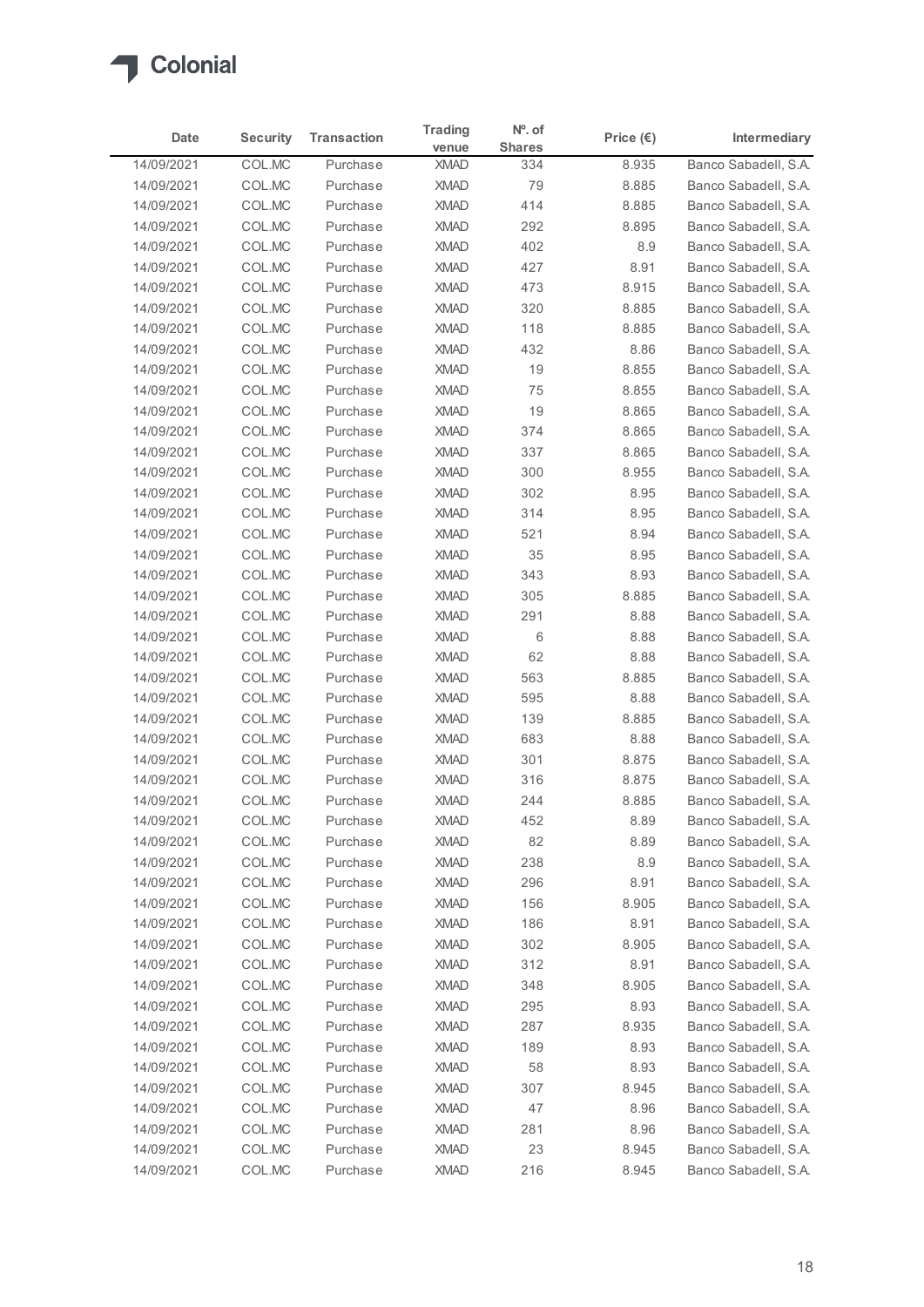

| Date                     | <b>Security</b>  | <b>Transaction</b>   | <b>Trading</b><br>venue    | $No$ . of<br><b>Shares</b> | Price $(\epsilon)$ | Intermediary                                 |
|--------------------------|------------------|----------------------|----------------------------|----------------------------|--------------------|----------------------------------------------|
| 14/09/2021               | COL.MC           | Purchase             | <b>XMAD</b>                | 155                        | 8.945              | Banco Sabadell, S.A.                         |
| 14/09/2021               | COL.MC           | Purchase             | <b>XMAD</b>                | 196                        | 8.945              | Banco Sabadell, S.A.                         |
| 14/09/2021               | COL.MC           | Purchase             | <b>XMAD</b>                | 34                         | 8.945              | Banco Sabadell, S.A.                         |
| 14/09/2021               | COL.MC           | Purchase             | <b>XMAD</b>                | 25                         | 8.94               | Banco Sabadell, S.A.                         |
| 14/09/2021               | COL.MC           | Purchase             | <b>XMAD</b>                | 321                        | 8.94               | Banco Sabadell, S.A.                         |
| 14/09/2021               | COL.MC           | Purchase             | <b>XMAD</b>                | 391                        | 8.94               | Banco Sabadell, S.A.                         |
| 14/09/2021<br>14/09/2021 | COL.MC<br>COL.MC | Purchase<br>Purchase | <b>XMAD</b><br><b>XMAD</b> | 394<br>355                 | 8.945<br>8.945     | Banco Sabadell, S.A.<br>Banco Sabadell, S.A. |
| 14/09/2021               | COL.MC           | Purchase             | <b>XMAD</b>                | 286                        | 8.94               | Banco Sabadell, S.A.                         |
| 14/09/2021               | COL.MC           | Purchase             | <b>XMAD</b>                | 188                        | 8.93               | Banco Sabadell, S.A.                         |
| 14/09/2021               | COL.MC           | Purchase             | <b>XMAD</b>                | 296                        | 8.94               | Banco Sabadell, S.A.                         |
| 14/09/2021               | COL.MC           | Purchase             | <b>XMAD</b>                | 466                        | 8.915              | Banco Sabadell, S.A.                         |
| 14/09/2021               | COL.MC           | Purchase             | <b>XMAD</b>                | 361                        | 8.935              | Banco Sabadell, S.A.                         |
| 14/09/2021               | COL.MC           | Purchase             | XMAD                       | 27                         | 8.925              | Banco Sabadell, S.A.                         |
| 14/09/2021               | COL.MC           | Purchase             | <b>XMAD</b>                | 233                        | 8.93               | Banco Sabadell, S.A.                         |
| 14/09/2021               | COL.MC           | Purchase             | <b>XMAD</b>                | 68                         | 8.935              | Banco Sabadell, S.A.                         |
| 14/09/2021               | COL.MC           | Purchase             | <b>XMAD</b>                | 80                         | 8.93               | Banco Sabadell, S.A.                         |
| 14/09/2021               | COL.MC           | Purchase             | <b>XMAD</b>                | 162                        | 8.93               | Banco Sabadell, S.A.                         |
| 14/09/2021<br>14/09/2021 | COL.MC<br>COL.MC | Purchase<br>Purchase | <b>XMAD</b><br><b>XMAD</b> | 351<br>283                 | 8.93<br>8.935      | Banco Sabadell, S.A.<br>Banco Sabadell, S.A. |
| 14/09/2021               | COL.MC           | Purchase             | <b>XMAD</b>                | 568                        | 8.925              | Banco Sabadell, S.A.                         |
| 14/09/2021               | COL.MC           | Purchase             | <b>XMAD</b>                | 3                          | 8.915              | Banco Sabadell, S.A.                         |
| 14/09/2021               | COL.MC           | Purchase             | <b>XMAD</b>                | 291                        | 8.925              | Banco Sabadell, S.A.                         |
| 14/09/2021               | COL.MC           | Purchase             | <b>XMAD</b>                | 354                        | 8.93               | Banco Sabadell, S.A.                         |
| 14/09/2021               | COL.MC           | Purchase             | <b>XMAD</b>                | 268                        | 8.93               | Banco Sabadell, S.A.                         |
| 14/09/2021               | COL.MC           | Purchase             | <b>XMAD</b>                | 11                         | 8.915              | Banco Sabadell, S.A.                         |
| 14/09/2021               | COL.MC           | Purchase             | <b>XMAD</b>                | 314                        | 8.92               | Banco Sabadell, S.A.                         |
| 14/09/2021               | COL.MC           | Purchase             | <b>XMAD</b>                | 287                        | 8.915              | Banco Sabadell, S.A.                         |
| 14/09/2021               | COL.MC           | Purchase             | <b>XMAD</b>                | 32                         | 8.915              | Banco Sabadell, S.A.                         |
| 14/09/2021               | COL.MC           | Purchase             | <b>XMAD</b>                | 195                        | 8.92               | Banco Sabadell, S.A.                         |
| 14/09/2021               | COL.MC           | Purchase             | <b>XMAD</b>                | 96                         | 8.92               | Banco Sabadell, S.A.                         |
| 14/09/2021               | COL.MC           | Purchase             | <b>XMAD</b>                | 161                        | 8.92               | Banco Sabadell, S.A.                         |
| 14/09/2021               | COL.MC           | Purchase             | <b>XMAD</b>                | 279                        | 8.91               | Banco Sabadell, S.A.                         |
| 14/09/2021<br>14/09/2021 | COL.MC<br>COL.MC | Purchase<br>Purchase | <b>XMAD</b><br><b>XMAD</b> | 55<br>472                  | 8.925<br>8.92      | Banco Sabadell, S.A.<br>Banco Sabadell, S.A. |
| 14/09/2021               | COL.MC           | Purchase             | <b>XMAD</b>                | 604                        | 8.955              | Banco Sabadell, S.A.                         |
| 14/09/2021               | COL.MC           | Purchase             | <b>XMAD</b>                | 134                        | 8.955              | Banco Sabadell, S.A.                         |
| 14/09/2021               | COL.MC           | Purchase             | <b>XMAD</b>                | 323                        | 8.965              | Banco Sabadell, S.A.                         |
| 14/09/2021               | COL.MC           | Purchase             | <b>XMAD</b>                | 270                        | 8.96               | Banco Sabadell, S.A.                         |
| 14/09/2021               | COL.MC           | Purchase             | <b>XMAD</b>                | 507                        | 8.94               | Banco Sabadell, S.A.                         |
| 14/09/2021               | COL.MC           | Purchase             | <b>XMAD</b>                | 117                        | 8.94               | Banco Sabadell, S.A.                         |
| 14/09/2021               | COL.MC           | Purchase             | <b>XMAD</b>                | 229                        | 8.94               | Banco Sabadell, S.A.                         |
| 14/09/2021               | COL.MC           | Purchase             | <b>XMAD</b>                | 235                        | 8.96               | Banco Sabadell, S.A.                         |
| 14/09/2021               | COL.MC           | Purchase             | <b>XMAD</b>                | 221                        | 8.955              | Banco Sabadell, S.A.                         |
| 14/09/2021               | COL.MC           | Purchase             | <b>XMAD</b>                | 84                         | 8.835              | Banco Sabadell, S.A.                         |
| 14/09/2021               | COL.MC           | Purchase             | <b>XMAD</b>                | 1,100                      | 8.835              | Banco Sabadell, S.A.                         |
| 14/09/2021               | COL.MC           | Purchase             | <b>XMAD</b>                | 17                         | 8.84               | Banco Sabadell, S.A.                         |
| 14/09/2021               | COL.MC           | Purchase             | XMAD                       | 1,300                      | 8.84               | Banco Sabadell, S.A.                         |
| 14/09/2021               | COL.MC           | Purchase             | <b>XMAD</b>                | 2,607                      | 8.86               | Banco Sabadell, S.A.                         |
| 14/09/2021               | COL.MC           | Purchase             | <b>XMAD</b>                | 325                        | 8.9                | Banco Sabadell, S.A.                         |